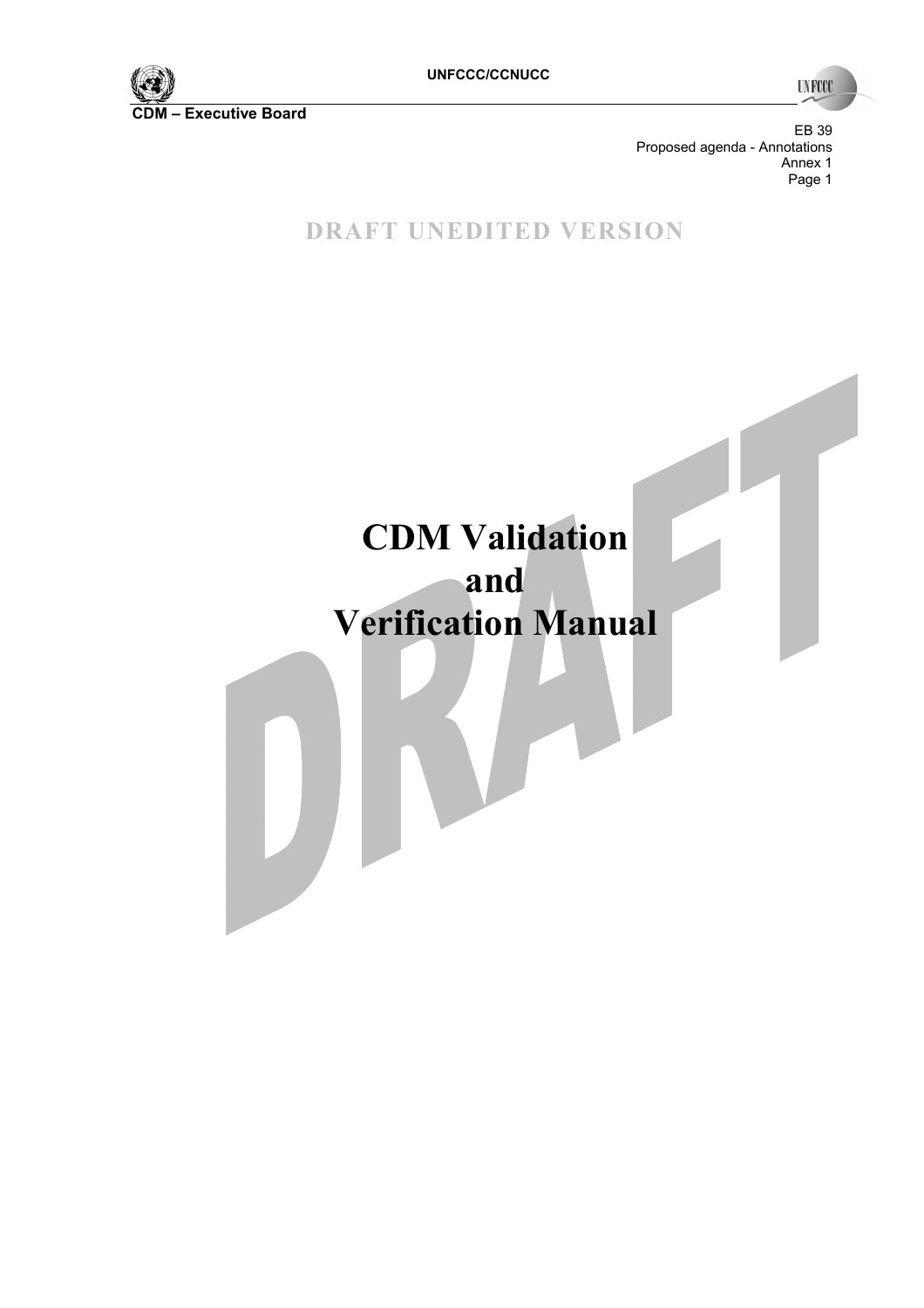

**UNFCCC** 

EB 39 Proposed agenda - Annotations Annex 1 Page 2 and the contract of the contract of the contract of the contract of the contract of the contract of the contract of the contract of the contract of the contract of the contract of the contract of the contract of the

# **DRAFT UNEDITED VERSION**

## **CONTENTS**

|             |                 |                                                   | Paragraphs  | Page |
|-------------|-----------------|---------------------------------------------------|-------------|------|
| $I_{\cdot}$ |                 |                                                   | 1           | 4    |
| A.          |                 |                                                   | 1           | 4    |
| <b>B.</b>   |                 |                                                   | $2 - 4$     | 4    |
| II.         |                 |                                                   | 5           | 4    |
| III.        |                 |                                                   | $6 - 13$    | 4    |
|             | A.              |                                                   | $6 - 7$     | 4    |
|             | B <sub>r</sub>  |                                                   | $8 - 9$     | 5    |
|             | $\mathcal{C}$ . |                                                   | $10 - 13$   | 5    |
| IV.         |                 |                                                   | $14 - 39$   | 5    |
|             | A.              |                                                   | $14 - 30$   | 5    |
|             | <b>B.</b>       |                                                   | $31 - 39$   | 7    |
| V.          |                 |                                                   | $40 - 171$  | 8    |
|             | A.              |                                                   | $40 - 43$   | 8    |
|             | В.              |                                                   | $44 - 48$   | 8    |
|             | C.              |                                                   | $61 - 60$   | 11   |
|             | D.              |                                                   | $61 - 67$   | 11   |
|             | Е.              | Guidance on validation of specific requirements   | $68 - 153$  | 12   |
|             | F.              | Differences for specific validation activities    | $154 - 161$ | 26   |
|             | G.              |                                                   | $162 - 167$ | 27   |
|             | H.              |                                                   | $168 - 171$ | 28   |
| VI.         |                 |                                                   | 172-229     | 29   |
|             | A.              |                                                   | $172 - 174$ | 29   |
|             | <b>B.</b>       |                                                   | $175 - 189$ | 29   |
|             | $C$ .           |                                                   | 190-201     | 31   |
|             | D.              | Guidance on verification of specific requirements | $202 - 215$ | 33   |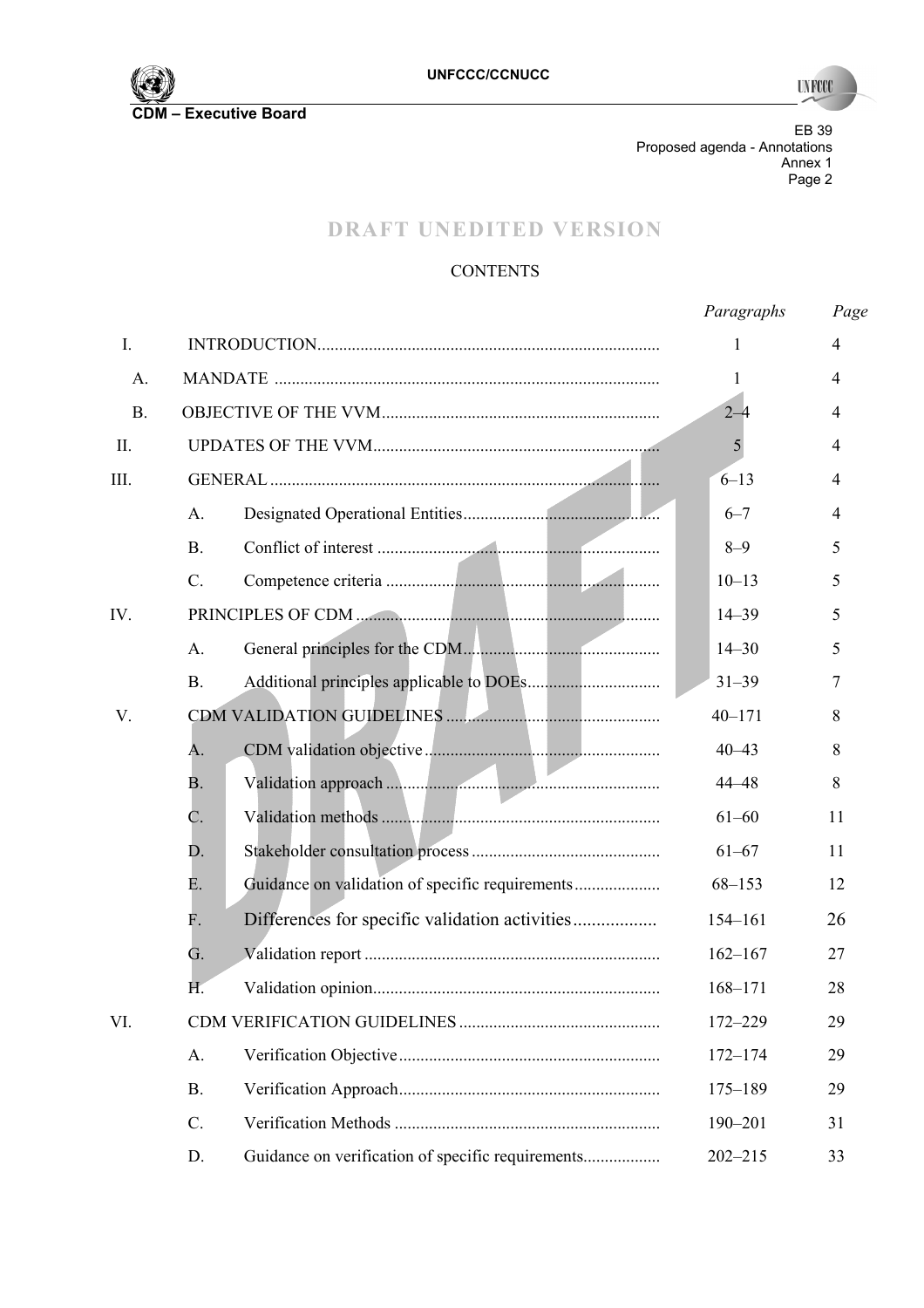

**UNFCCC** 

EB 39 Proposed agenda - Annotations Annex 1 en de la provincia de la provincia de la provincia de la provincia de la provincia de la provincia de la provi

## **DRAFT UNEDITED VERSION**

|                  | Ε.        |                                                       | 215-224     | 36 |
|------------------|-----------|-------------------------------------------------------|-------------|----|
|                  | F.        |                                                       | $225 - 227$ | 37 |
|                  | G.        |                                                       | 228-229     | 38 |
| VII.             |           |                                                       | $230 - 265$ | 38 |
|                  | A.        |                                                       | 230-236     | 38 |
|                  | <b>B.</b> |                                                       | 238-241     | 39 |
|                  | $C$ .     |                                                       | $242 - 243$ | 39 |
|                  | D.        |                                                       | $244 - 250$ | 39 |
|                  | Ε.        |                                                       | $251 - 260$ | 40 |
|                  | F.        |                                                       | $261 - 263$ | 41 |
|                  | G.        | Submission of request for revision of monitoring plan | $264 - 265$ | 41 |
| I. Abbreviations |           | Annexes                                               |             | 46 |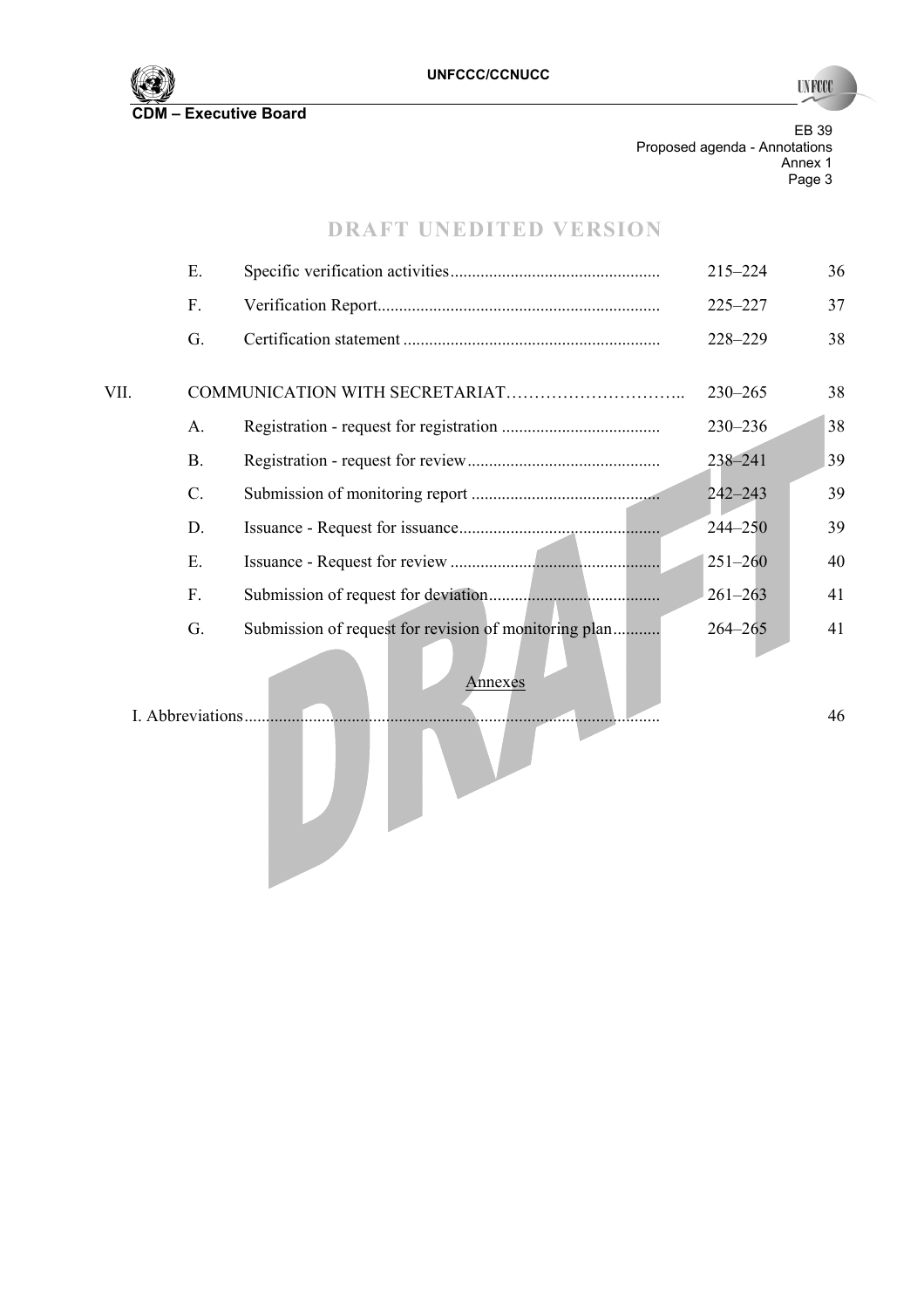

EB 39 Proposed agenda - Annotations Annex 1 en de la provincia de la provincia de la provincia de la provincia de la provincia de la provincia de la provi

# **DRAFT UNEDITED VERSION**

# **I. Introduction**

## **A. Mandate**

1. The Executive Board of the Clean Development Mechanism (hereafter referred as the CDM Executive Board), following the request from the Conference of the Parties serving as the meeting of the Parties for the Kyoto Protocol (COP/MOP), agreed to develop guidance to the requirements stipulated in the CDM modalities and procedures (CDM M&P) for the validation and verification work of designated operational entities (DOEs). The CDM Executive Board decided that this validation and verification manual (VVM) shall be a mandatory guidance for the DOEs in undertaking their validation and verification work. In case of any inconsistency with the CDM M&P and/or subsequent decisions or clarifications of the Board, specific guidance shall be sought from the CDM Executive Board . In this case the guidance from the Executive Board takes precedence and necessary modifications in the document shall be undertaken at the next revision.

## **B. Objective of the VVM**

2. This mandatory VVM provides the necessary and agreed guidance of the CDM Executive Board and COP/MOP on essential aspects of validation and verification functions in a compiled and consolidated manner. In addition to providing guidance, the document is also aiming to promote quality and consistency in validation and verification reports by the DOEs.

3. The DOEs in carrying out their validation and verification functions are expected to fully adhere to this mandatory guidance and ensure that all technical, methodological, procedural and regulatory guidance specified in the document are met.

4. The DOEs are also expected to integrate this guidance and its updates into their quality and operational management systems so that its application as part of their validation and verification functions is ensured.

# **II. Updates of the VVM**

5. Taking into consideration the evolving nature of the CDM and also to maintain its applicability, a regular update/revision shall be required. The CDM Executive Board requested the secretariat to ensure and maintain the applicability of this guidance by updating/revising it as and when required. Any update/revision of the document shall be immediately made public on the UNFCCC CDM website and a notification shall be sent to DOEs

# **III. General**

## **A. Designated Operational Entities**

6. In accordance with CDM M&P, DOEs shall be accountable to the COP/MOP through the CDM Executive Board. In accordance with CDM M&P, DOEs shall:

(a) Undertake validation of proposed CDM project activities;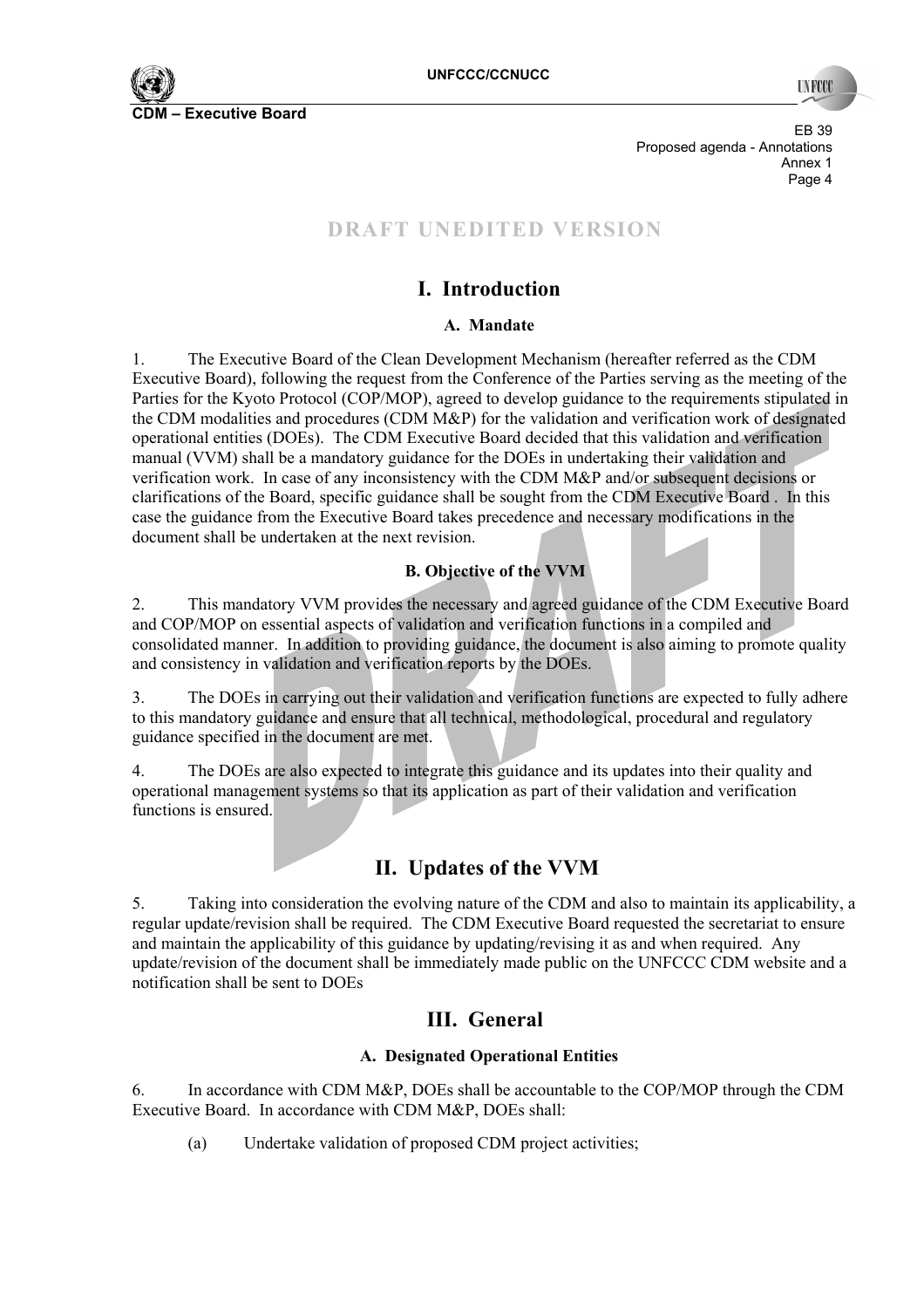

 $\overline{a}$ 

**INFO** 

EB 39 Proposed agenda - Annotations Annex 1 Page 5 and the contract of the contract of the contract of the contract of the contract of the contract of the contract of the contract of the contract of the contract of the contract of the contract of the contract of the

# **DRAFT UNEDITED VERSION**

(b) Undertake verification and certification reductions in reductions in anthropogenic emissions by sources of GHGs.

7. Paragraph 27 of the CDM M&P defines roles, functions and obligations of DOEs.

8. The CDM Executive Board, taking into consideration the importance of DOEs in the governance and support structure of the CDM, has entrusted DOEs with several other functions. Some of these functions are following:

- (a) Serve as a channel to submit new baseline and monitoring methodologies or revision to the existing approved methodologies for the approval of the CDM Executive Board;
- (b) Undertake voluntary pre-assessment of these new baseline and monitoring methodologies;
- (c) Identification and submission of requests for deviations;

9. In case of requests for reviews and reviews of CDM project activities DOEs shall act as an interface for response from PPs and provide additional information/clarifications which they deem necessary.

## **B. Conflict of interest**

10. Appendix A of the CDM modalities and procedures (CDM M&P) specifies that the DOE shall work in a credible, independent, non-discriminatory and transparent manner. The structure of the DOE shall safeguard impartiality of its operations. If the DOE is part of a larger operation, the DOE shall clearly define the links with other parts to demonstrate that no conflicts of interest exists. The DOE shall demonstrate that it is not involved in any commercial, financial or other processes that might influence its judgement or endanger trust in its independence and integrity.

11. The above requirements by the CDM M&P stipulates that sources of potential and perceived conflict of interests shall be analysed and identified by the DOE and the necessary structure and provisions should be put in place to ensure and demonstrate effectively that no such conflict of interest exists with respect to its validation and verification services<sup>1</sup>.

#### **C. Competence criteria**

12. Generic requirements on the criteria for competence has been established as part of the list of sectoral scopes (CDM-ACCR-06).

13. DOEs shall have policies and procedures to ensure that adequate and desired competence is built into the teams that are assigned for validation and verification work.

14. DOEs shall also be able to demonstrate that the competence of the team was adequate and the same is being maintained by the DOE throughout the period of validation/verification.

 $<sup>1</sup>$  See paragraph 11 of EB 31 report and paragraph 13 of EB 33 report for decision of the Board on use of laboratories and calibration services for CDM projects by</sup> the  $\overline{DOFe}$ .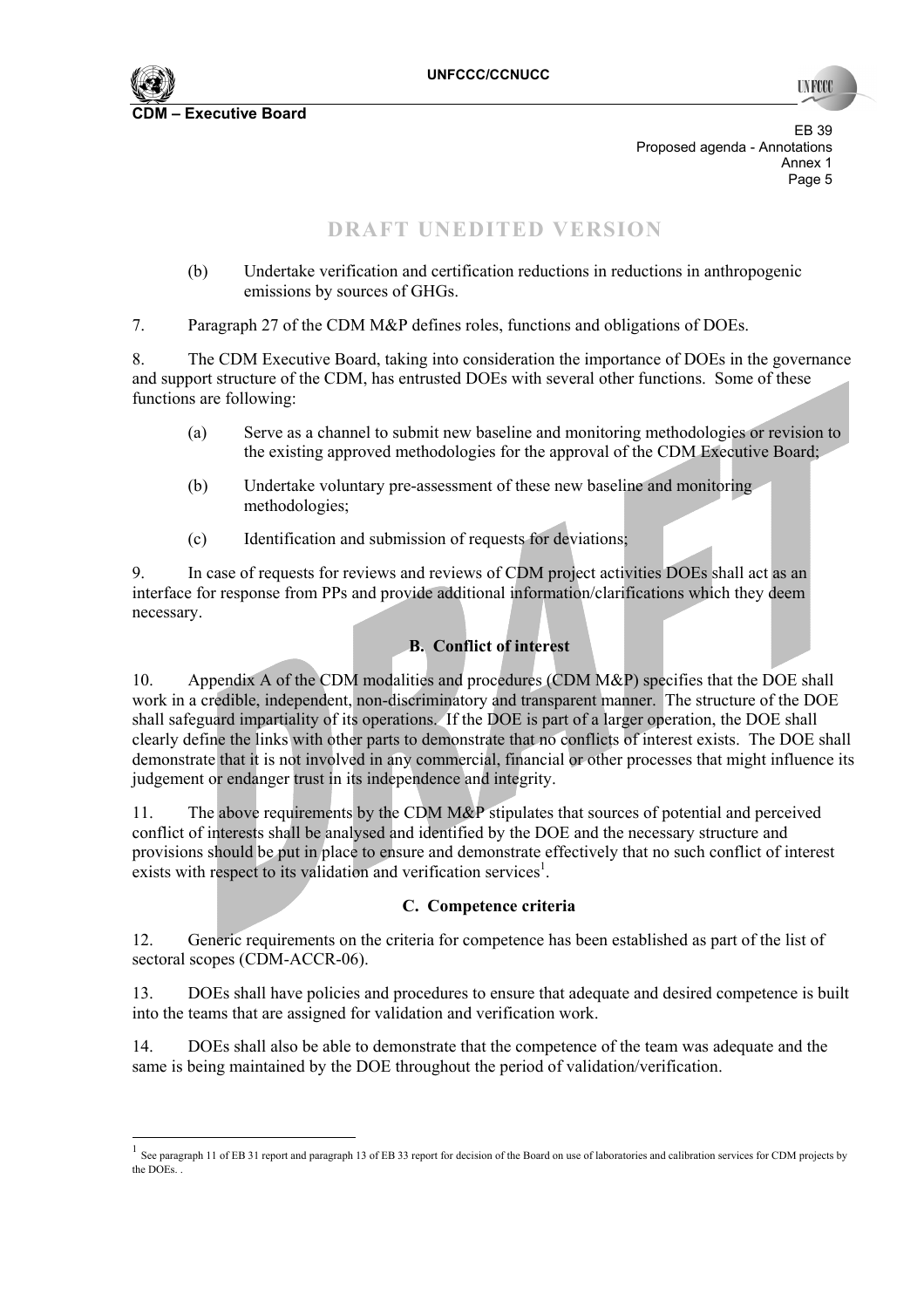

**TIN FCC** 

EB 39 Proposed agenda - Annotations Annex 1 e de la provincia de la provincia de la provincia de la provincia de la provincia de la provincia de la provincia de la provincia de la provincia de la provincia de la provincia de la provincia de la provincia de la provin

# **DRAFT UNEDITED VERSION**

15. Throughout this document the importance of the specific local and sectoral knowledge of the DOE has been highlighted. Such knowledge is vital to allow DOEs to apply their professional skepticism in assessing the credibility of statements and evidence provided by project participants (PPs) to support their claims of compliance with requirements. In the appointment of validation and verification teams the DOE shall ensure that the relevant expertise has been selected to allow a full and thorough assessment of the project activity.

# **IV. Principles of CDM**

## **A. General principles for the CDM**

16. During the life cycle of a CDM project, starting from the conception of the project to validation, implementation and verification, the following principles shall be applied at all stages by the project participants and DOEs.

17. Effective incorporation of these principles in the procedures and systems by the project participants, DOEs and other involved stakeholders shall assist in the reporting, validation, verification and certification of CDM project activities.

## 1. Accuracy

18. The principle of accuracy requires reduction in bias and uncertainty as far as is practical.

19. Accuracy with reference to the validation and verification is at two levels.

- (a) The first relates to the accuracy of quantitative data and information;
- (b) The second relates to accuracy of non-quantitative information.

## 2. Completeness

20. The project documentation and the scope of validation/ verification shall include all GHG sinks, sources and reservoirs affected/resulted by the project.

21. Completeness is satisfied by identifying all GHG sources, sinks and reservoirs affected by / resulting from the GHG project and corresponding baseline scenario.

22. Where particular individual GHG sinks, sources and reservoirs have not been identified in the applicable methodology, the procedures for clarification or deviation shall be followed.

#### 3. Conservativeness

23. The principles of conservativeness requires the use of conservative assumptions, values and procedures in accordance with the applicable methodology to ensure that GHG emission reductions or removal enhancements are not over-estimated.

24. The choice of conservative figures for the parameters identified should be relevant and specific to the CDM project activities and the applicable methodology.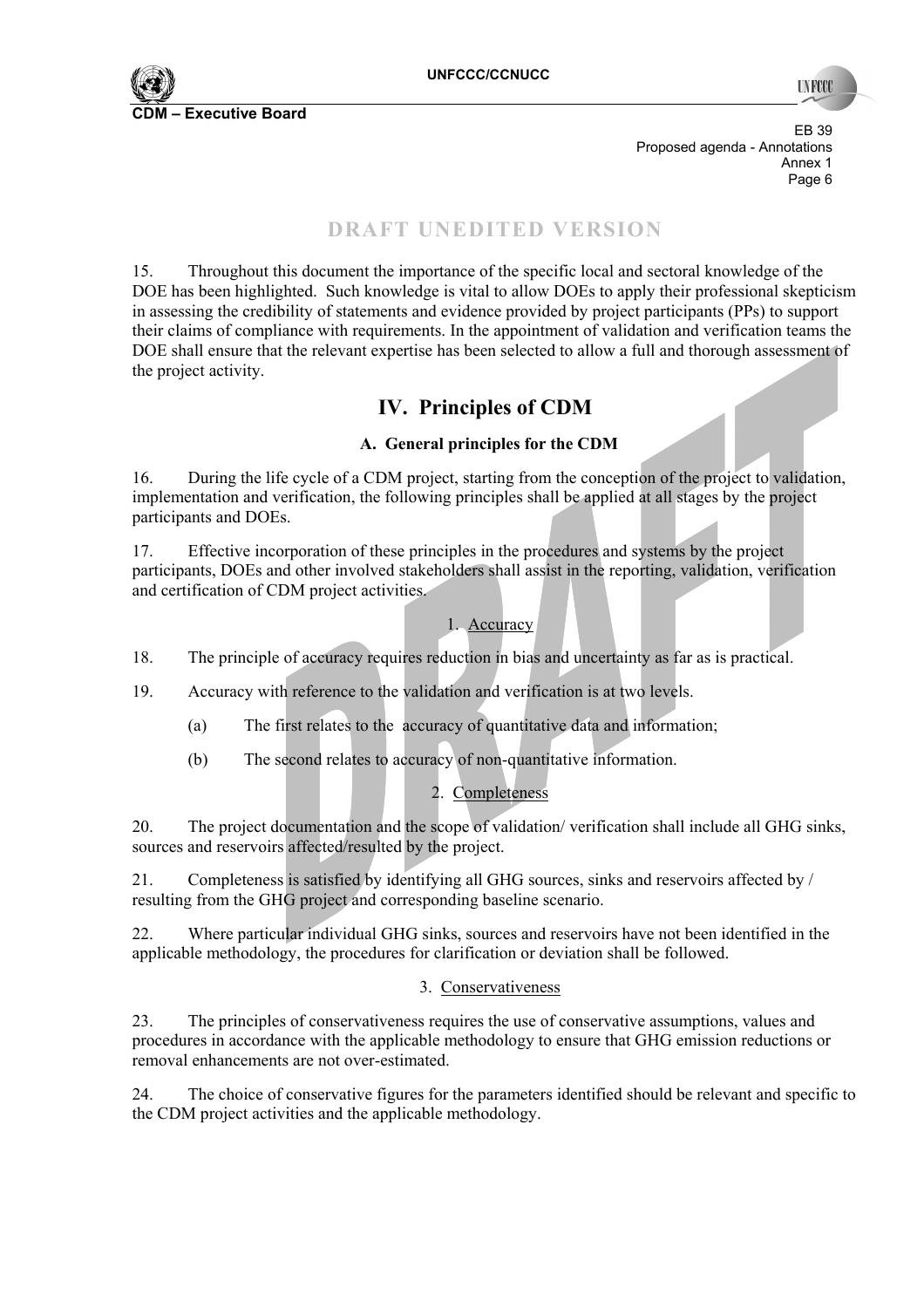EB 39 Proposed agenda - Annotations Annex 1 Page 7 (1999) 2002 12:30 to 1999 2002 12:30 to 1999 2002 12:30 12:30 12:30 12:30 12:30 12:30 12:30 12:30 12:30

# **DRAFT UNEDITED VERSION**

25. The principles of conservativeness are applied when choosing approaches, assumptions, parameters, data sources and key factors so that baseline emissions and removals are more likely to be under-estimated rather than over-estimated, and that reliable results are maintained over a range of probable assumptions.

#### 4. Consistency

26. The project documents shall address comparable key indicators that enable meaningful comparisons in GHG related information. Consistency is satisfied by:

- (a) Application of the requirements of the methodology over different periods;
- (b) Similarity of application of available guidance and knowledge among projects with similar characteristics such as application of methodology, use of technology, time period and regional similarities;
- (c) Applying tests and assumptions equally across potential baseline scenario;
- (d) Ensuring the equivalent application of principles used for expert judgement, internally and externally, over time and among projects.

27. The principle of consistency shall not prevent the use of more accurate procedures or methods as they become available. However, any change in procedures and methods shall be transparently documented and justified.

# 5. Relevance

28. The quantification and reporting of GHG emission reductions shall include information that is needed for the assessment.

29. Data, methods, criteria and assumptions shall not be misleading. Data and assumptions that do not have an impact on the validation/verification opinion shall not be included.

## 6. Transparency

30. Transparency is to disclose information to allow intended users to understand and to make decisions with reasonable confidence. Transparency relates to the degree to which information is seen to as being reported in an open, clear, factual, neutral and coherent manner based on documentary evidence.

31. Information shall be recorded, compiled and analysed in a way that will enable internal reviewers and external intended users to attest its credibility.

32. Transparency requires, *inter alia*:

- (a) Clearly and explicitly stating and documenting all assumptions;
- (b) Clearly referencing background material;
- (c) Stating all calculations, methodologies and all data used;
- (d) Clearly identifying all changes in documentation;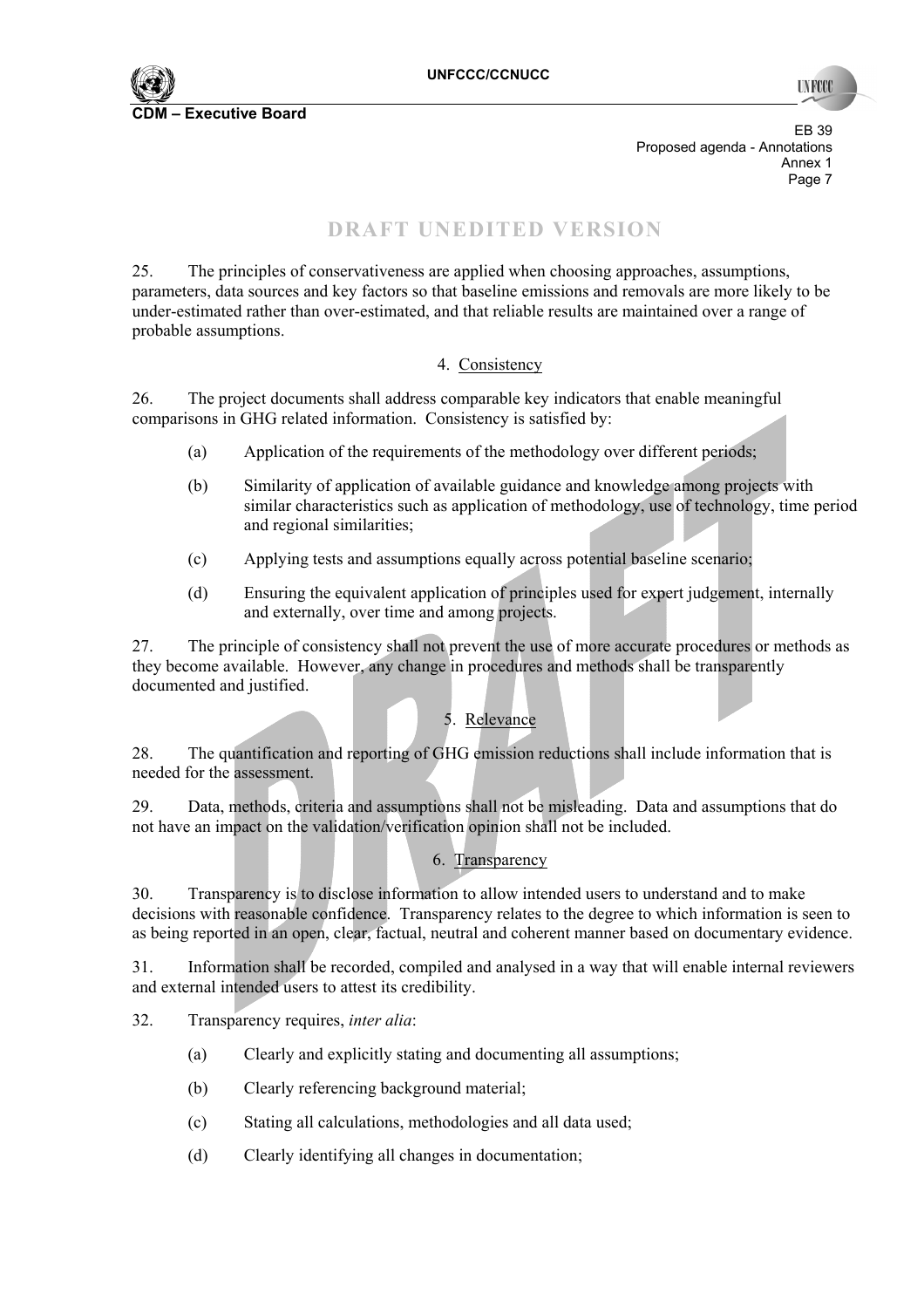

**INFO** 

EB 39 Proposed agenda - Annotations Annex 1 e de la provincia de la provincia de la provincia de la provincia de la provincia de la provincia de la provincia de la provincia de la provincia de la provincia de la provincia de la provincia de la provincia de la provin

# **DRAFT UNEDITED VERSION**

- (e) Compiling and documenting information in a manner that enables independent validation and verification;
- (f) Documenting the explanation and/or justification (e.g. choice of procedures, methodologies, parameters, data sources, key factors, sampling criteria);
- (g) Documenting the justification of selected criteria (e.g. for the determination of additionality);
- (h) Documenting assumptions, references and methods such that another party can reproduce reported data;
- (i) Documenting any external factors to the project that may affect the decisions of intended users.

## **B. Additional principles applicable to DOEs**

33. The following principles shall be applied in performing validation and verification and shall also be used as guidance when documents related to validation and verification are prepared.

34. The DOEs shall exercise due professional diligence and judgment in accordance with the decision and guidance provided by the CDM Executive Board.

#### 1. Impartiality and independence

35. The DOE shall remain independent of the activity being validated or verified and free from bias and any real or potential conflict of interest.

36. The DOE shall maintain objectivity throughout the validation and/or verification process to ensure that the findings and conclusions are based on objective evidence generated during the validation or verification and are not influenced by other interests or parties.

37. Under no situation independence refers to the operation of DOE being independent of the system and rules defined by CDM Executive Board. All activities of the DOE related to the activities of validation and verification shall be within the system and rules defined by the CDM Executive Board and COP/MOP.

## 2. Ethical conduct

38. DOEs shall demonstrate ethical conduct through impartiality, independence, integrity, confidentiality and discretion throughout the validation or verification process.

## 3. Fair presentation

39. DOEs shall reflect truthfully and accurately validation or verification activities, findings conclusions in the reports.

#### 4. Competence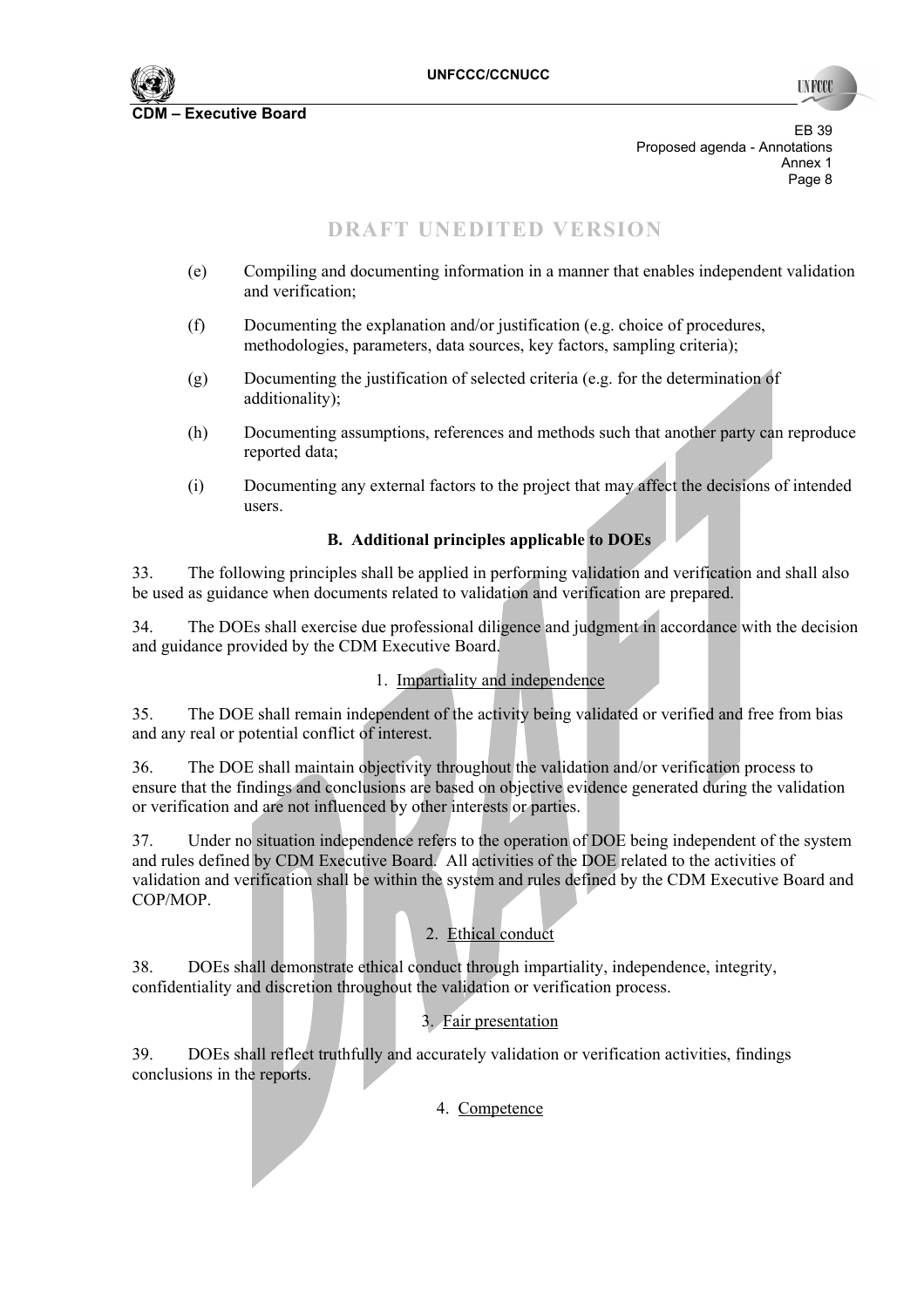

**TIN FCC** 

EB 39 Proposed agenda - Annotations Annex 1 e de la provincia de la provincia de la provincia de la provincia de la provincia de la provincia de la provincia de la provincia de la provincia de la provincia de la provincia de la provincia de la provincia de la provin

## **DRAFT UNEDITED VERSION**

40. DOEs shall make available the required competence needed for the validation verification activity (ies). Such competencies include those having the necessary knowledge, skills, experience, supporting infrastructure and capacity to effectively complete validation or verification activities.

#### 5. Confidentiality

41. DOEs shall ensure that the confidential information obtained or created during validation or verification activities is safeguarded and not inappropriately disclosed in accordance with the guidance provided by the CDM Executive Board.

# **V. CDM validation guidelines**

#### **A. CDM validation objective**

40. The purpose of validation is to have a thorough independent assessment of proposed CDM project activities, by a DOE which shall ensure that the proposed CDM project activity meets all the identified and applicable criteria.

- 42. This assessment by the DOE shall, *inter alia*:
	- (a) Assess, through application of professional scepticism, the evidence which supports the claims that the project activity would not take place without the benefits of the CDM;
	- (b) Ensure that the approved methodology which is being applied is applicable to the underlying project activity and that it is being correctly and conservatively applied;
	- (c) Ensure that the monitoring plan has been developed in accordance with the requirements of the approved methodology and that it can be adequately implemented within the context of the underlying project activity;
	- (d) Ensure that the approval of Parties involved has been received, that adequate local stakeholder consultation has been undertaken, and that an analysis of environmental impacts has been undertaken and if those impacts are considered significant by the host Party or the PPs, that an environmental impact assessment has been undertaken in accordance with procedures as required by the host Party;
	- (e) Ensure that all other relevant decisions of the COP/MOP and the CDM Executive Board have been complied with;
	- (f) Ensure that the stated emissions reductions and calculations have been conducted in a reasonable and conservative manner

43. These criteria are applicable for the first commitment period and are derived from the Kyoto Protocol, the CDM Modalities and Procedures (Annexes to Decision 3/CMP.1 and Decision 5/CMP.1) and subsequent decisions by the Conference of the Parties serving as the meeting of the Parties to the Kyoto Protocol and the CDM Executive Board.

44. The DOE shall keep up to date with the latest CDM related decisions, clarifications and guidance.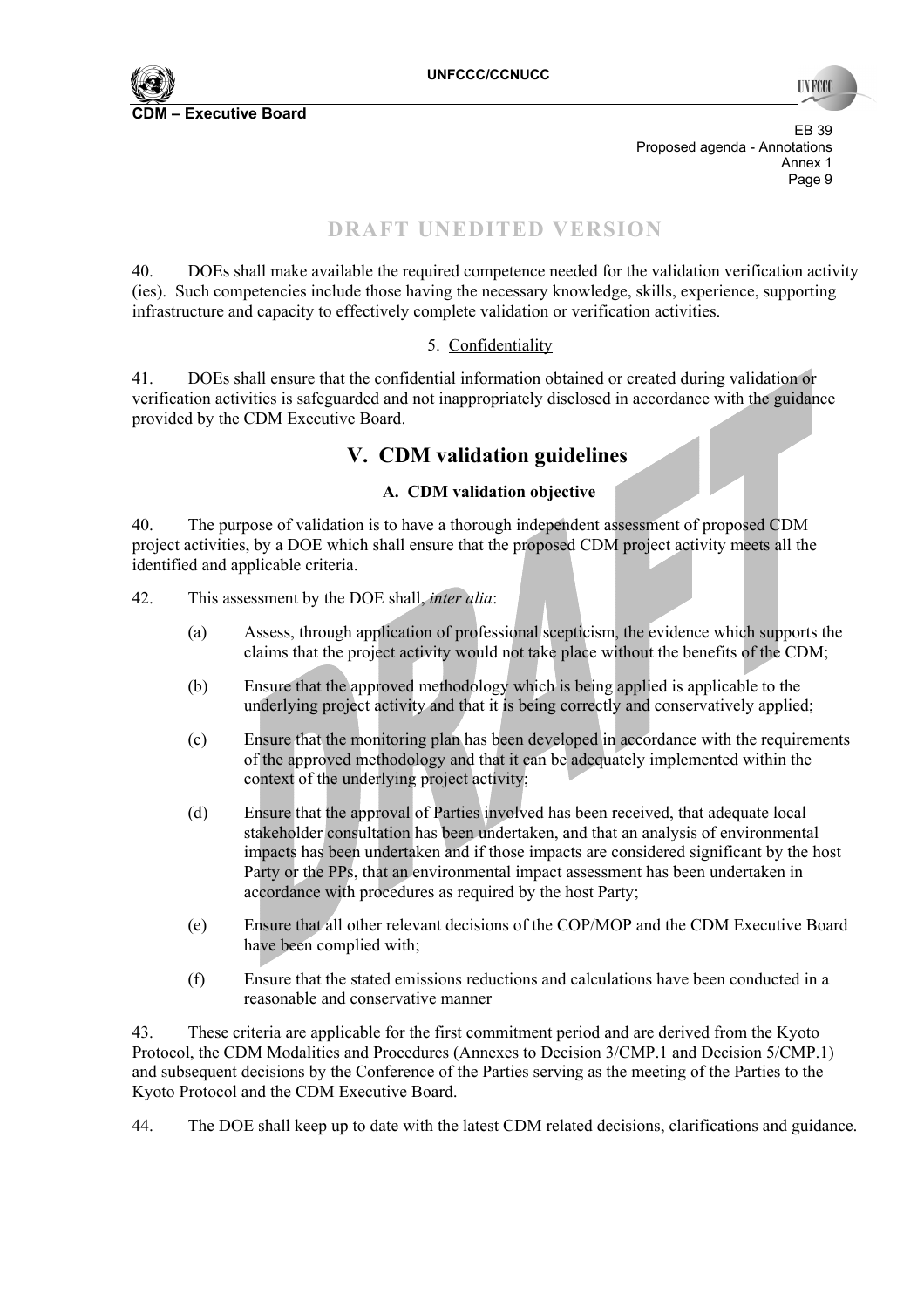

EB 39 Proposed agenda - Annotations Annex 1<br>Page 10 Page 10

# **DRAFT UNEDITED VERSION**

## **B. Validation approach**

45. The CDM is a rules based mechanism. Therefore, it shall be the responsibility of the DOE to ensure, in accordance with this guidance document and other applicable guidance, that these rules are complied with for any project activities submitted for registration.

46. DOEs shall be aware that the registration of a project as a CDM project activity is considered automatic if the DOE submits a positive validation opinion to the CDM Executive Board, unless a request for review is triggered within specified time limits.

47. During the validation, the DOE shall assess, through objective evidence, that the project design of the proposed CDM project activity meets the relevant UNFCCC. For this the DOE shall assess the completeness, conservativeness and accuracy of the assumptions/claims made in the PDD to meet the requirements set out by CDM modalities and procedures, the applicability conditions of the selected CDM methodology, and guidance issued by the Executive Board. To arrive at a positive validation opinion there are a number of key requirements (see paragraph 49 below) which the DOE must ascertain compliance with by means of a thorough assessment of evidence, which is not limited solely to evidence presented by the project participant.

48. There are two elements of the validation work that can be approached in a different manner;

- (a) There are a number of specific key areas, as specified below in paragraph 49 below, for which the DOE shall ensure the proposed project activity fully complies with the UNFCCC criteria, prior to providing a positive validation opinion or submitting a request for registration. It is not considered possible or appropriate to omit an assessment of evidence which is likely to alter the assessment of the compliance of the project activity with any of these criteria and therefore this manual describes in detail the expectations of the CDM Executive Board.
- (b) For quantitative data, used for the purpose of estimating the emission reductions likely to be achieved by the proposed project activity, a risk-based approach for validation may be applied. Further description regarding the implementation of a risk-based approach is contained in the following chapter on verification.

49. The DOE shall consider the following key elements as necessary requirements, and in the validation of compliance with these requirements the DOE shall not omit an assessment of evidence which may result in a change of its opinion regarding the compliance of the project activity with the stated criteria<sup>.</sup>

- (a) Determination of the additionality as per the specifications in the selected methodology and any overriding guidance of the CDM Executive Board;
- (b) Application of the baseline methodology to the project as per the requirements in the selected methodology and any overriding guidance by the Board;
- (c) Identification of the baseline scenario;
- (d) The accuracy, completeness and suitability of the proposed monitoring plan;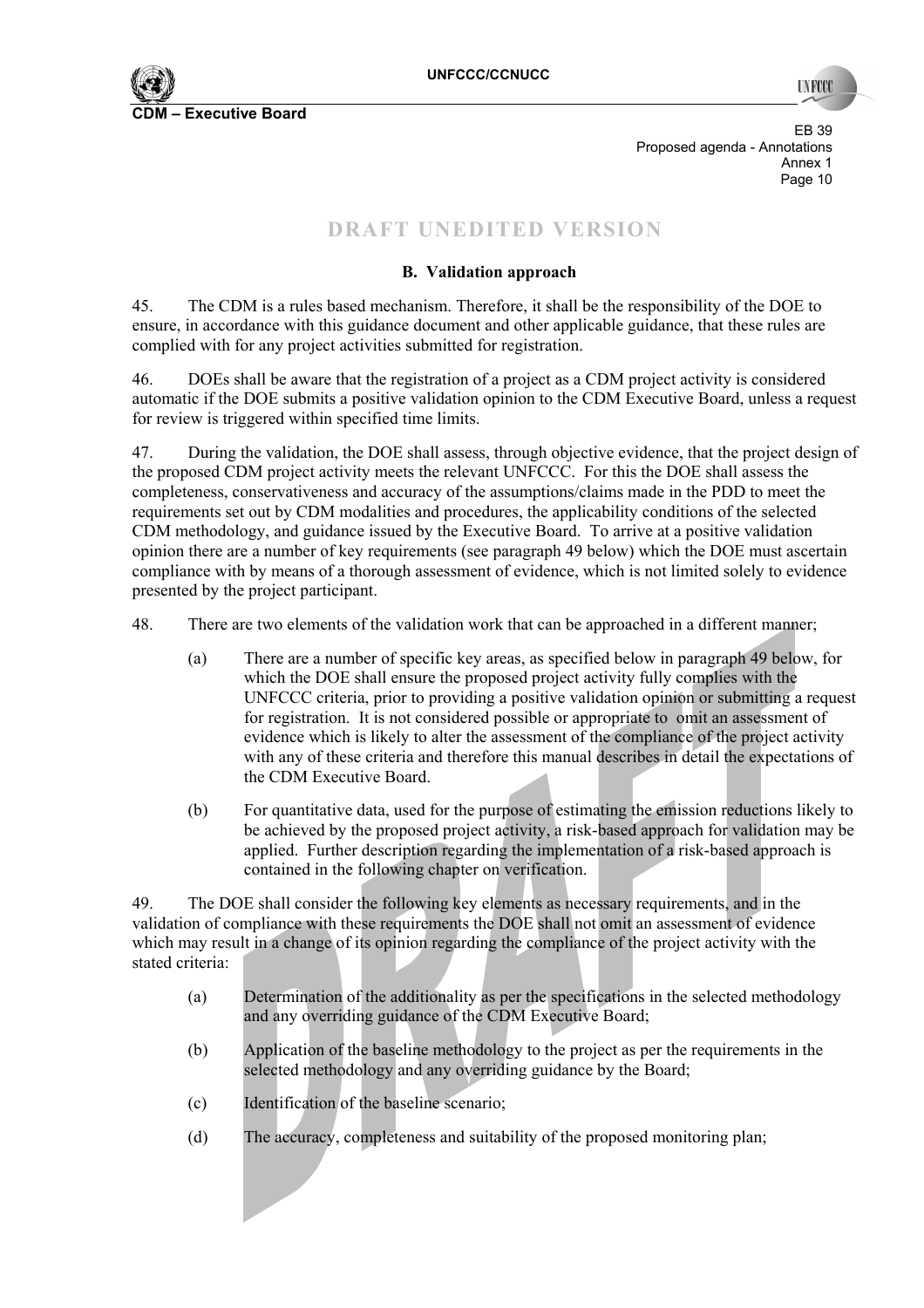

**TIN FCC** 

EB 39 Proposed agenda - Annotations Annex 1<br>Page 11 Page 11 Page 11 Page 11 Page 11 Page 11 Page 11 Page 11 Page 11 Page 11 Page 11 Page 11 Page 11 Page 11 Page 11

# **DRAFT UNEDITED VERSION**

- (e) The adequacy of local stakeholder consultation;
- (f) The analysis of environmental impacts has been undertaken and if those impacts are considered significant by the host Party or the PPs, that an environmental impact assessment has been undertaken in accordance with procedures as required by the host Party;
- (g) Completion of PDD as per the guidance provided by the CDM Executive Board.

#### **C. Validation Methods**

#### 1. Means of validation

50. The DOE shall apply standard auditing techniques to confirm the correctness of the information including *inter alia*:

- (a) Document Review:
	- (i) Review of data and information to confirm the correctness of presented information.
	- (ii) Crosschecks between information provided in the project design documentation and information from independent background investigations.
- (b) Follow-up interviews (On site, via telephone, via email)
	- (i) Interviews shall include relevant stakeholders in the host country, personnel responsible for project design and implementation, and other stakeholders as applicable.
	- (ii) Reasonable crosscheck of information provided by interviewed personnel, i.e. by source check or other interviews, to ensure that no material evidence likely to be available to relevant stakeholders has been omitted from the assessment
- (c) Comparison with projects or technology that have similar or comparable characteristics ;
- (d) Review of the correctness of critical formulas and calculations;
- (e) Comparisons of similar projects in the host country;

#### 2. Means of validation for afforestation and reforestation CDM project activities

51. In the validation of afforestation and reforestation (A/R) CDM project activities, the DOE shall apply the same auditing techniques as listed above although the following specific data sources and analysis might also be used as appropriate:

- (a) National forest inventory in the host country (as applicable to the project area).
- (b) Forest statistics.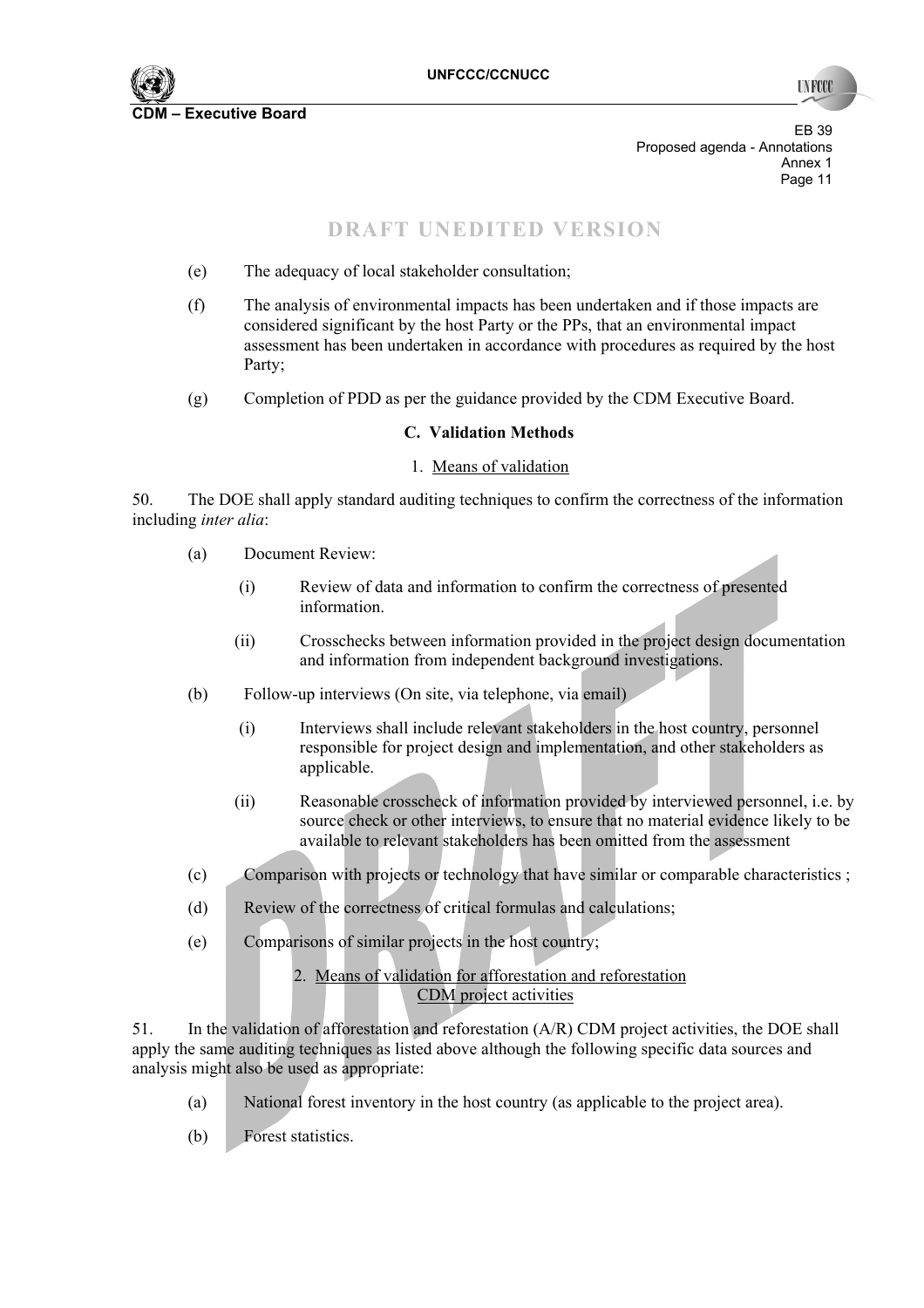

**TIN FCC** 

EB 39 Proposed agenda - Annotations Annex 1<br>Page 12 Page 12

## **DRAFT UNEDITED VERSION**

- (c) Growth models or yields tables.
- (d) Aerial photography, Satellite images, maps.
- (e) GPS data.
- (f) Historical land use/cover changes.
- (g) Stratification and Sampling approach.
- (h) IPCC GPG-LULUCF.
- (i) Forest regulatory framework and land use policies of the host country (as applicable to the project area).

#### 3. Clarification requests, corrective action requests, and forward action requests

52. A validation by the DOE may identify issues related to the project's baseline, implementation or operations that need to be further elaborated, researched or added to meet UNFCCC requirements and achieve credible emission reductions. It is imperative that these issues are transparently identified, discussed and concluded in the validation report and opinion.

53. Non-compliance with project requirements, or the identification of a risk to successful fulfilment of the particular project's objectives has been termed "corrective action request".

- 54. A corrective action request (CAR) is issued where:
	- (a) Mistakes have been made in assumptions, application of the methodology or the project documentation which will have a direct influence on project results;
	- (b) The requirements deemed relevant for validation of a project with certain characteristics have not been met; or
	- (c) There is a risk that emission reductions would not be able to be verified and certified.

55. A clarification request (CLs) is issued where information is insufficient, unclear or not transparent enough to establish whether a requirement is met.

56. A forward action request (FAR) may be raised in the context of validation where the DOE considers that certain issues related to project implementation should be reviewed during the first verification. FARs should not relate to the mandatory requirements for registration, as specified in paragraph B. 49.

57. It is the responsibility of the project proponent to respond to the CLs, CARS, and FARs identified by the DOE in a timely manner.

58. The CARs and CLs can be "closed out" by the DOE if the project participants modifies the project design, rectifies the project design documentation, or provides adequate additional explanations or evidence which satisfy concern raised by the DOE. If this is not done the project shall not be recommended for registration to the CDM Executive Board.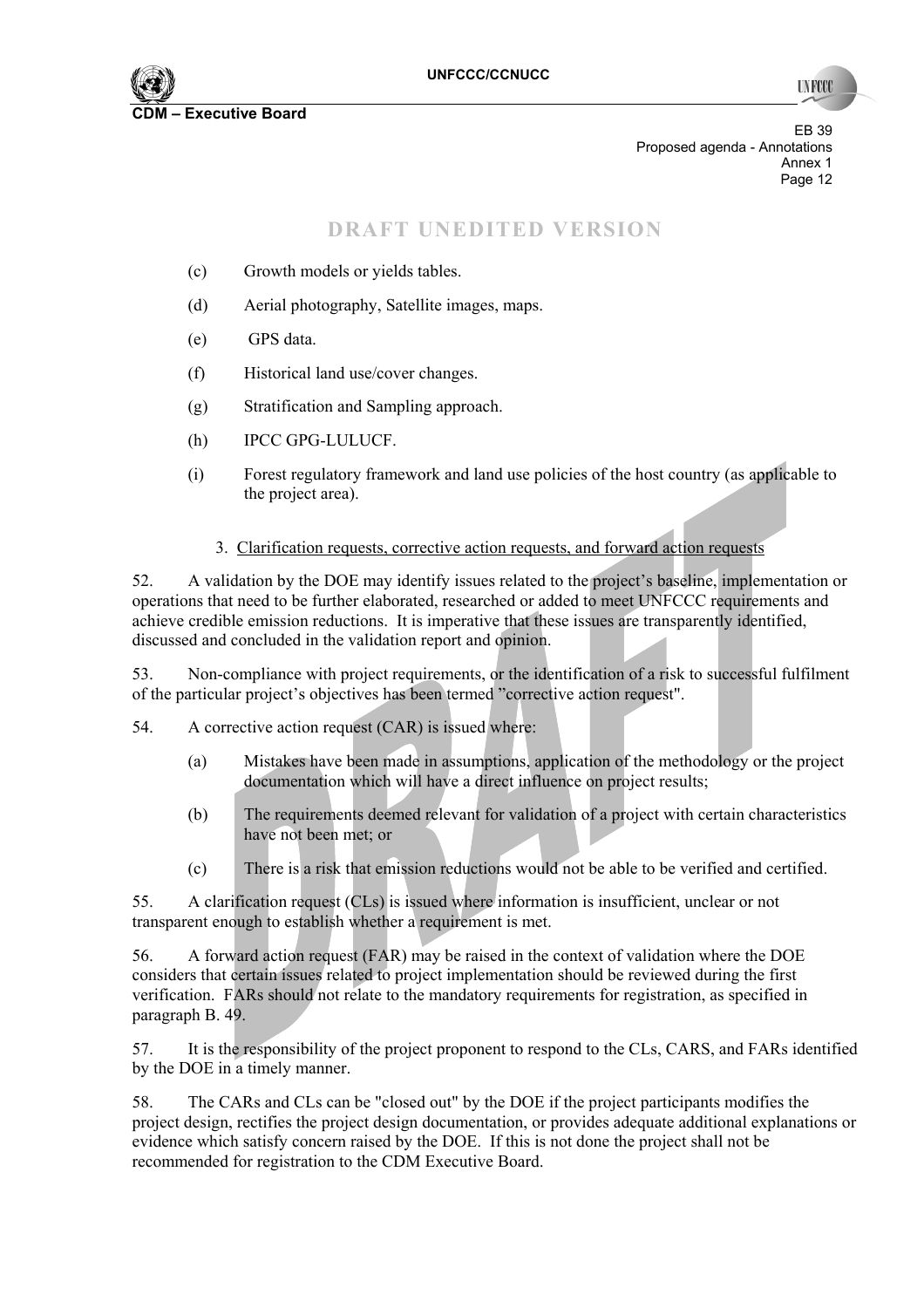EB 39 Proposed agenda - Annotations Annex 1<br>Page 13 **Page 13** 

# **DRAFT UNEDITED VERSION**

59. CARs may lead to amendments to the projects monitoring plan, or adjustments of the selected project baseline. CARs may also require further investigation of issues that are not considered or appropriately addressed in the project documents.

60. The DOE shall report and describe all CLs, CARs and FARs in the validation report. This reporting shall be undertaken in a transparent manner which allows the reader to understand the nature of the issue raised, the nature of the responses provided by the project participant, the means of validation of such responses and clear reference to any resulting changes in the PDD or supporting annexes.

#### **D. Stakeholder consultation process**

61. The DOE shall make the project design document (PDD) of the project under consideration publicly available and invite Parties, stakeholders and UNFCCC accredited NGOs to comment on the validation requirements for a period of 30 days. In case of large-scale A/R projects, the PDD will be made publicly available for a period of 45 days and for a period of 30 days for small scale A/R projects.

62. Comments received during the stakeholder consultation process shall be made publicly available.

63. To ensure this consultation is conducted in an open and transparent manner the DOE shall make the PDD available via the UNFCCC website or via a link on the UNFCCC website to its own website.

64. The UNFCCC secretariat maintains an online interface for the publication of PDDs. In cases where the DOE chooses to make the documents available on its own website rather than the UNFCCC website it must ensure that the files are available throughout the consultation period and are not removed after the closure of this period.

65. During the assessment of the project, the DOE shall take into account the comments received and shall demonstrate how the validation process took how due account was taken in of the comments received.

66. Issues brought up by stakeholders shall be further discussed and elaborated in the project's validation protocol and report.

67. If comments are not sufficiently substantiated, the DOE may request further clarifications, and shall do so in cases where the comments indicate that the project activity may not comply with the mandatory criteria identified in paragraph B. 49. However the DOE is not required to enter into a dialogue with Parties, stakeholders or NGOs commenting on the validation requirements, and if subsequent to a request for clarification no additional information or substantiation is provided the DOE shall proceed to assess the comments as originally provided.

#### **E. Guidance on validation of specific requirements**

#### 1. Approval

#### 1.1 Requirement

68. All Parties involved have approved the project activity.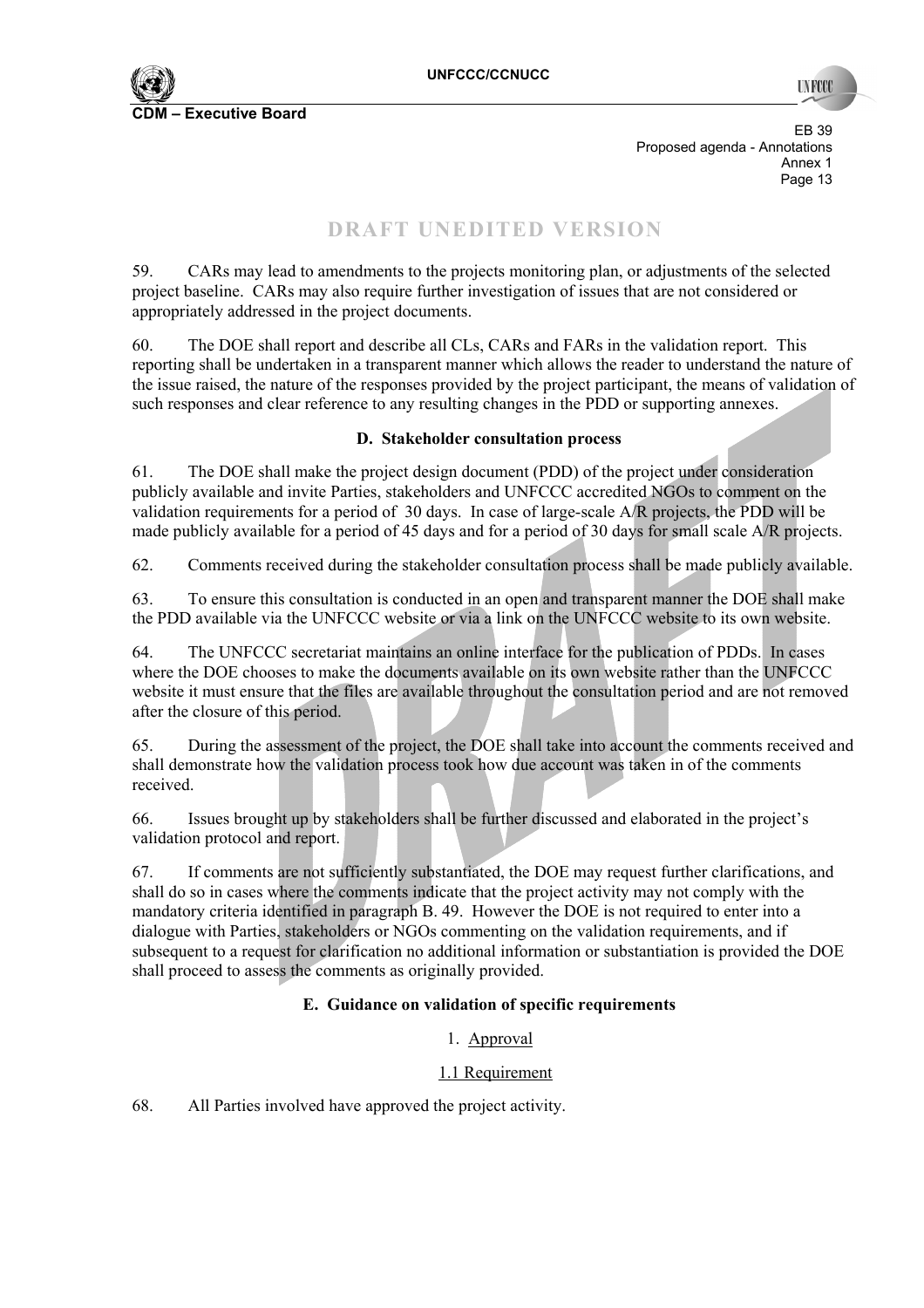

**TIN FCC** 

EB 39 Proposed agenda - Annotations Annex 1<br>Page 14 Page 14

# **DRAFT UNEDITED VERSION**

## 1.2 Means of validation

69. The DOE shall ensure that each Party indicated as being involved in the project activity in section A.3 of the PDD has provided a written letter of approval. The DOE shall ensure that each letter:

- (a) Confirms that the Party is a Party to the Kyoto Protocol;
- (b) Confirms that participation is voluntary;
- (c) Confirms, in the case of the host Party, that the project contributes to the sustainable development of the country;
- (d) Refers to the precise project title in the PDD being submitted for registration.

70. The DOE shall ensure that all the above elements are present in the Letter of Approval and that no conditions with respect to above are mentioned in the letter.

71. The list of CDM Designated National Authorities (DNA) is available on the UNFCCC CDM website<sup>2</sup>. The DOE shall ensure that the letter of approval has been issued from this organization and if in doubt shall verify with the organization that the letter of approval is valid for the project activity under validation.

## 1.3 Reporting requirements

72. The validation report shall, for each Party involved:

- (a) Indicate whether a letter of approval has been received, with a clear reference to the supporting documentation;
- (b) Indicate whether this letter was provided to it by the project participants or directly by the DNA :
- (c) Indicate the means of validation employed to assess the authenticity
- (d) Contain a clear statement regarding whether the DOE considers the letters to be valid.

73. If Letters of Approval contain additional specification of the project, such as PDD version number etc., then the request for registration must be made on the basis of this documentation. In the particular case where a Letter of Approval refers to a specific version of the validation report, it may not be possible for the DOE to submit this precise version of the validation report as it may require updating to confirm receipt of the final Letter of Approval. The DOE shall address this situation by one of the following options

- (a) The validation report may contain a statement to indicate that the final Letter of Approval has not yet been received but that a request for registration will not be submitted until it has been received.
- (b) The DOE may update the validation report to reflect the receipt of the letter of approval. If this option is chosen validation report major number should remain unchanged and the

 2 http://cdm.unfccc.int/index.html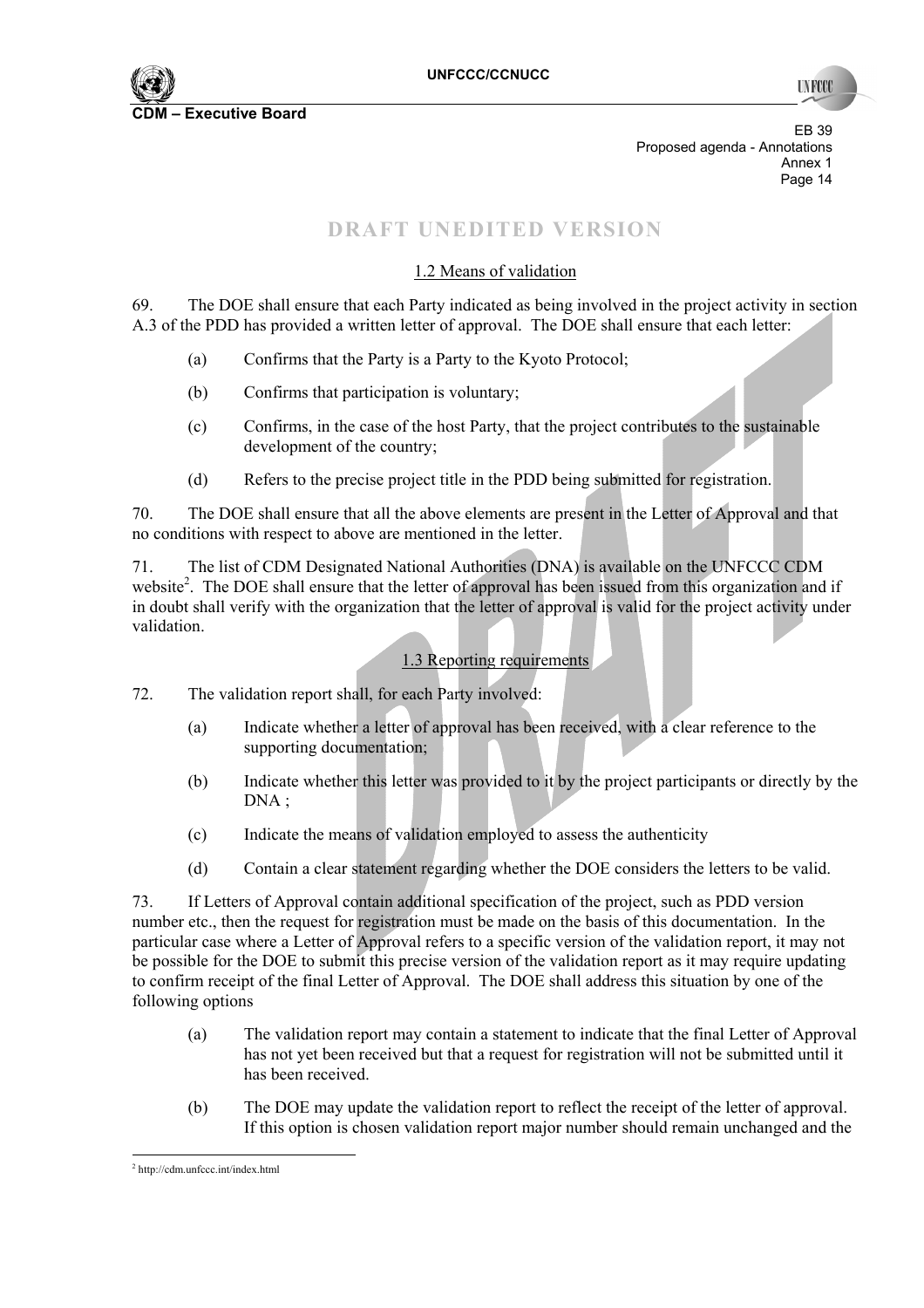

**INFOX** 

EB 39 Proposed agenda - Annotations Annex 1<br>Page 15 Page 15

# **DRAFT UNEDITED VERSION**

minor number should be increased. The validation report should contain confirmation that this is the only change that has been made compared to the version listed in the letter of approval.

2. Participation

#### 2.1 Requirement

74. All project participants have been consistently listed in the project documentation and their participation in the project activity has been approved by a Party to the Kyoto Protocol.

#### 2.2 Means of validation

75. The DOE shall ensure that the project participants shall be listed in tabular form in section A.3 of the PDD and this information is consistent with the contact details provided in annex 1 of the PDD. The DOE shall ensure that at least one Party involved has approved the participation of each project participant, either by means of a letter of approval or by a separate letter specifically to approve participation. The DOE shall ensure that no entities other than those approved or authorised to be project participants shall be listed or indicated in these sections of the PDD.

76. The list of CDM DNAs is available on the UNFCCC CDM website. The DOE shall ensure that the approval of participation has been issued from this organization and if in doubt shall verify with the organization that the approval of participation is valid for the proposed project participant.

#### 2.3 Reporting requirements

77. The validation report shall, for each project participant,

- (a) Indicate whether the participation has been approved by a Party to the Kyoto Protocol;
- (b) Describe the means of validation employed to make these conclusions.

## 3. Project design document

#### 3.1 Requirement

The PDD used as a basis for validation shall be in accordance with the latest guidance by the Board . (http://cdm.unfccc.int/Reference/PDDs\_Forms/PDDs/index.html).

## 3.2 Means of validation

78. The DOE shall ensure that the PDD has followed the structure and guidance given in the latest relevant PDD template for type of project and the accompanying binding guidelines for completing the PDDs. In cases where the PDD is incomplete, unclear, inaccurate, or inconsistent the DOE is expected to raise a CAR to ensure the accuracy and reliability of this document.

#### 3.3 Reporting requirements

79. The validation report shall contain a statement regarding the compliance of the PDD with relevant templates and guidance.

#### 4. Project description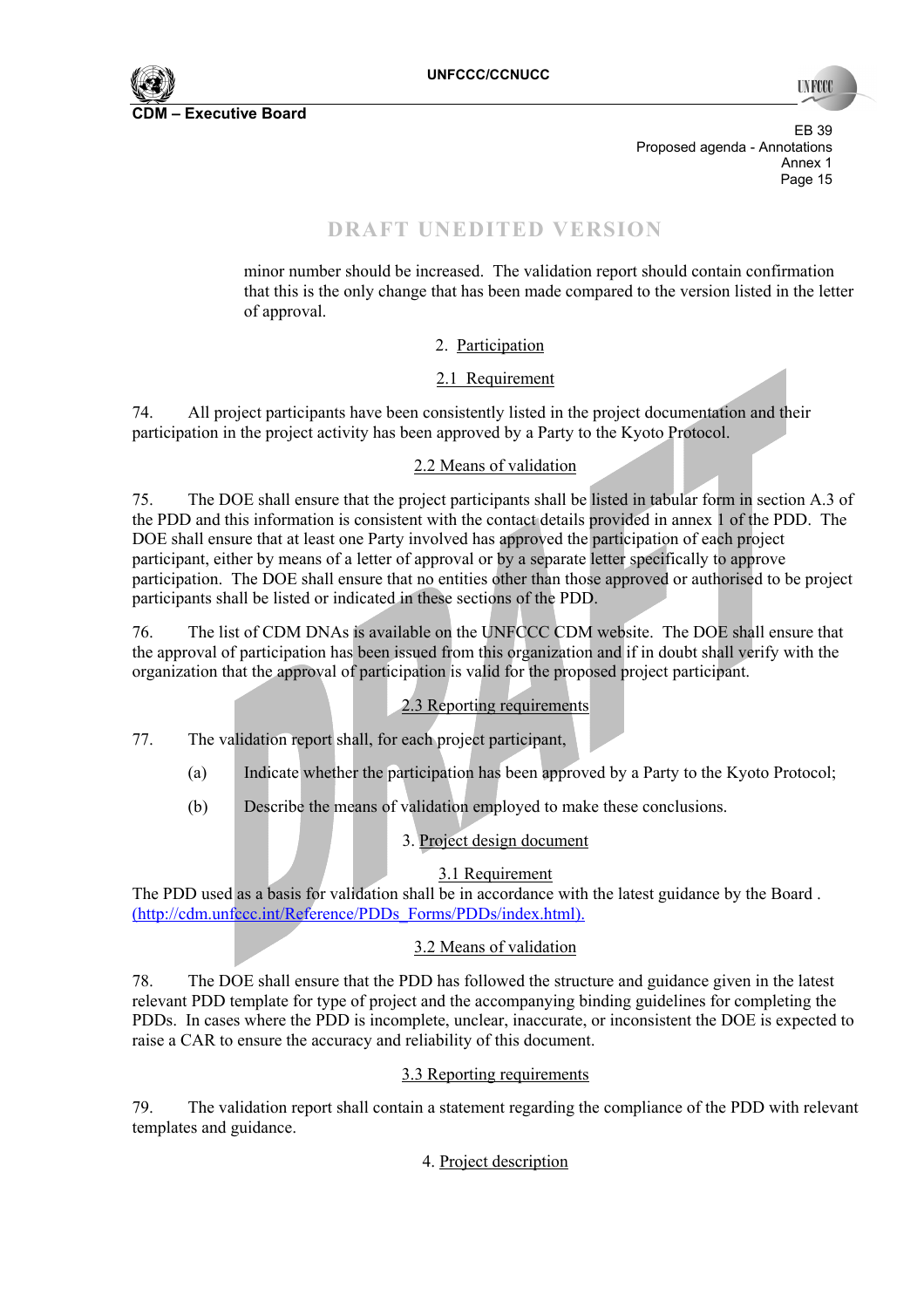

**INFCC** 

EB 39 Proposed agenda - Annotations Annex 1<br>Page 16 Page 16

# **DRAFT UNEDITED VERSION**

## 4.1 Requirement

80. The PDD shall contain a clear description of the project activity which provides the reader with a clear understanding of the precise nature of the project activity and the technical aspects of its implementation.

## 4.2 Means of validation

81. The DOE shall validate the description of the project as contained in the PDD to ensure that it is complete and accurate and that it provides the reader with a clear understanding of the nature of the project activity. In the case of greenfield project activities this validation shall be undertaken by reviewing all available plans. In the case of pre-existing facilities this validation may also comprise an inspection of the physical site of the project activity to ensure that the description adequately reflects the nature of the project

82. In cases where the project activity involves the alteration of an existing installation or process, the DOE shall ensure that the description includes a clear description of the differences between the project and pre-project scenario.

#### 4.3 Reporting requirements

83. The validation report shall:

- (a) Describe the process undertaken to validate the accuracy and completeness of the project description;
- (b) Contain a statement of the DOE's opinion of the accuracy and completeness of the project description.

5. Baseline and monitoring methodology

## 5.1 General requirement

- 84. The baseline and monitoring methodologies comply with requirements pertaining to:
	- (a) Methodologies previously approved by the Executive Board; or
	- (b) Modalities and procedures for establishing a new methodology.
- 85. To ensure that the project activity meets this general requirement, the DOE shall ensure that:
	- (a) the selected methodology is applicable to the proposed CDM project activity;
	- (b) the selected methodology is correctly applied.

## 5.2 Applicability of the selected methodology to the proposed CDM project activity

## 5.2.1 Requirement

86. Project participants shall use a baseline and monitoring methodology that is approved by the CDM Executive Board and is applicable to the project activity.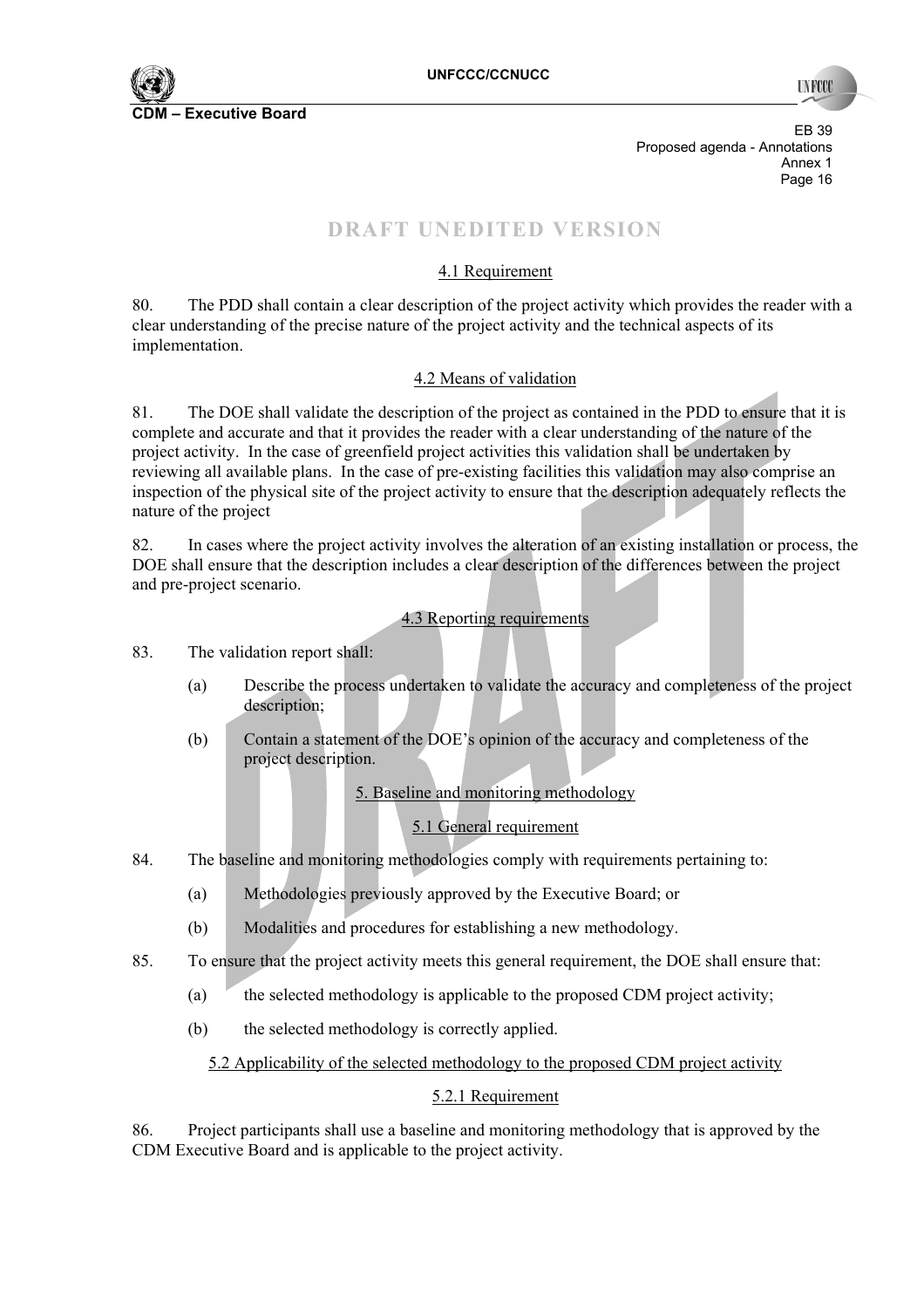

EB 39 Proposed agenda - Annotations Annex 1 Page 17

# **DRAFT UNEDITED VERSION**

## 5.2.2 Means of validation

87. The DOE shall validate that the proposed CDM project applies a baseline and monitoring methodology that has been approved by the CDM Executive Board, the version of the methodology used is valid<sup>3</sup> and was retrieved from the UNFCCC CDM website.

88. If the DOE determines that the project activity intends to use a new baseline or monitoring methodology, it shall, prior to a submission for registration of this project activity, forward the proposed methodology, together with the draft project design document to the CDM Executive Board for review, in accordance with the latest procedure for submitting and considered proposed new methodology (http://cdm.unfccc.int/Reference/Procedures/meth\_proc02\_v13.pdf) . A proposed small scale methodology together with the draft PDD may also be directly submitted to the CDM Executive Board by the PP or stakeholder.

89. A selected approved methodology is applicable to the project activity, if the applicability conditions are obeyed and the project activity is not expected to result in significant emissions, related both to project and leakage, other than those listed in the methodology The DOE shall confirm if the choice of selected approved methodology is justified and the PPs have shown that the proposed project activity meets each of the applicability conditions of the approved methodology or any tool or any other methodology component referred to therein. This shall be done by validating the documentation referred to in the PDD and by confirming if its content is correctly quoted and interpreted in the PDD. Where relevant, the DOE should crosscheck the information provided in the PDD with other sources.

90. Meeting all the applicability conditions is a "necessary" condition to apply the approved methodology but not "sufficient" to ensure that selected methodology can be used by the project activity. Even if the project meets all the applicability criteria, the DOE shall check whether the proposed project activity meets all the other possible requirements or stipulations mentioned in all sections of the selected methodology. This shall also include, based on document review and a possible site visit, identification of emission sources which are expected to be impacted by the project activity and which are not addressed by the selected approved methodology.

91. In case there is ambiguity in the applicability of the selected methodology to the proposed CDM project activity, the DOE shall request clarification of, revision to, or deviation from the approved methodology in accordance with the clarifications provided by the CDM Executive Board<sup>4</sup>. Assistance in this regard can be found in the latest version of the clarifications to project participants on when to request revision, clarification to an approved methodology or a deviation<sup>5</sup> and the latest version of the guidance on criteria for consolidations and revisions of methodologies<sup>6</sup>.

92. Any deviation from the selected approved methodology shall be approved by the CDM Executive Board before a request for registration is submitted. Under no circumstances shall a DOE consider the

 $\overline{a}$ 

<sup>&</sup>lt;sup>3</sup> In accordance with paragraph 39 of the CDM modalities and procedures, any revision to an approved methodology or tool referred to in a methodology shall only be applicable to project activities registered after the revision and shall not affect (i) registered CDM project activities during their crediting period; and (ii) project activities that have been published for public comments for validation using an approved methodology or tool, so long as the project activity is submitted for registration within 8 months of the effective date of the revision of the methodology.

See Annex 12 of EB 31 meeting report.

<sup>5</sup> See Annex 12 of EB 31 meeting report.

<sup>6</sup> See Annex 10 of EB 27 meeting report.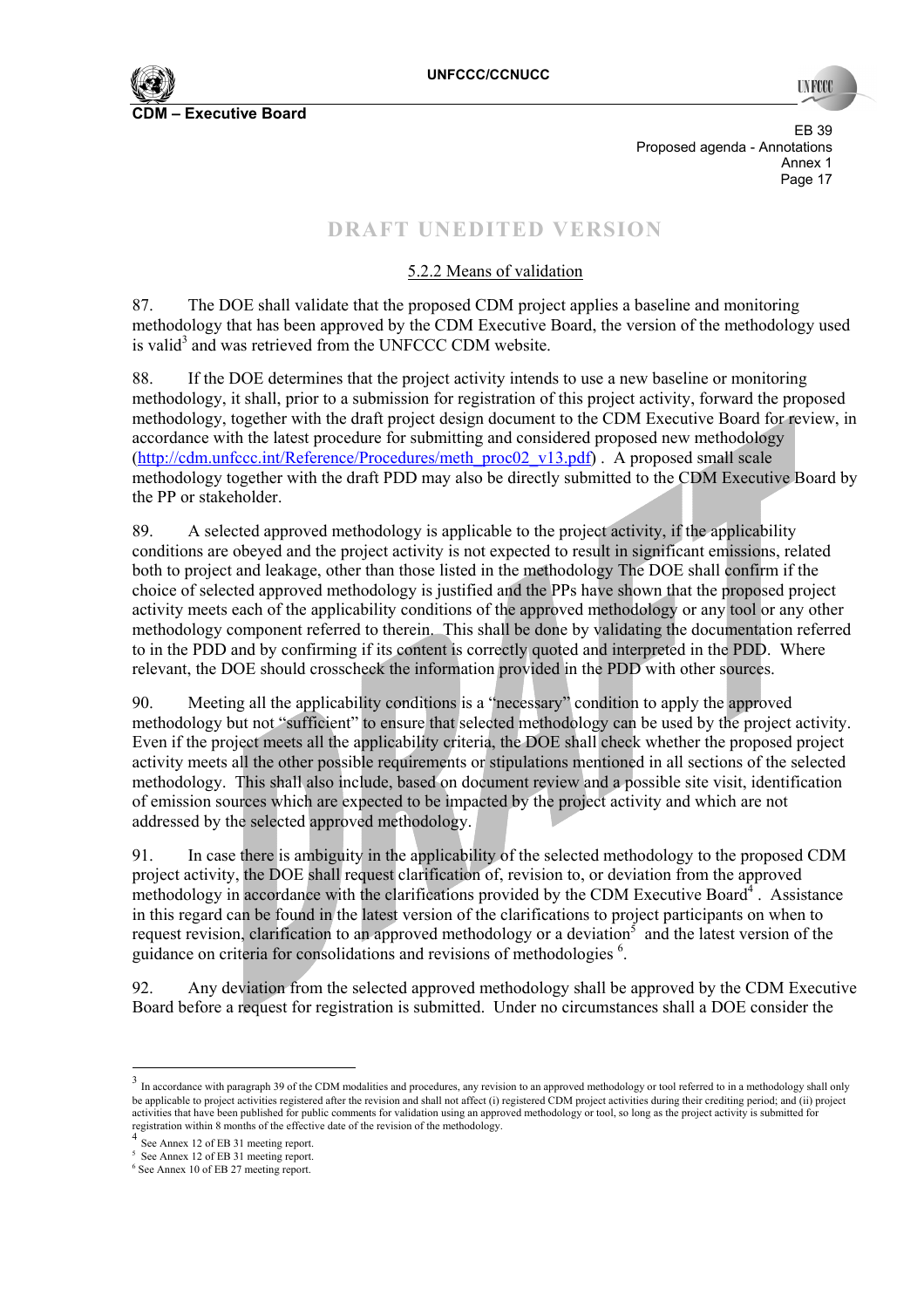

**INFOC** 

EB 39 Proposed agenda - Annotations Annex 1<br>Page 18 Page 18 Page 18

# **DRAFT UNEDITED VERSION**

submission of a request for registration to be a means of seeking clarification on applicability of the approved methodology from the CDM Executive Board.

#### 5.2.3 Reporting requirements

93. For each applicability criteria listed in the selected approved methodology, the DOE shall clearly describe in the validation report the steps taken to assess the information contained in the PDD. The validation report shall further describe the steps undertaken by the DOE to check whether the proposed project activity meets all the other possible stipulations and or limitations mentioned in all sections of the approved methodology selected. In conclusion, the validation report shall provide an unambiguous validation opinion regarding the applicability of the selected approved methodology to the underlying project activity.

#### 5.3 Correct application of the selected approved methodology

#### 5.3.1 Requirement

94. Project participants shall correctly apply the following sections of the selected baseline and monitoring methodology:

- (a) Project boundary;
- (b) Baseline identification;
- (c) Algorithms/Formulae used to determine emission reductions.

95. Other section of the methodology such as determination of additionality and application of the monitoring methodology are discussed in more detail in sections E.6 and E.7 of chapter V of this document.

#### 5.3.2 Project boundary

## 5.3.2.1 Requirement

96. The PDD shall correctly describe the project boundary including the physical delineation of the project activity and the description of the emission sources and GHG gases that are included in the project boundary for the purpose of calculating project and baseline emissions for the specific project activity.

## 5.3.2.2 Means of validation

97. The DOE shall confirm if the delineation of the project boundary as contained in the PDD is correct and meets the requirements of the methodology based on documented evidence as corroborated by a site visit if required ). The DOE shall further confirm if all sources and GHGs as required by the methodology, have been included in the project boundary. In cases where the methodology allows project participants to choose whether a source or gas is to be included in the project boundary, the choice shall be explained and justified by the project participants. The DOE shall confirm if the justification provided by the PPs is reasonable, based on assessment of supporting documented evidence provided by the PPs or by onsite observations from the DOE, where required.

#### 5.3.2.3 Reporting requirements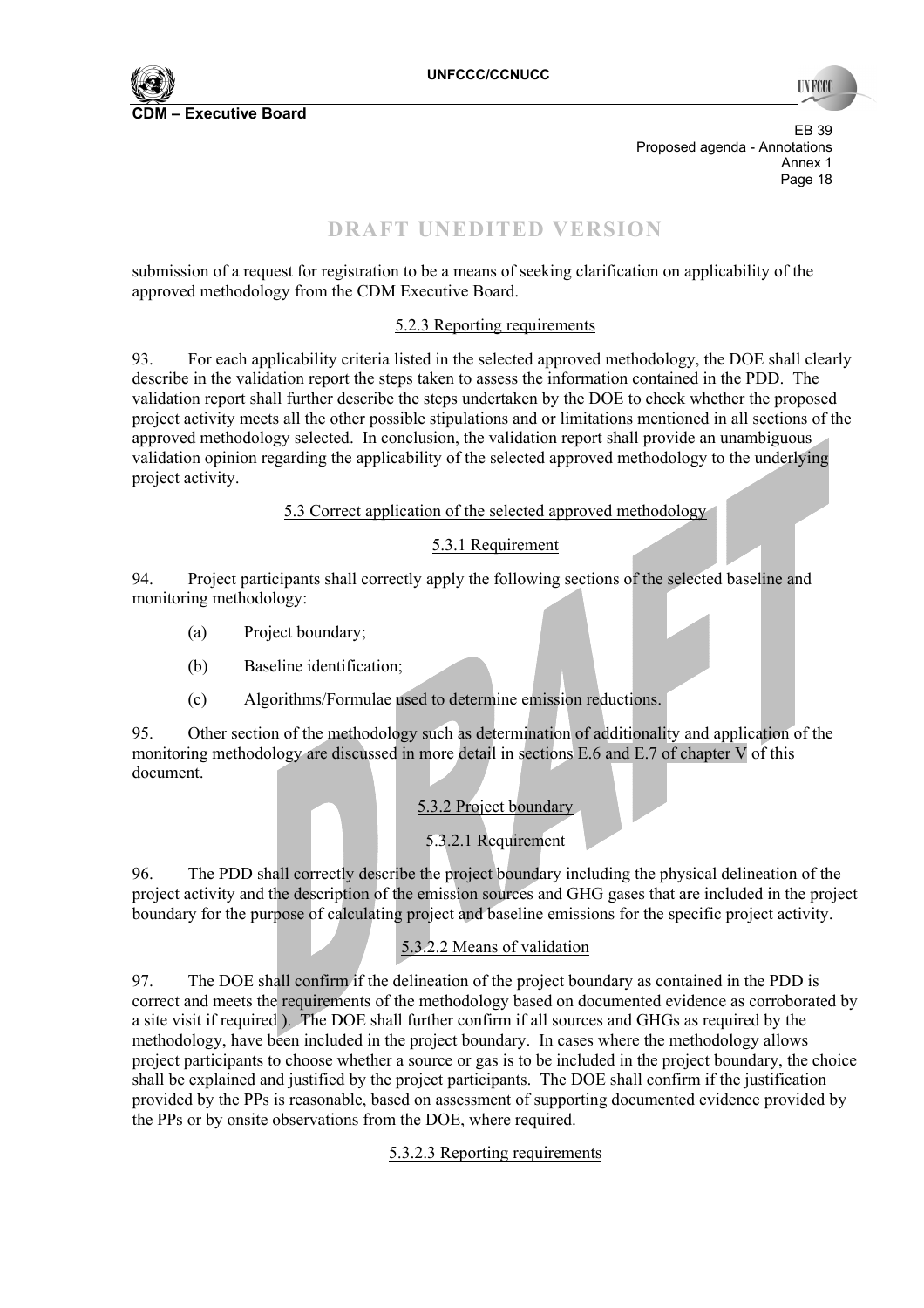

EB 39 Proposed agenda - Annotations Annex 1<br>Page 19 Page 19

## **DRAFT UNEDITED VERSION**

98. In the validation report, the DOE shall provide information on how the validation of the project boundary has been performed either based on reviewed documented evidence (a list of documentation reviewed, e.g., commissioning report, shall be provided in the report) or by describing what was observed/viewed (i.e. physical site or equipment used in the process) during a site visit. The DOE shall provide a statement if the identified boundary and the selected sources and gases are appropriate for the project activity. In cases where the DOE identifies emission sources which are impacted by the project activity and are not addressed by the approved methodology, the DOE shall request clarification of, revision to, or deviation from the approved methodology, as appropriate, as described in the paragraph 91 above.

5.3.3 Baseline identification

#### 5.3.3.1 Requirement

99. The PDD shall identify the baseline for a CDM project activity as the scenario that reasonably represents the anthropogenic emissions by sources of greenhouse gases (GHG) that would occur in the absence of the proposed project activity.

#### 5.3.3.2 Means of validation

100. The DOE shall confirm if the PDD provides a transparent and verifiable description of the identified most plausible baseline scenario, including a description of the technology that would be employed and/or the activities that would take place in the absence of the proposed project activity.

101. The approved methodology contains a procedure to identify the most plausible baseline scenario. The DOE shall confirm if this procedure has been applied correctly and is transparently and sufficiently (i.e. in order to allay reasonable doubt) documented in the PDD. If the methodology requires use of the tools (such as the combined tool or additionality tool) in establishing the baseline, the methodology might contain further guidance on the application of these tools. In that case the guidance in the methodology supersedes that in the tool. The DOE shall check each step in the procedure provided in the PDD against requirements of the methodology.

102. Where the methodology requires several plausible alternative scenarios to be included in the identification of the most plausible baseline scenario, the DOE shall, based on local and sectoral knowledge, confirm if all scenarios that are supplementary to those provided in the methodology are reasonable in the context of the project activity and that no plausible alternative scenario has been excluded.

103. The DOE shall confirm if the choice of the identified baseline scenario is reasonable by validating the key assumptions, calculations and rationales used in the PDD. The DOE should check the documents and sources referred to in the PDD and confirm if the information is correctly quoted and conservatively interpreted in the PDD. Where relevant, the DOE should crosscheck the information provided in the PDD with other sources such as local expert opinion or other verifiable and credible sources.

104. The DOE shall confirm if all relevant guidance provided by the CDM Executive Board has been taken into account in the identification of the baseline scenario for the project activity described in the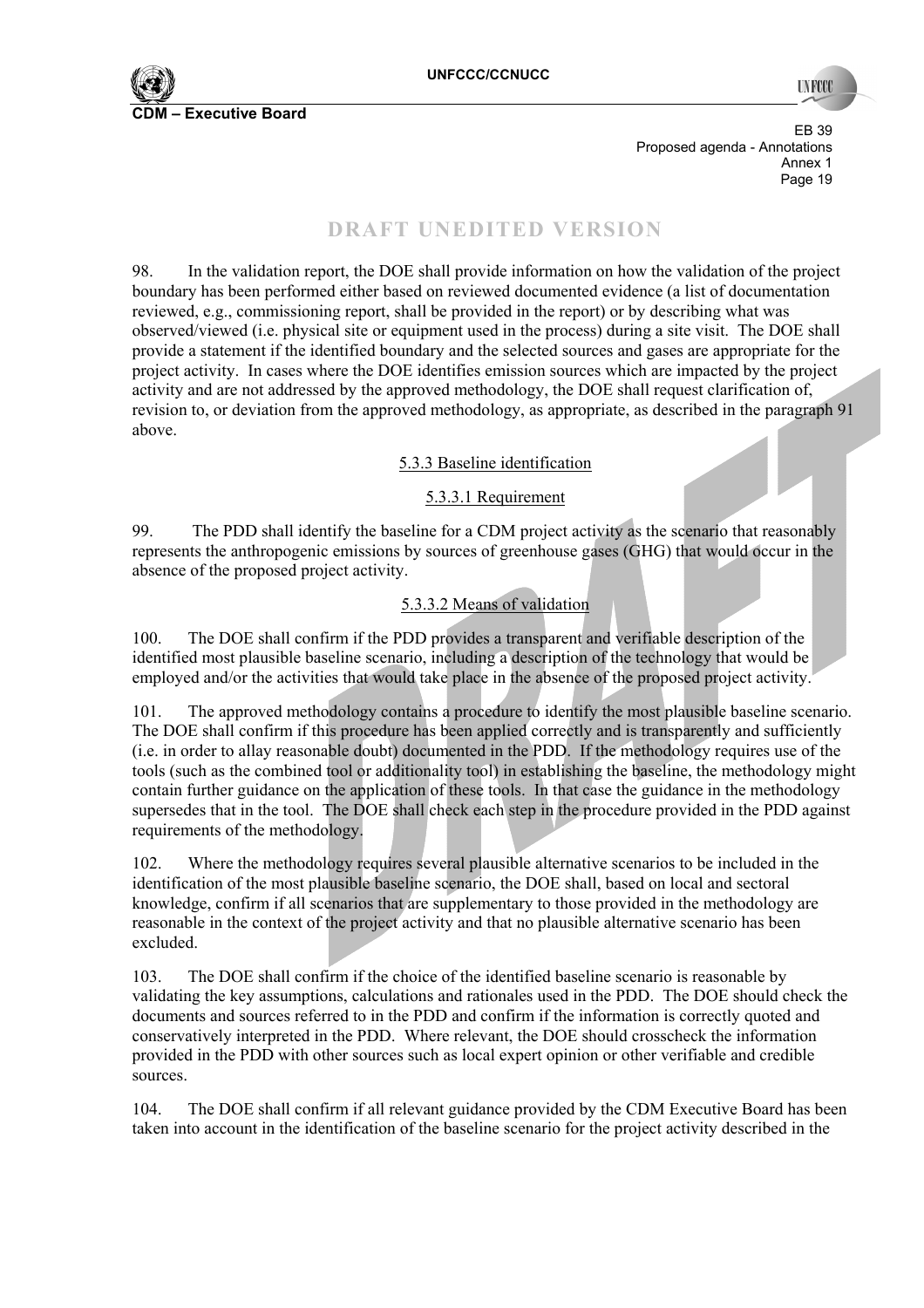

**INFO** 

EB 39 Proposed agenda - Annotations Annex 1<br>Page 20 Page 20 Page 20 Page 20 Page 20 Page 20 Page 20 Page 20 Page 20 Page 20 Page 20

# **DRAFT UNEDITED VERSION**

PDD. This includes the treatment of national and/or sectoral policies and circumstances<sup>7</sup>. Based on the DOEs knowledge of the sector and/or based on advice by local expert, the DOE shall confirm that the PP has shown that all relevant policies and circumstances have been identified and correctly considered in the PDD in accordance with the guidance by the Board.

#### 5.3.3.3 Reporting requirements

105. The DOE shall clearly describe in the validation report the steps taken to assess the requirement and shall provide an opinion as to whether:

- (a) All the assumptions and data used by the PPs are listed in the PDD, including references and sources;
- (b) All the references and documentation used are relevant for the purpose of establishing the baseline and are correctly quoted and conservatively interpreted in the PDD;
- (c) All relevant policies/regulations are considered and listed in the PDD; and
- (d) The identified baseline scenario reasonably represents what would occur in the absence of the proposed project activity and the approved methodology used is applicable to the identified baseline scenario.

106. The validation report shall clearly describe other steps taken and credible sources used by the DOE to crosscheck the information contained in the PDD.

## 5.3.4 Algorithm/Formulae used to determine emission reductions

## 5.3.4.1 Requirement

107. The PDD shall apply steps and equations to calculate project emissions, baseline emissions, leakage and emission reductions as per the requirements of the methodology

## 5.3.4.2 Means of validation

108. The DOE shall ensure that equations have been applied correctly by comparing the equations in the PDD against the methodology. Where the methodology allows for different methodological choices, the DOE shall confirm whether proper justification has been provided (based on the choice of the baseline scenario, context of the project activity and other evidence provided) and that the correct equations have been used reflecting the relevant methodological choices.

109. The DOE shall verify the justification contained in the PDD for the data and parameters used in the equations . Where data and parameters are not monitored throughout the crediting period but are determined only once and thus remain fixed throughout the crediting period, the DOE shall assess all data sources, assumptions and calculations in order to verify that they are correct, applicable to the project and will add to a conservative estimate of the emission reductions. Where data and parameters will be monitored and hence only become available after validation of the project activity (e.g. measurements after the implementation of the project activity), the DOE should confirm that the emission reduction estimates provided in the PDD are reasonable.

 $\overline{a}$ 

<sup>7</sup> See Annex 3 of EB 22 meeting report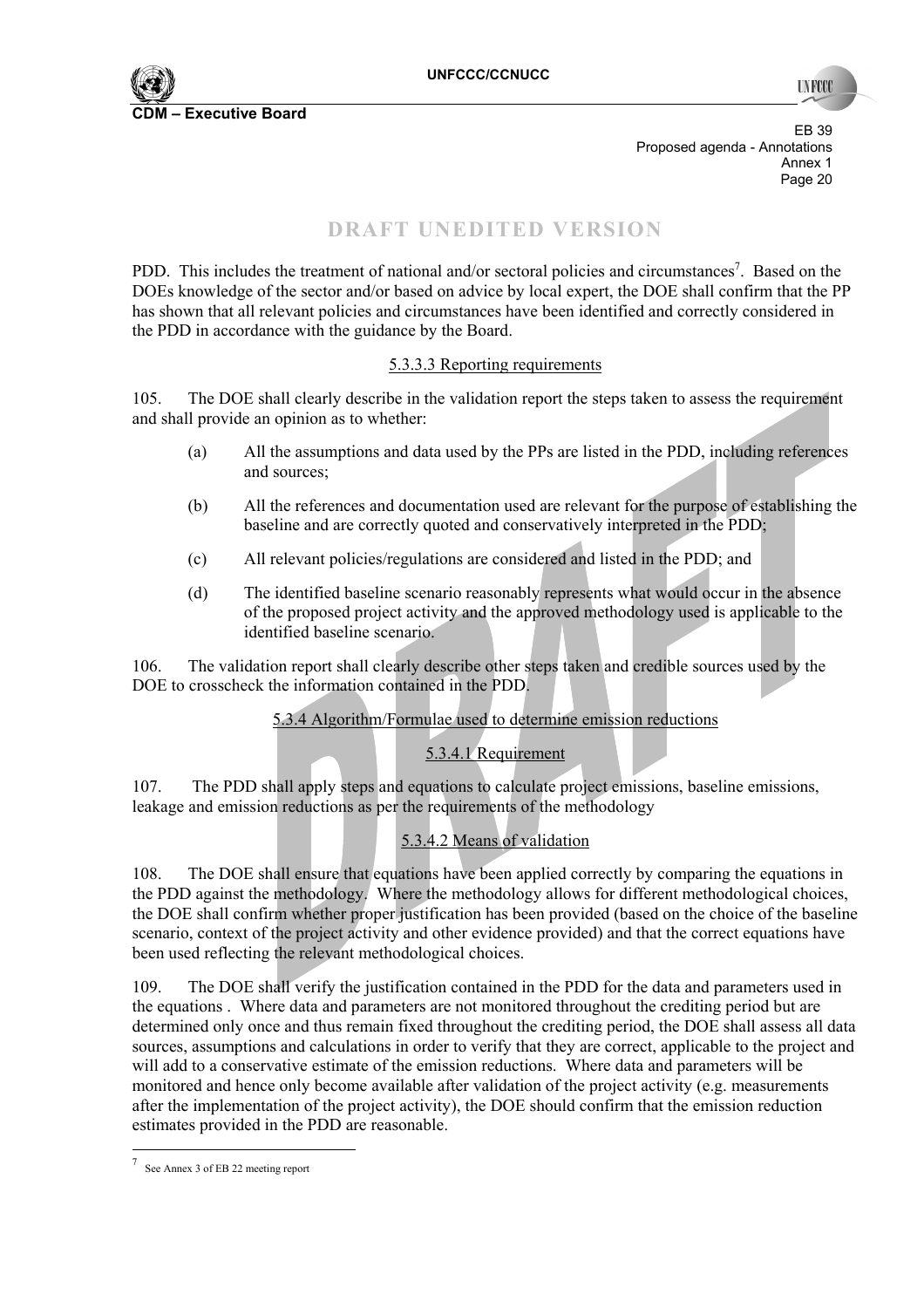

**TIN FCC** 

EB 39 Proposed agenda - Annotations Annex 1<br>Page 21 Page 21 **Page 21** 

# **DRAFT UNEDITED VERSION**

#### 5.3.4.3 Reporting requirements

110. The DOE shall clearly describe in the validation report the steps taken to assess the requirements mentioned in paragraph 107 and shall provide an opinion as to whether:

- (a) All the assumptions and data used by the PPs are listed in the PDD including references and sources;
- (b) All the reference and documentation used are correctly quoted and conservatively interpreted in the PDD;
- (c) All values used are considered reasonable in the context of the project activity
- (d) The methodology has been applied correctly to calculate project emissions, baseline emissions, leakage and emission reductions;
- (e) All the estimations of the baseline emissions can be replicated using data and parameter values provided in the PDD.

111. The validation report shall clearly describe how the DOE has verified the data and parameters used in the equations including reference to any other data sources used.

5.4 Methodology related issues for A/R project activities under the CDM

#### 5.4.1 Requirement

112. The baseline and monitoring methodology selected by PPs comply with requirements pertaining to:

- (a) Methodologies previously approved by the CDM Executive Board; or
- (b) Modalities and procedures for establishing a new methodology;
- 113. To ensure that the project activity meets this requirement, the DOE shall ensure that:
	- (a) the selected baseline and monitoring methodology is applicable to the proposed A/R CDM project activity;
	- (b) the selected baseline and monitoring methodology is correctly applied.

#### 5.4.2 Means of validation

114. The DOE shall ensure the proposed A/R CDM project activity meets the requirements for the application of baseline and monitoring methodologies as defined in the modalities and procedures for A/R project activities and the project activity is not expected to decrease carbon stocks in carbon pools not selected by the methodology. To the extent defined in modalities and procedures for A/R project activities under the CDM and relevant guidance by the Board, these requirements are similar to the requirements for non A/R projects. Therefore the guidance as provided in section E of chapter V above also applies to the validation of A/R project activities. In addition, the DOE shall ensure that requirements and guidance that are specific for A/R CDM project activities have been met.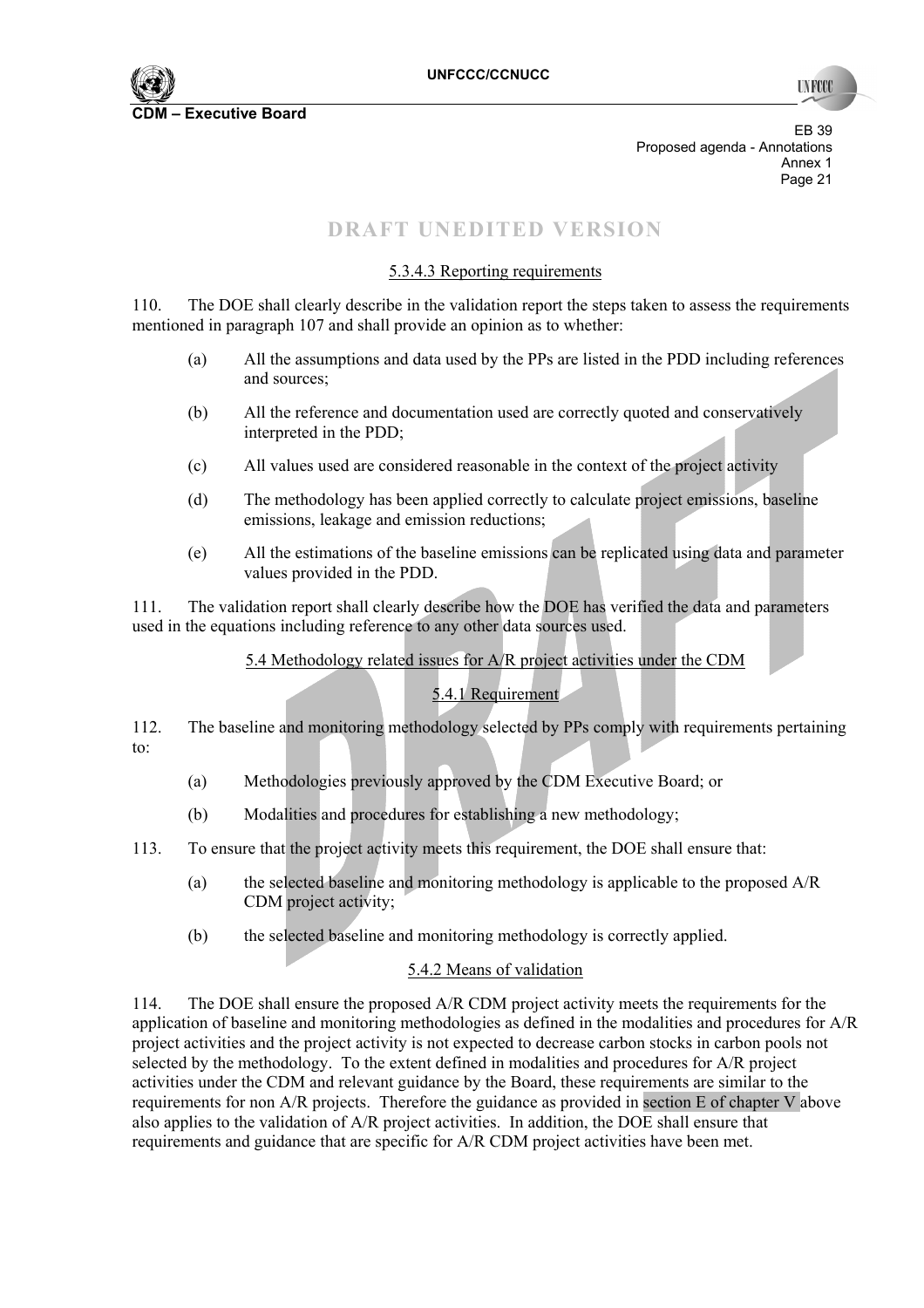**TIVECC** 

EB 39 Proposed agenda - Annotations Annex 1 Page 22 **Page 22** 

# **DRAFT UNEDITED VERSION**

115. As part of the specific A/R requirements, the DOE shall confirm, based on document review and a possible site visit, that the areas of land included in the project boundary are eligible for afforestation or reforestation activity. The Board clarified that in order to demonstrate the eligibility of land, for both large- and small-scale A/R CDM project activities, it is sufficient to follow the most recent version of the "Procedures to demonstrate the eligibility of land for A/R CDM project activities" (http://cdm.unfccc.int/EB/038/eb38rep.pdf). The Board further clarified that when the A/R CDM definition of forest is applied to stands with several storeys, then the trees selected from any storey to satisfy the crown cover threshold (or equivalent stocking level) must also be trees that have the potential to reach the height threshold at maturity in situ, where the crown cover and height thresholds referred to, are those selected by the host party and reported through its designated national authority for the CDM to the Executive Board .

116. The DOE shall confirm if the project boundary for an A/R project activity geographically delineates the A/R project activity under the control of the project participants. If the project activity contains more than one discrete area of land, the DOE should [confirm the boundary through sampling.

117. The DOE shall confirm if the PDD selects the carbon pools (above ground biomass, below ground biomass, dead wood, litter and soil organic carbon) to be considered in the proposed A/R CDM project activity according to the requirements of the approved methodology. If the approved methodology allows for the option to include or exclude certain pools and/or emissions, the DOE shall confirm if transparent and verifiable information has been provided to justify the selection and that the choice will not increase the expected net GHG removals by sinks. For this, the DOE should check the documents and information sources referred to in the PDD and confirm if the information is correctly quoted and conservatively interpreted in the PDD. Where relevant, the DOE should crosscheck the information provided in the PDD with other published sources or local experts.

118. For project activities which have both A/R and non-A/R components, the DOE should take into account the clarification by the Board<sup>8</sup> that in order to avoid double counting of emission sources, the emissions associated with A/R activity should be accounted for in the A/R CDM project activity. In general all project activities using biomass for energy should account for emissions associated with production of biomass. However, in the case that it can be demonstrated that for a project activity using biomass for energy, which uses biomass originating from a registered A/R project activity (i.e. through contractual agreement for procurement of biomass) it need not account for emissions related to biomass production.

#### 5.4.3 Reporting requirements

119. In addition to the reporting requirements already mentioned in section 5.2.3 above, the validation report shall clearly describe the steps taken to confirm the information contained in the PDD on the specific requirements for A/R CDM project activities. The validation report shall provide an unambiguous validation opinion as to whether the boundary of the CDM project activity is geographically correctly delineated and if the areas of land included in the project boundary are eligible for a CDM A/R project activity.

6. Additionality of a project activity

 8 See paragraph 44 of EB 32 meeting report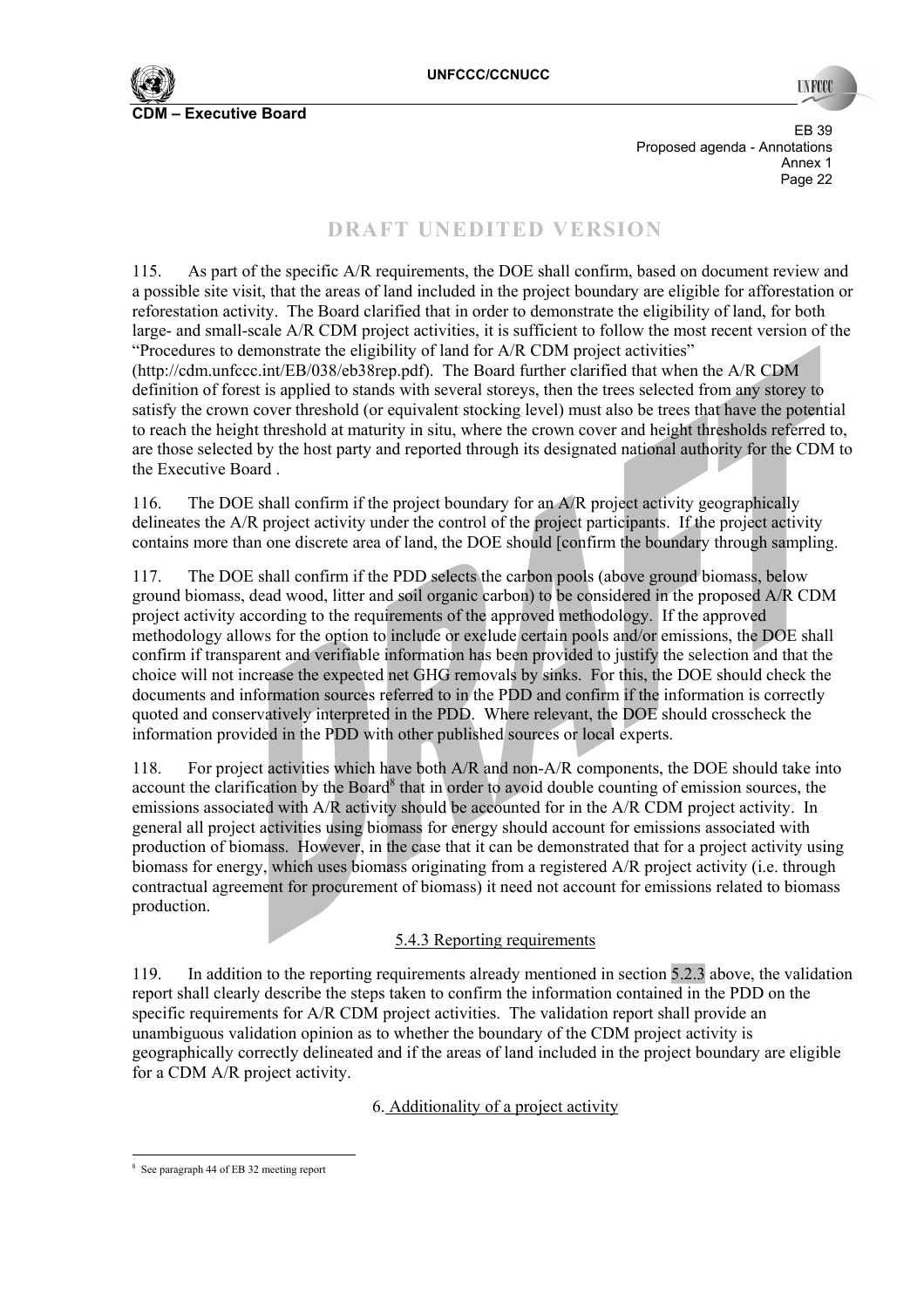

EB 39 Proposed agenda - Annotations Annex 1<br>Page 23 Page 23 **Page 23** 

# **DRAFT UNEDITED VERSION**

## 6.1 General

120. A CDM project activity is additional if anthropogenic emissions of greenhouse gases by sources are reduced below those that would have occurred in the absence of the registered CDM project activity. An A/R project activity is additional if the actual net GHG removals by sinks are increased above the sum of the changes in carbon stocks in the carbon pools within the project boundary that would have occurred in the absence of the registered CDM A/R project activity.

121. The DOE shall assess and verify the reliability and creditability of all data, rationales, assumptions, justifications and documentation provided by project participants to support the demonstration of additionality. This requires the DOE to critically assess the presented evidence on the basis of local knowledge and sectoral expertise.

122. The Executive Board has provided a number of tools and guidance documents which can be used by project participants to demonstrate the additionality of CDM project activities, these include the "Tool for the demonstration and assessment of additionality", the "Combined tool to identify the baseline scenario and demonstrate additionality" and the "Non-binding best practice examples to demonstrate additionality for SSC project activities". These documents and specific additional, complementary, or alternative requirements included in approved CDM methodologies provide specific requirements for particular project types. Therefore while specific elements of the assessment of additionality, derived from existing requirements of the Executive Board, are discussed in further detail in the sections below DOEs should note that not all elements discussed below will be applicable to all project activities.

6.2 Prior consideration of CDM

6.2.1 Requirement

123. If the project activity start date is prior to the commencement of validation it shall be demonstrated that the incentive from the CDM was seriously considered in the decision to proceed with the project activity.

## 6.2.2 Means of validation

124. The DOE shall, in all cases, assess the start date of the project activity as listed in the PDD. The DOE shall confirm whether or not this date has been reported in accordance with the CDM glossary of terms. If the reported date is not in accordance with the glossary, the DOE shall raise a CAR to ensure that the start date is properly reported. In particular, DOEs should note that for projects which require construction, the date of commissioning cannot be considered the project activity start date.

125. If the project activity start date is before the date of the commencement of validation (i.e. publication of the PDD for global stakeholder comments) the DOE shall assess whether or not the incentive of the CDM was seriously considered. The DOE shall ensure that the evidence to support such consideration is adequately and transparently described in the PDD. If the PDD does not contain these details the DOE shall raise a CAR to ensure the proper completion of the PDD.

126. The DOE shall assess the consideration of the CDM through document reviews and interviews. This assessment shall be conducted in two parts. Firstly the DOE shall assess whether the CDM was considered during or prior to the decision to proceed with the project activity. The DOE shall: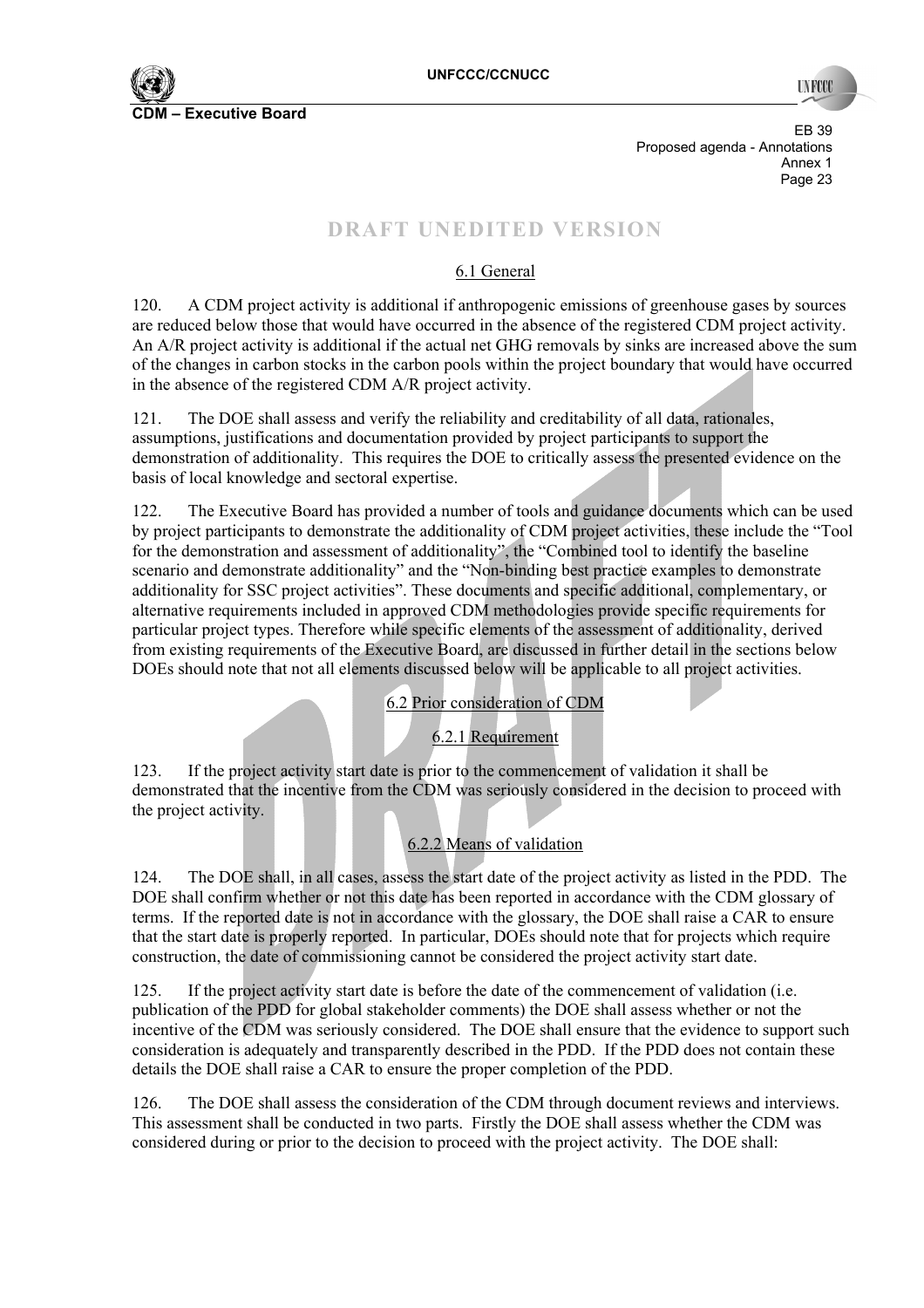

**TIN FCC** 

EB 39 Proposed agenda - Annotations Annex 1<br>Page 24 Page 24 and the state of the state of the state of the state of the state of the state of the state of the state of the state of the state of the state of the state of the state of the state of the state of the state of th

# **DRAFT UNEDITED VERSION**

- (a) determine how and when the decision to proceed with the project activity was taken;
- (b) determine whether this date is consistent with other available evidence (e.g. dates of construction, purchase orders for equipment);
- (c) determine whether the person/body taking decision regarding the project has the authority to do so;
- (d) determine whether the CDM was considered by this person/entity in taking such a decision to proceed with the project.

127. If the DOE establishes that the CDM was considered in the decision to proceed with the project activity it shall then undertake an assessment to determine whether or not this consideration was serious, i.e. whether or not the project activity would have been undertaken without the incentive of the CDM . This assessment should be conducted with regard to the rest of the evidence supplied to demonstrate the additionality of the project activity. If there is a significant gap between the start date of the project activity and the commencement of validation the DOE shall query how it was possible for the project participant to commit funds to the project in advance of receiving a positive validation opinion.

#### 6.2.3 Reporting requirements

- 128. The validation report shall:
	- (a) State the DOE's assessment of the project activity start date provided in the PDD and describe how this date has been validated;
	- (b) Describe the evidence assessed regarding the prior consideration of the CDM (if necessary);
	- (c) Provide a clear validation opinion regarding the seriousness of this prior consideration (if necessary), i.e whether or not the project would have been undertaken without the incentive of the CDM.

#### 6.3 Identification of alternatives

#### 6.3.1 Requirement

129. The PDD shall identify a range of credible alternatives to the project activity in order to determine what the most realistic baseline scenario is, except for approved methodologies where the baseline is not required to be identified (e.g., ACM0002).

#### 6.3.2 Means of validation

- 130. The DOE shall assess the list of alternatives contained in the PDD and shall ensure that:
	- (a) The list contains the project activity not undertaken as a CDM project;
	- (b) The list contains all realistic alternatives which the DOE, on the basis of its local and sectoral knowledge, considers to be a viable means of supplying outputs or services comparable to the project activity;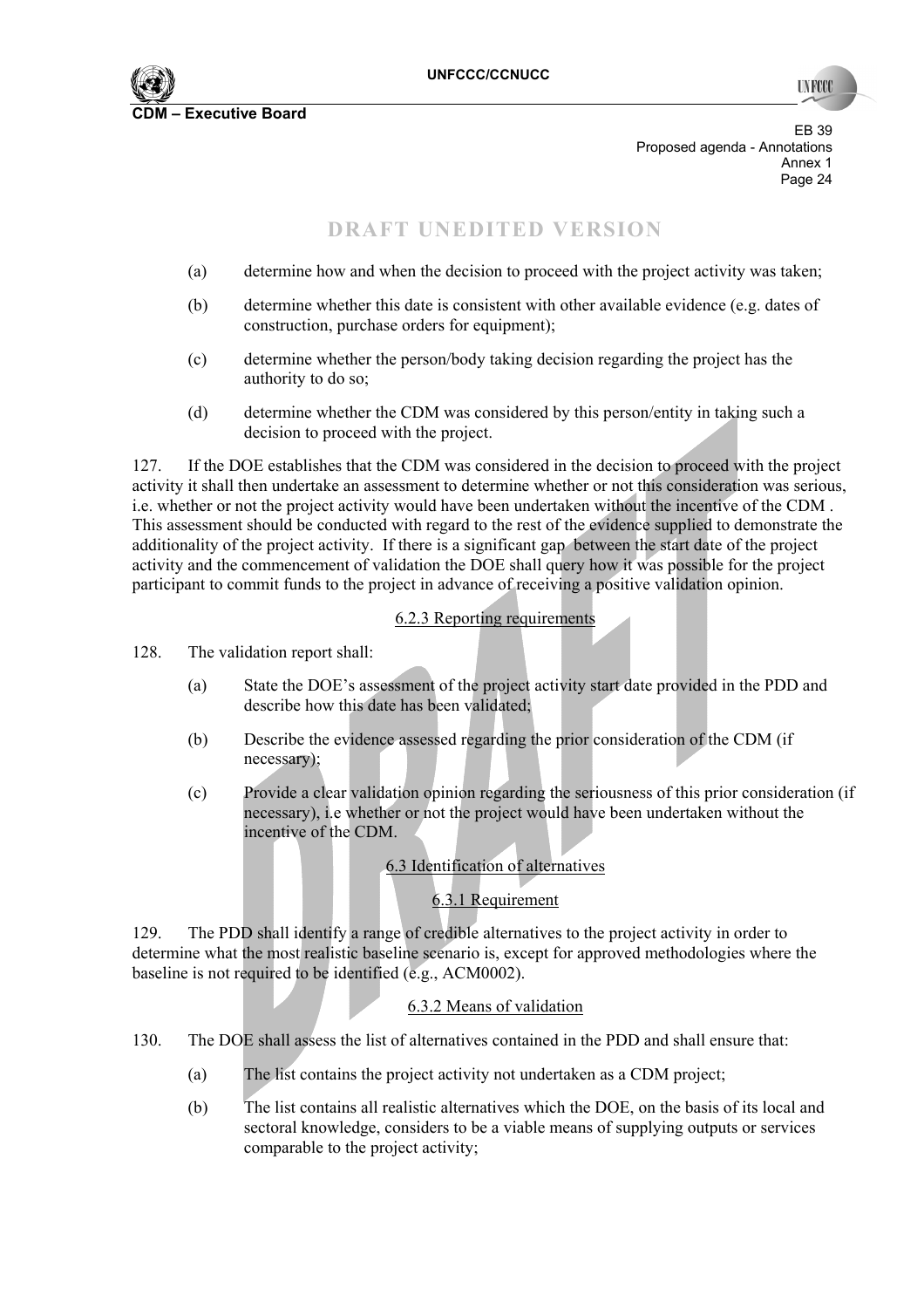

EB 39 Proposed agenda - Annotations Annex 1<br>Page 25 Page 25 and the contract of the contract of the contract of the contract of the contract of the contract of the contract of the contract of the contract of the contract of the contract of the contract of the contract of th

# **DRAFT UNEDITED VERSION**

## (c) The alternatives comply with all enforced and applicable legislation.

#### 6.3.3 Reporting requirements

131. The validation report shall describe whether the DOE considers the list of alternatives to be complete.

#### 6.4 Investment analysis

#### 6.4.1 Requirement

132. If investment analysis is used to demonstrate additionality, the PDD should provide evidence that the project is economically/financially not attractive without the revenue from the sale of CERs because:

- There are costs associated with the CDM project activity and it is demonstrated that the activity produces no economic benefits other than CDM related income;
- The proposed project activity is economically or financially less attractive than at least one other plausible alternative;
- The financial returns of the proposed project activity are insufficient to justify the required investment.

## 6.4.2 Means of validation

- 133. To confirm the accuracy of financial calculations the DOE shall
	- (a) Conduct a thorough assessment of all parameters and assumptions used in the calculation of the relevant financial indicator, and determine the accuracy and suitability of such parameters on the basis of the available evidence and expertise using relevant accounting principles;
	- (b) Cross check such parameters against third party or publicly available sources, such a invoices or price indices;
	- (c) Assess the computations prepared by the project participants to confirm their correctness;
	- (d) Assess the sensitivity analysis of the computations to determine under what conditions significant variations in the result would occur and provide an opinion regarding whether or not such conditions could be considered likely.
- 134. To confirm the suitability of any benchmark applied the DOE shall:
	- (a) Determine whether the type of benchmark is a suitable comparator for the type of financial indicator presented;
	- (b) Ensure any risk premiums applied in the determination of the benchmark reflect the risks associated with the specific project activity;
	- (c) Determine whether it is reasonable to assume that no investment would be made by the company at a rate of return lower than the benchmark by, for example, assessing previous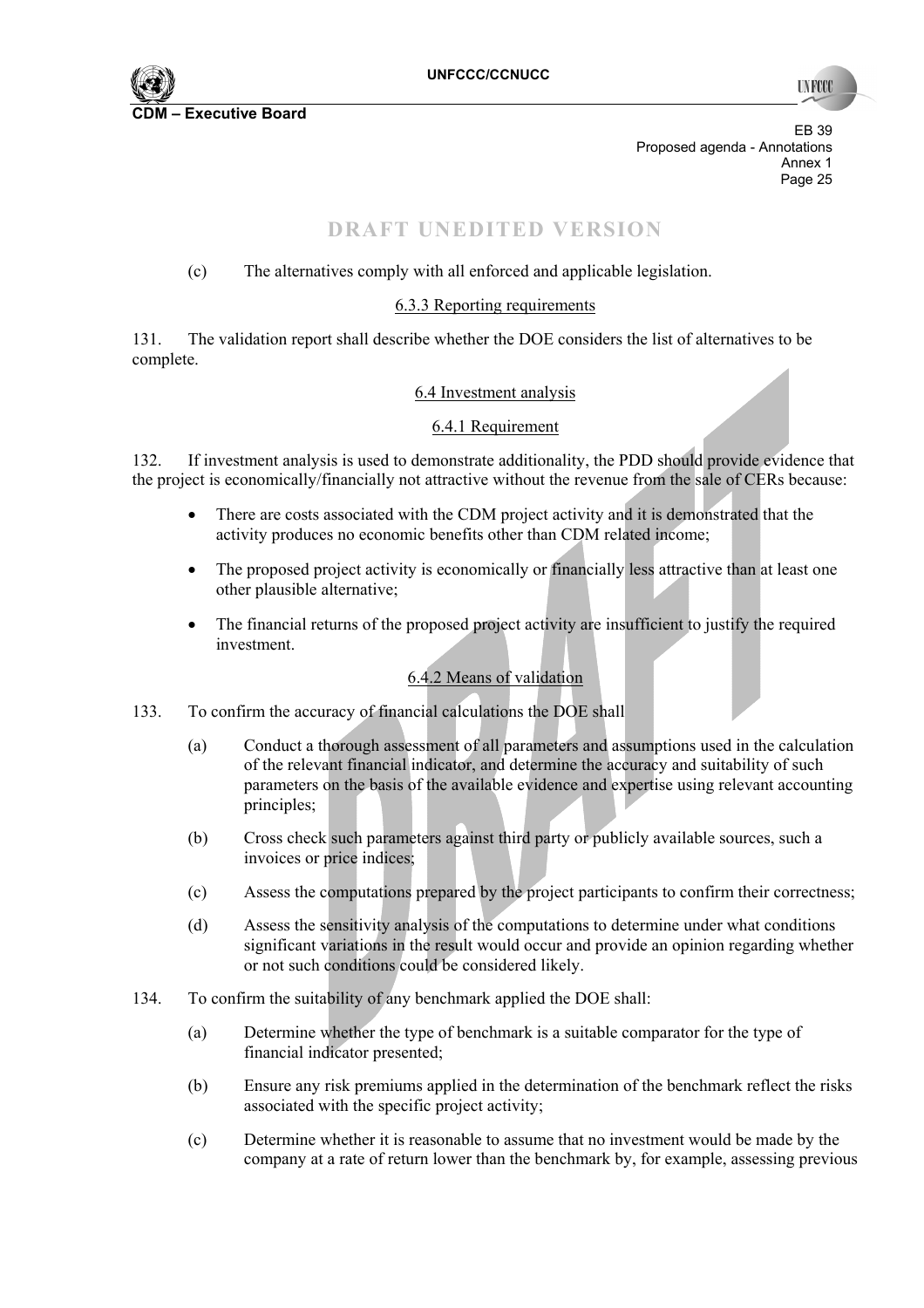

**TIN FCC** 

EB 39 Proposed agenda - Annotations Annex 1<br>Page 26 Page 26 November 26 November 26 November 26 November 26 November 26 November 26 November 26 November 26 November 26

## **DRAFT UNEDITED VERSION**

investment decisions by the entity involved and determining whether the same benchmark has been applied.

#### 6.4.3 Reporting requirements

135. The validation report shall:

- (a) Describe in detail how the parameters used in any financial calculations have been validated;
- (b) Describe how the suitability of any benchmark applied has been assessed.

#### 6.5 Barrier analysis

## 6.5.1 Requirement

136. If barrier analysis is used to demonstrate the additionality of the project activity it shall be demonstrated that the barrier(s) presented prevent the implementation of the specific project activity.

## 6.5.2 Means of validation

137. Barriers are issues in project implementation which would prevent a reasonable investor from pursuing the implementation of the specific project activity. Issues which have a clear and definable impact on the profitability of the project cannot be considered barriers and should be assessed by investment analysis. The DOE shall apply a three step process to assess barrier analysis

- (a) Determine whether the barriers listed are issues which have a clear a definable impact on the financial viability of the project activity: For each barrier listed in the PDD the DOE shall assess the description of the barrier to determine whether this issue acts as a barrier or is an issue which has a clear and definable impact on the financial viability of the project. If it is considered, on the basis of the DOE's specific sectoral or local expertise, that the barriers listed are issues which have a clear and definable impact on the financial viability of the project a corrective action request shall be raised to have reference to this barrier removed from the project documentation.
- (b) Determine whether the barriers are real: The DOE shall assess the available evidence and/or undertake interviews with relevant individuals (including industry associations, government officials, local experts where necessary) to determine whether the barriers listed in the PDD exist. The DOE shall ensure that the barriers listed in the PDD are supported by independent sources of data such as relevant national legislation, surveys of local conditions, national or international statistics etc. If the barrier is only supported by the opinions of the project developer the DOE shall not consider this barrier to be adequately substantiated. If it is considered, on the basis of the DOE's specific sectoral or local expertise, that the barriers are not real or are not supported by sufficient evidence a corrective action request shall be raised to have reference to this barrier removed from the project documentation.
- (c) Determine whether the barriers prevent the implementation of the project activity: The DOE must note that not all real barriers can be considered to represent an insurmountable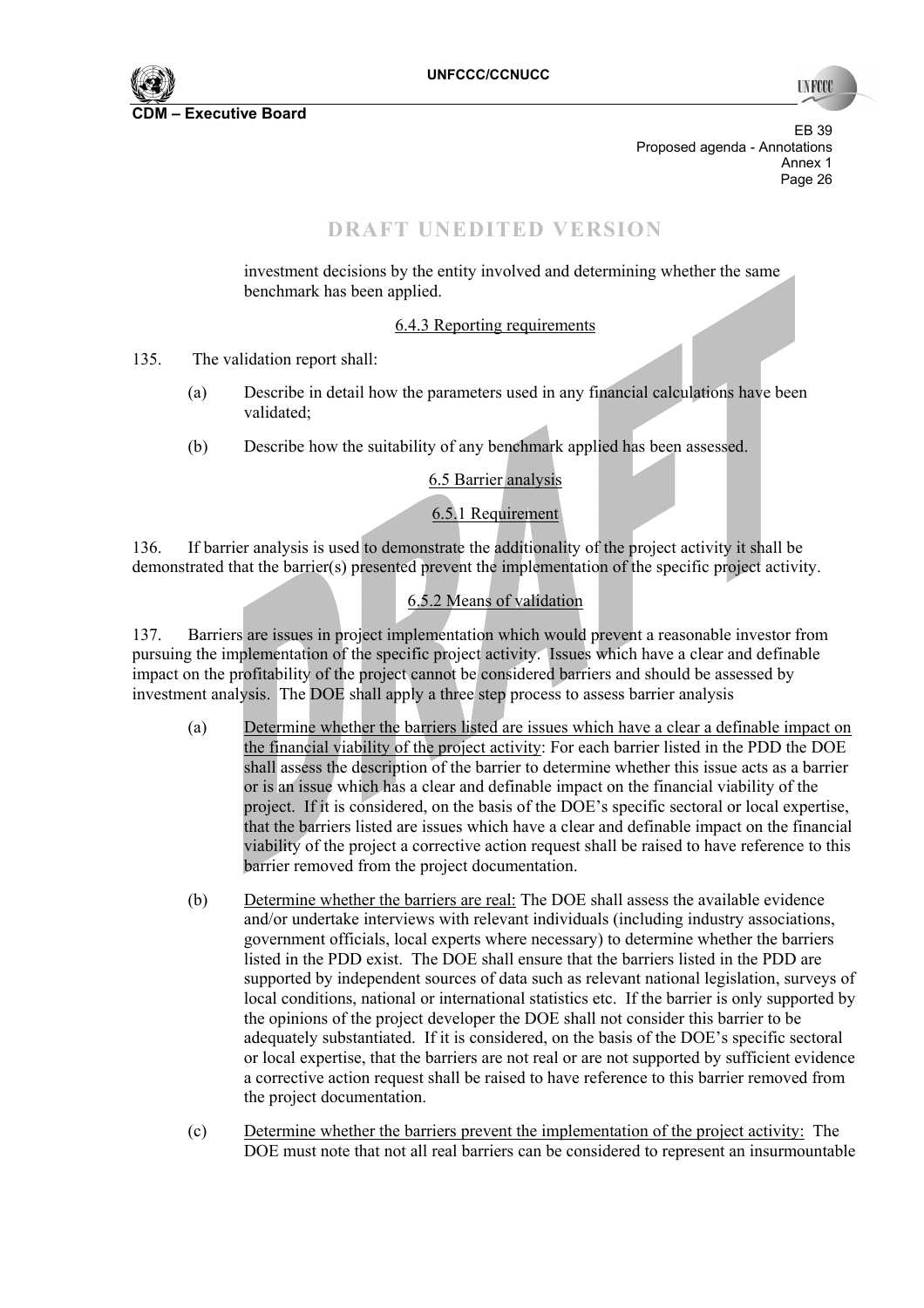

**INFCC** 

EB 39 Proposed agenda - Annotations Annex 1<br>Page 27 Page 27 November 28 November 2016 and 2016 and 2016 and 2016 and 2016 and 2016 and 2016 and 2016 and 2016 and 2016 and 2016 and 2016 and 2016 and 2016 and 2016 and 2016 and 2016 and 2016 and 2016 and 2016 and 2016 and 2016

# **DRAFT UNEDITED VERSION**

hurdle to a project activity. Therefore the DOE shall apply its local and sectoral expertise to provide a judgment regarding whether a barrier or set or barriers can be considered to prevent the implementation of the project activity and not to equally prevent the implementation of the possible alternatives, in particular the identified baseline scenario.

#### 6.5.3 Reporting requirements

- 138. The validation report shall:
	- (a) Provide an assessment of each individual barrier listed in the PDD published for stakeholder comments which describes how the DOE has undertaken validation of the barrier and the conclusion of this validation;
	- (b) Provide a final overall determination of the credibility of the barrier analysis.

#### 6.6 Common practice analysis

#### 6.6.1 Requirement

139. For large-scale project activities a common practice analysis shall be used as a credibility check of the other available evidence used to demonstrate additionality. This credibility check shall confirm that the project activity is not a common practice

## 6.6.2 Means of validation

- 140. The DOE shall on the basis of its local and sectoral expertise:
	- (a) Assess whether the defined region is appropriate for the technology/industry type, for certain technologies the relevant region for common practice assessment will be very local and for others may be global.
	- (b) Determine, by reference to official sources and local and industry expertise, to what extent similar project activities have been undertaken in the relevant region;
	- (c) Assess whether the specific project activity differs from existing or ongoing projects, if the project type is already widely observed in the relevant region;

#### 6.6.3 Reporting requirements

- 141. The validation report shall provide details regarding how:
	- (a) The geographical scope of the common practice analysis has been validated;
	- (b) The DOE has undertaken an assessment of the existence of similar projects;
	- (c) The DOE has assessed the essential distinctions if similar projects are widely observed.

#### 7. Monitoring plan

## 7.1 Requirement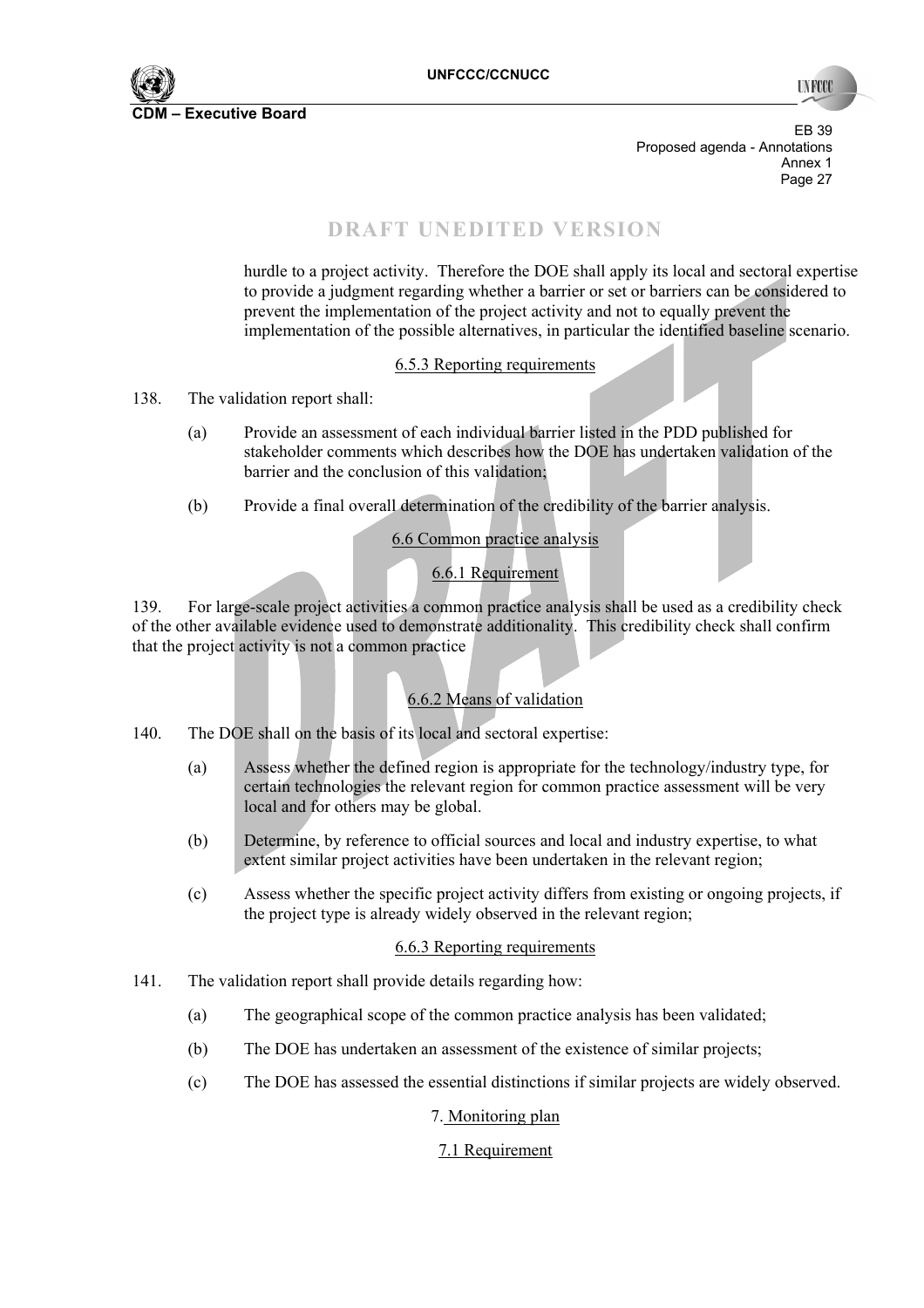

**INFCO** 

EB 39 Proposed agenda - Annotations Annex 1<br>Page 28 Page 28 **Page 28** 

# **DRAFT UNEDITED VERSION**

142. In accordance with paragraph 53 of the CDM Modalities and Procedures, the PDD shall include a monitoring plan. This monitoring plan shall be based on the approved monitoring methodology applied by the project activity.

#### 7.2 Means of validation

- 143. The DOE shall assess compliance with this requirement in a two step process;
	- (a) Compliance of the monitoring plan with the approved methodology. The DOE shall:
		- (i) By means of document review, identify the list of parameters required by the approved methodology; and
		- (ii) Identify additional parameters requiring monitoring, i.e. based on the requirements of the Environmental Impacts Assessment; and
		- (iii) Confirm that all of these parameters are contained in the monitoring plan, that they are appropriately labelled and that the means of monitoring described in the plan complies with the requirements of the methodology.
	- (b) Implementation of the plan. The DOE shall, by means of review of the documented procedures, interviews with relevant personnel and physical inspection of the project site/project plans, assess whether:
		- (i) The monitoring arrangements described in the PDD can be properly implemented in the context of the project activity.
		- (ii) The means of implementation of the monitoring plan, including the data management and QA/QC procedures, are sufficient to ensure that the emission reductions can be reported ex-post without material misstatement.

#### 7.3 Reporting requirements

- 144. The validation report shall:
	- (a) Contain a statement regarding the DOEs opinion of the compliance of the monitoring plan with the requirements of the methodology;
	- (b) Describe the steps undertaken by the DOE to assess whether the monitoring plan can be implemented in the context of the project activity;
	- (c) Contain a statement regarding the DOE's opinion of the ability of the project participant to implement the monitoring plan in the context of the project activity.

#### 8. Sustainable development

#### 8.1 Requirement

145. CDM project activities shall assist Parties not included in Annex I in achieving sustainable development.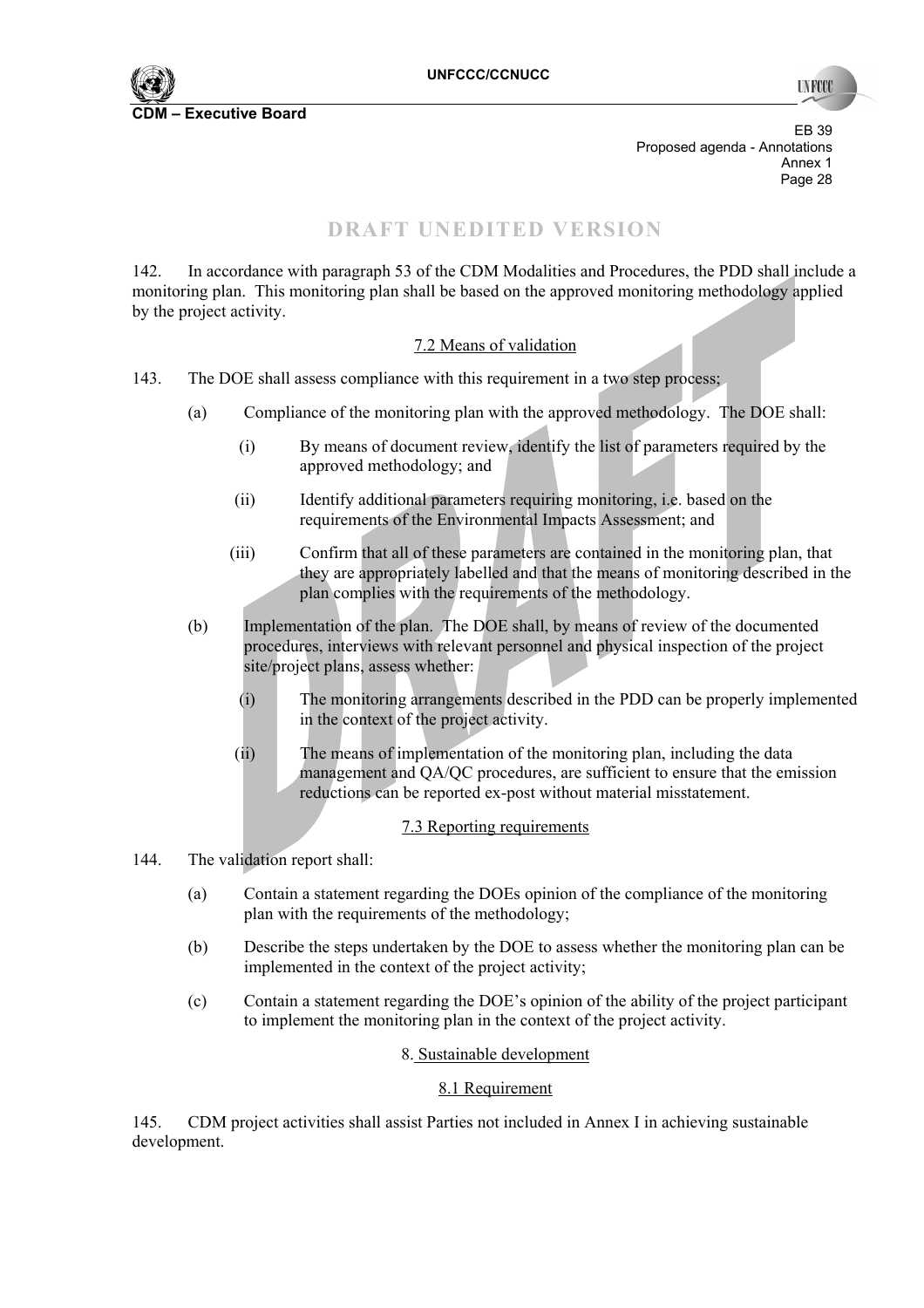

**TIN FCC** 

EB 39 Proposed agenda - Annotations Annex 1<br>Page 29 Page 29 and the state of the state of the state of the state of the state of the state of the state of the state of the state of the state of the state of the state of the state of the state of the state of the state of th

# **DRAFT UNEDITED VERSION**

## 8.2 Means of validation

146. The contribution of the project activity to the sustainable development of the Host Party shall be assessed by the DNA of that Party. The DOE shall ensure that the letter of approval from the Host Party DNA confirms that the project activity contributes to the sustainable development of that country.

#### 8.3 Reporting requirements

147. The validation report shall contain a statement confirming whether the contribution of the project to the sustainable development of the Host Party has been confirmed by the Host Party DNA. This can be reported together with the DOE's assessment of the validity of the project's Host Party approval.

9. Local stakeholder consultation

#### 9.1 Requirement

148. Local stakeholders shall be offered the opportunity to provide comments on the proposed project activity.

## 9.2 Means of validation

149. The DOE shall, by means of document reviews and/or interviews with local stakeholders as appropriate, determine whether:

- (a) All relevant local stakeholders have been invited to consultation;
- (b) The summary of the comments received as provided in the PDD is appropriate; and,
- (c) The project has indeed taken due account of any comments received, and the PDD includes a description of how due account was taken.

## 9.3 Reporting requirements

- 150. The validation report shall:
	- (a) Describe the steps taken by the DOE to assess the adequacy of the local stakeholder consultation;
	- (b) Contain a statement of the DOE's opinion of the adequacy of the local stakeholder consultation.

#### 10. Environmental impacts

#### 10.1 Requirement

151. Project participants shall submit to the DOE documentation on the analysis of the environmental impacts of the project activity. If those impacts are considered significant by the project participants or the host Party, project participants shall undertake an environmental impact assessment in accordance with procedures as required by the host Party. (CDM  $M\&P$ , paragraph 37 (c)).

For A/R project activities, the PDD will need to address socio-economic and environmental impacts, including impacts on biodiversity and natural ecosystems.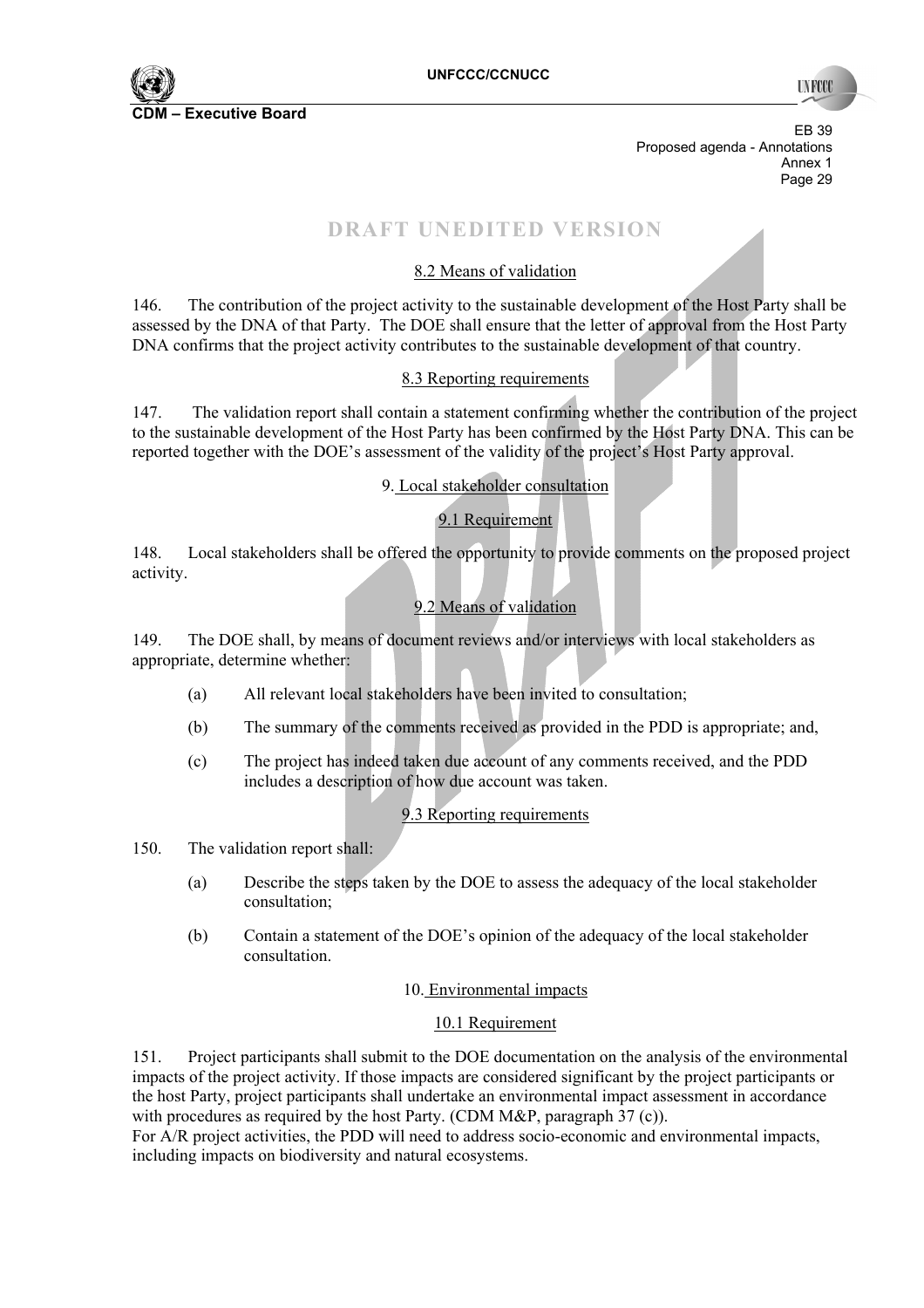

 $\overline{a}$ 

EB 39 Proposed agenda - Annotations Annex 1 Page 30 **Page 30** 

# **DRAFT UNEDITED VERSION**

## 10.2 Means of validation

152. The DOE shall assess the documentation regarding the environmental impacts supplied by the project participants and ensure that this are accurately reflected in the PDD. The DOE shall not repeat the EIA but confirm adequacy of it taking into account requirements of CDM M&P . The DOE shall assess, on the basis of a review of relevant legislation and its local expertise, whether a Environmental Impact Assessment is required for the project activity. In cases where such an assessment is required the DOE shall by means of document review ensure that such an assessment has been conducted in accordance with local regulations and is accurately reflected in the PDD.

#### 10.3 Reporting requirements

153. The validation report shall describe how the environmental impacts of the project activity have been assessed by the PPs and whether this assessment is in accordance with all relevant local regulations.

#### **F. Differences for specific validation activities**

#### 1. Background

154. There are a number of specific validation activities which a DOE may be contracted to undertake. While DOEs shall apply general means of validation and reporting requirements contained above in undertaking this activities, this section of the manual provides additional guidance on the requirements for such activities.

#### 2. Different requirements related to the project design of small scale

155. The DOE shall ensure that a Small-Scale CDM project activity meets the requirements of the simplified modalities and procedures for small-scale CDM project activities. During validation the DOE shall apply the same approaches and means of validation as discussed in section B and C of chapter V of this document to the extent defined in the simplified modalities and procedures for small-scale CDM project activities.

156. In addition to the criteria discussed in section B and C of chapter V of this document, during the validation of a small scale CDM project activity the DOE shall confirm if:

- (a) The project qualifies as a small-scale project activity and is within the thresholds of the three possible types of small-scale CDM project activities. The small scale project activity may include more than one eligible component, for example a type III methane recovery component activity and type I electricity component activity( see EB 28 paragraph 56 and 57 for guidance on size limits for the components).
- (b) The project applies one of the approved small-scale categories<sup>9</sup> and any tool or methodology referenced therein. The small-scale methodologies are to be applied in conjunction with the general guidance to the methodologies that provides guidance on equipment capacity, equipment performance, sampling and other monitoring related issues. Guidance on demonstration of additionality is not contained in the methodologies

 $9$  Small scale project activities following the simplified modalities and procedures are not eligible to apply a large scale approved methodology. However a project activity that is within the thresholds of small scale project activity may choose to apply a large scale approved methodology following the modalities and procedures of large scale project activities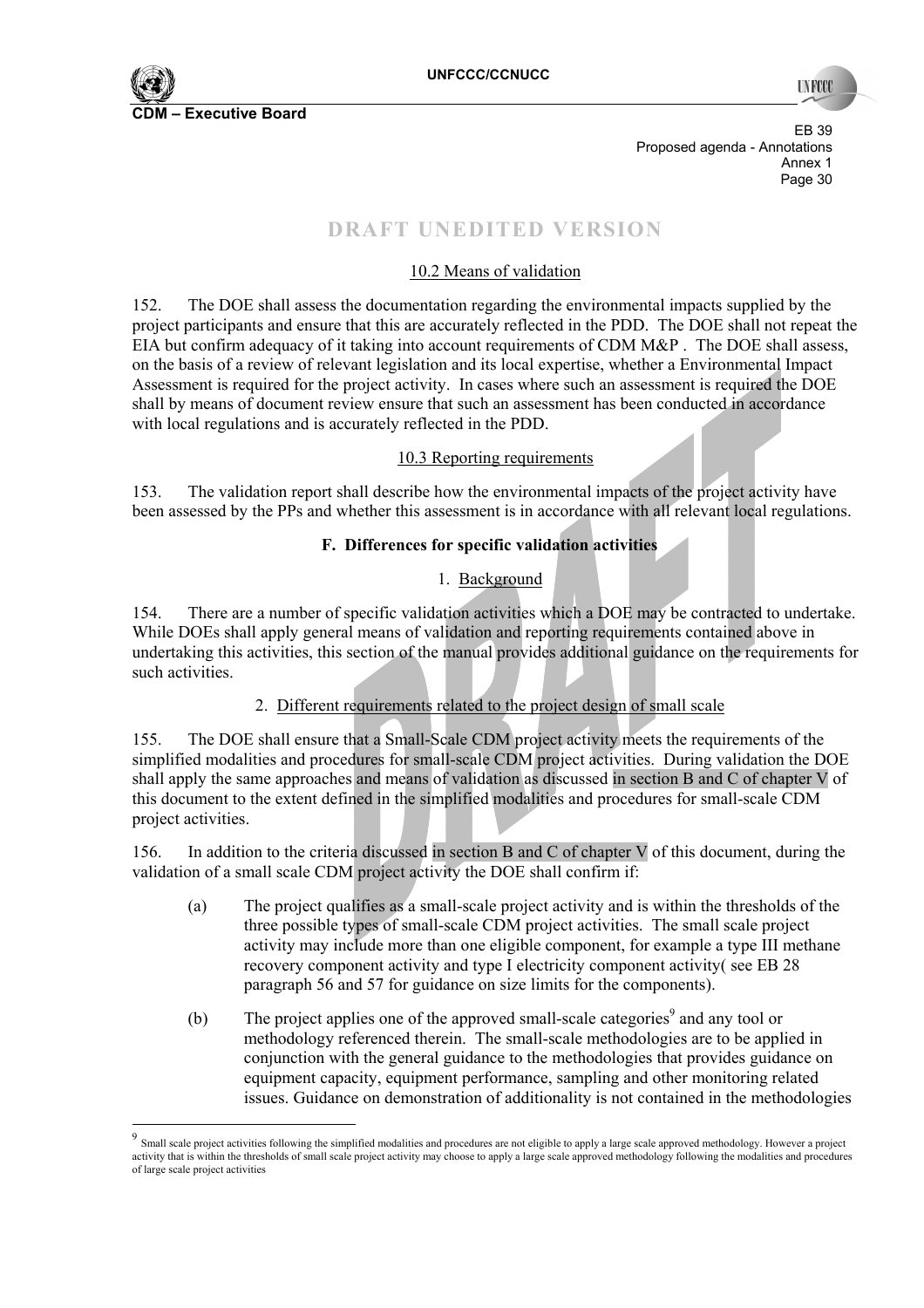

EB 39 Proposed agenda - Annotations Annex 1 Page 31 **Page 31** 

# **DRAFT UNEDITED VERSION**

but is included in a separate document (appendix B of simplified modalities and procedures of small scale CDM project activities). The CDM Executive Board, at its thirty-fifth meeting, also provided Non-binding best practice examples to demonstrate additionality for SSC project activities <sup>10</sup>. Biomass project activities shall also comply with general guidance on leakage in biomass project activities.

- (c) The project is not a debundled component of a large scale project in accordance with the rules defined in appendix C of Annex II to Decision  $4/\text{CMP}.1^{11}$ ;
- (d) The analysis of the environmental impacts of the project activity which only has to be submitted if required by the host Party.
	- 3. Different requirements related to the project design of small scale A/R projects

157. During the validation of a small scale A/R CDM project activity, the DOE shall confirm in addition to the above criteria that:

- (a) The project qualifies as a small scale A/R project activity and is expected to be within the thresholds for the small-scale A/R projects. If a small-scale A/R project activity results in net anthropogenic greenhouse gas removals by sinks greater than the prescribed limit, the excess removals will not be eligible for the issuance of tCERs or lCERs.
- (b) The project complies with one of the types of small-scale A/R project categories defined in appendix B of the Annex to Decision 6/CMP.1. and qualifies to apply a simplified baseline and monitoring methodology for this project type and the methodology is applied according to guidance for small-scale A/R project activities. Demonstration of additionality for small-scale A/R project activities shall be according to the simplified guidance included as an annex in the methodology. The additionality tool for large scale A/R project activities is not applicable to small-scale A/R projects;
- (c) The project is not a part of a debundled large scale A/R project in accordance with the rules defined in appendix C of the Annex to Decision 6/CMP.1;
- (d) The small scale A/R project activity is developed or implemented by low-income communities and individuals. This should be confirmed by the host Party.

#### 4. Programme of activities

158. The CDM Executive Board has provide guidance and procedures regarding how a programme of activities (PoA) can be registered as a single CDM project activity (http://cdm.unfccc.int/Reference/Procedures/PoA\_proc01\_v02.pdf). In the validation of a PoA and in the scrutiny of CPAs proposed to be added to the PoA the DOE should apply the means of validation described throughout this manual. As further experience is gained with the validation and registration of PoAs the CDM Executive Board will update this document. The Board therefore welcomes the inputs of DOEs in the application of existing guidance in their initial validation activities related to PoAs.

 $\overline{a}$ 

<sup>10</sup> See annex 34 of EB 35 meeting report.

<sup>&</sup>lt;sup>11</sup> See annex 27 of EB 36 meeting report for compendium of guidance on de-bundling.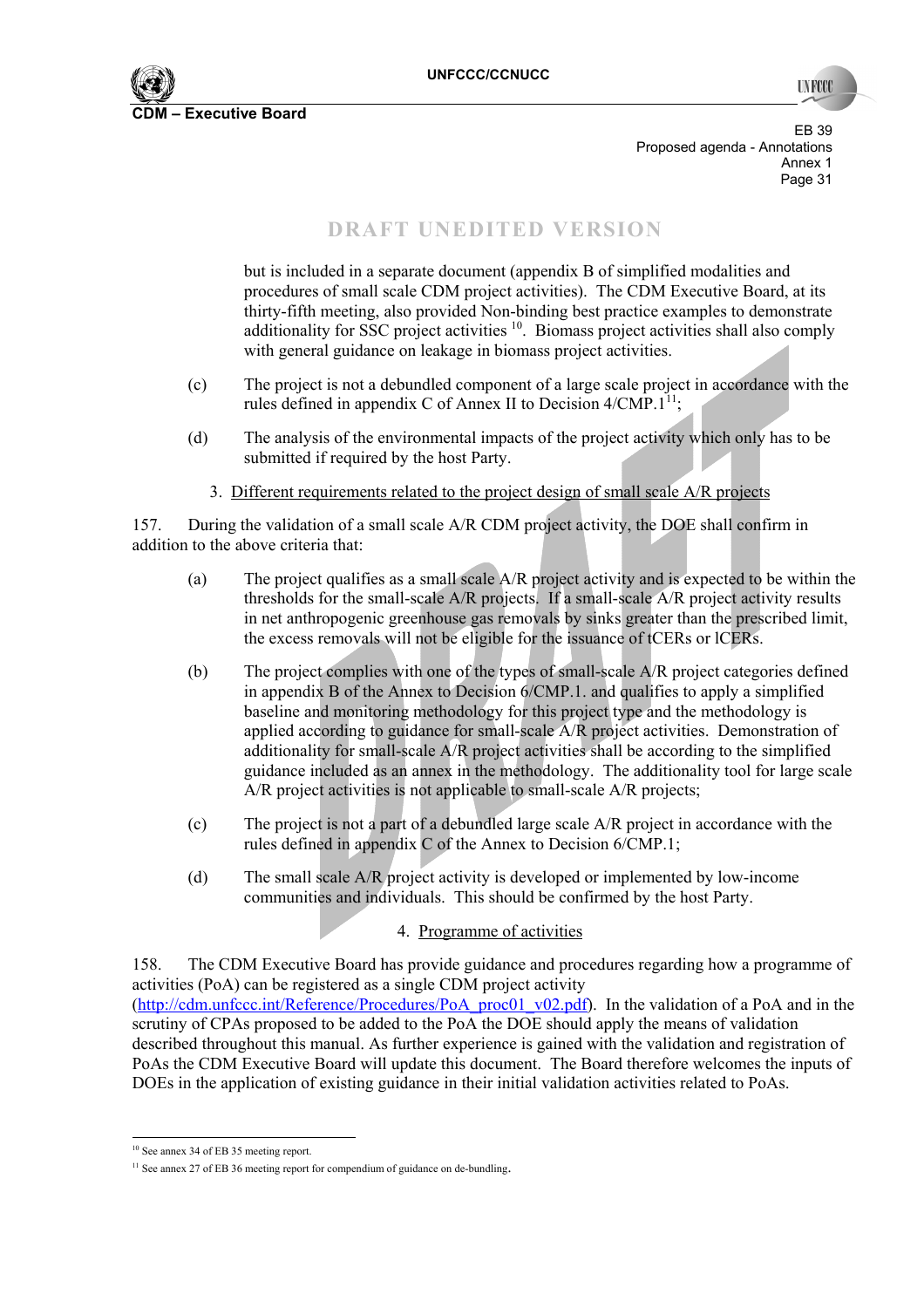

н.

**IN ROO** 

EB 39 Proposed agenda - Annotations Annex 1<br>Page 32 Page 32 **Page 32** 

# **DRAFT UNEDITED VERSION**

## 5. Renewal of crediting period

159. The DOE shall undertake a thorough reassessment of the validity of the original baseline scenario or any updates proposed by the project participant. This assessment should be based on the latest version of the procedures for renewal of the crediting period, the applicable approved methodology and the means of validation described in relevant sections of this document.

#### 6. Changes to the start date of the crediting period

160. The CDM Executive Board has provided procedures for requesting post-registration changes to the start date of the crediting period ( Annex 31, EB24). In cases where project participants wish to delay the start date of the crediting period by more than one year the DOE shall validate the baseline in accordance with the relevant guidelines given above.

161. The validation report shall contain a description of the progress made in project implementation. The PP should also obtain written confirmation from the Host Party that the delay will not alter the project's contribution to sustainable development and this should be validated by the DOE.

## **G. Validation report**

162. The validation report shall reflect the results from the dialogue between the DOE and the PP and any adjustments made to the project after the draft PDD was made publicly available to Parties, stakeholders and NGOs for stakeholder consultation. It shall reflect the responses to CARs and CLs, discussions and revisions of project documents.

163. The validation report shall give the final conclusions regarding the projects conformance with relevant UNFCCC requirements (especially each requirement of the paragraph 37 of the CDM M&P ). The validation report may raise issues that need to be subsequently addressed during project implementation.

164. The validation report shall include a validation opinion which either forms the basis for UNFCCC registration of the project or which explains the reason for non-acceptance if the project is judged not to fulfil validation requirements

165. The validation report shall give an overview of the validation activities carried out by the DOE/AE in order to arrive at the final validation conclusions and opinion. Apart from this, the general discussion of details captured by the validation protocol and conclusions related to project requirements shall be included in the final report.

166. The DOE shall employ necessary quality assurance procedures to ensure the correctness of the report and opinion.

167. The validation report has to provide information at least on:

- (a) A summary of the validation process and its conclusions;
- (b) The validation team;
- (c) Internal quality control;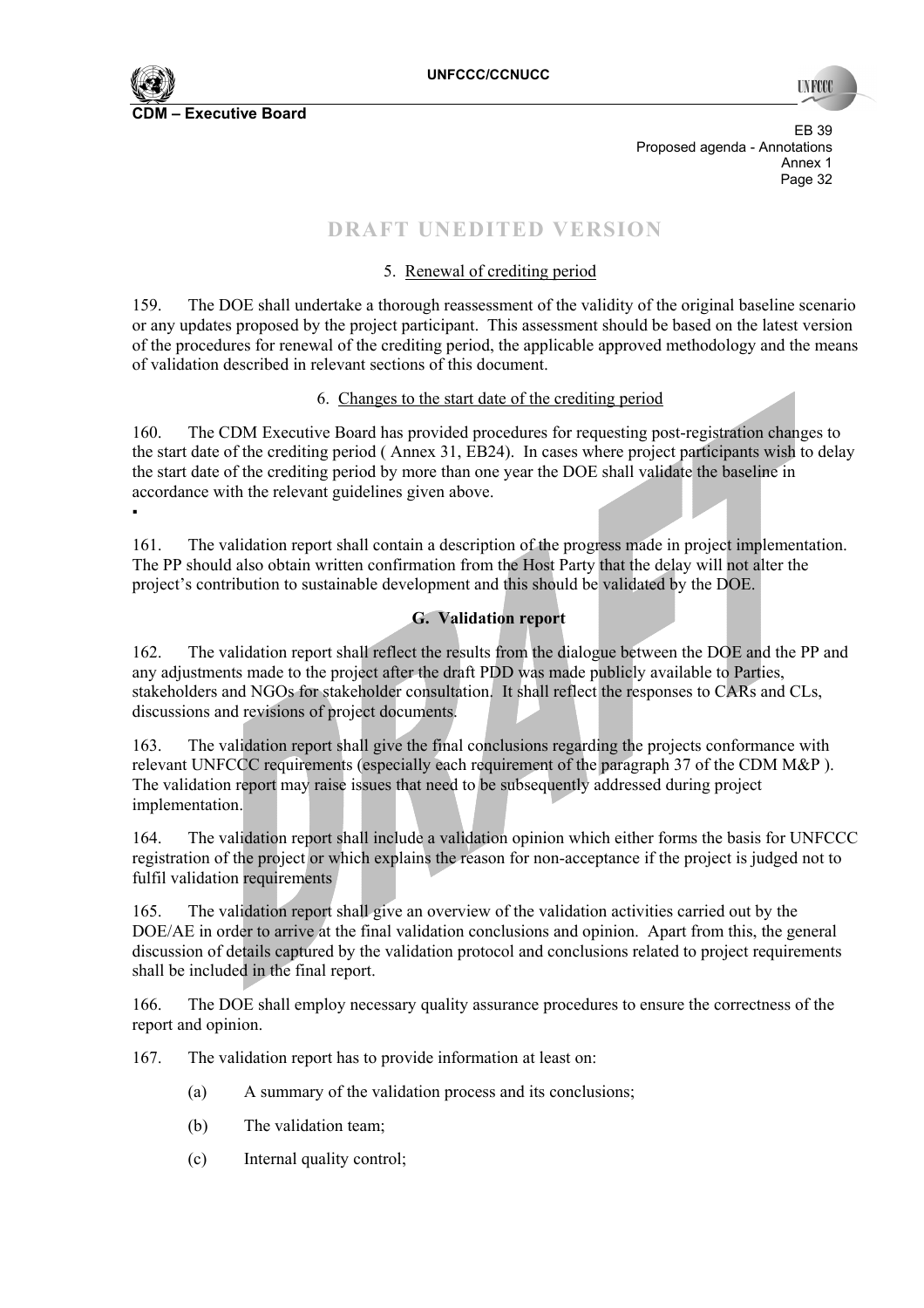

EB 39 Proposed agenda - Annotations Annex 1<br>Page 33 Page 33 Page 33

## **DRAFT UNEDITED VERSION**

- (d) A list of interviewed person;
- (e) All findings and conclusions, especially on: additionality, emission factors, and monitoring;
- (f) Information on the local stakeholders consultation by project participants prior to submitting the project for validation including timing - the global stakeholder process the final opinion of the DOE;
- (g) Appointment Certificates or CVs of the validation team members.

#### **H. Validation opinion**

168. After completed validation, a validation opinion shall be provided by the DOE as part of the validation report.

169. The validation opinion shall either form the basis for UNFCCC registration of the project or shall explain the reason for non-acceptance if the project is judged not to fulfil the requirements for validation. In addition, the opinion will be an important decision factor for project proponents whether to proceed or not with the project.

170. This opinion shall include at least the following:

- (a) Summary of the validation methodology and process and the applied validation criteria;
- (b) Statement on project components/issues not covered in the validation engagement;
- (c) Summary of the validation conclusions;
- (d) Statement on the validation of the expected emission reductions.

171. The validation opinion shall confirm whether the project meets stated criteria and that the methods presented in the project design documentation are acceptable and have been correctly applied.

# **VI. CDM Verification Guidelines**

## **A. Verification Objective**

172. The purpose of each verification is to have the periodic independent review and *ex-post* determination by the DOE of the monitored reductions in GHG emissions during the defined verification period. This assessment shall, *inter alia*:

- (a) Ensure that the project activity has been implemented and operated as per the registered Project Design Document and that all physical features (technology, project equipments, monitoring and metering equipments) of the project are in place;
- (b) Ensure that the monitoring report and other supporting documents provided are complete and transparent and in accordance with the requirements of the registered project document and relevant decisions and guidance;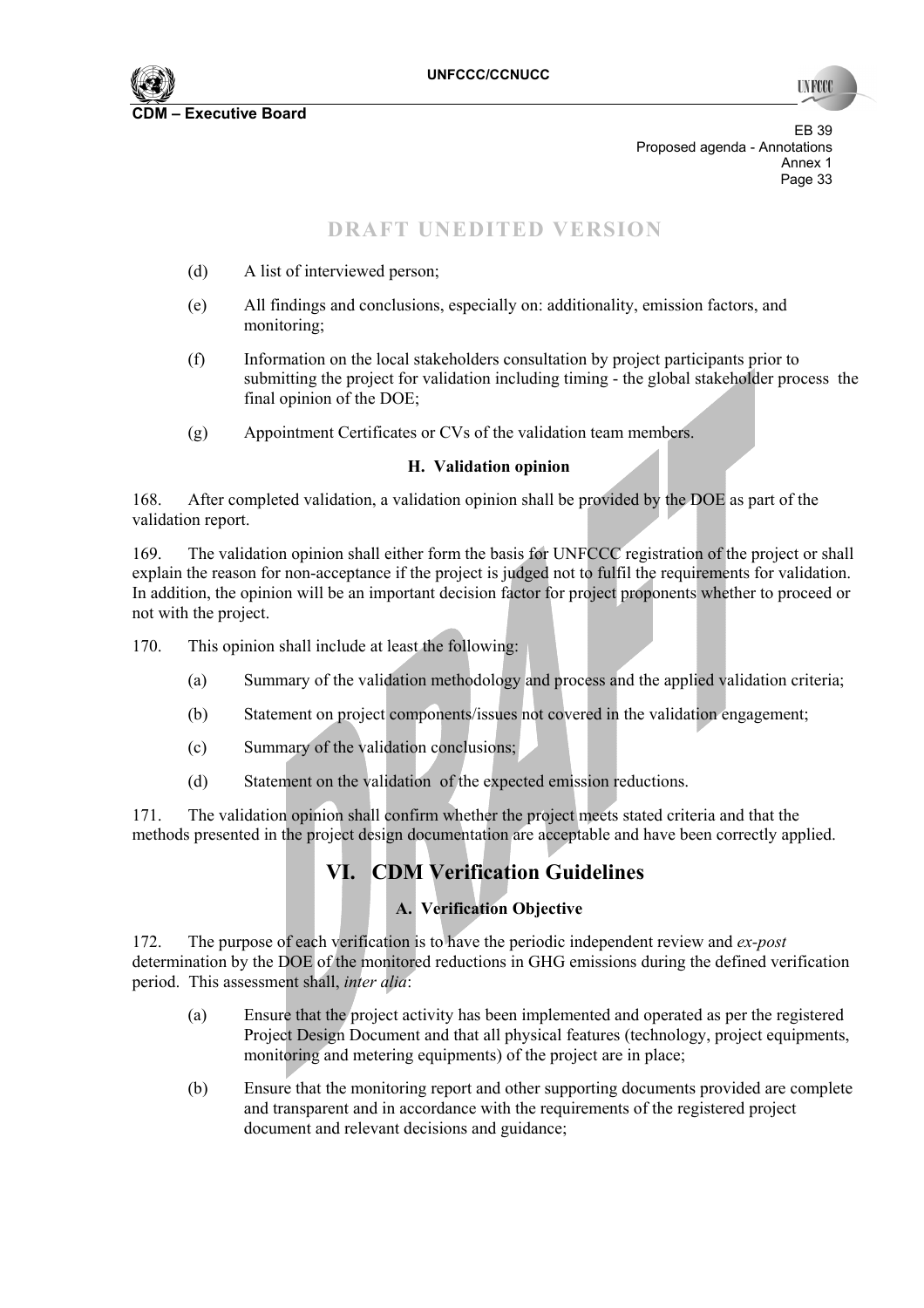

EB 39 Proposed agenda - Annotations Annex 1<br>Page 34 Page 34

# **DRAFT UNEDITED VERSION**

- (c) Verify that actual monitoring systems and procedures are in compliance with the monitoring systems and procedures described in the monitoring plan and the approved methodology;
- (d) Evaluate the GHG emission reduction data recorded and stored as per monitoring methodology and express a conclusion confirming that the CERs requested for issuance are free of material misstatements.

173. These criteria are derived from the Kyoto Protocol, the CDM M&P (Annexes to Decision 3/CMP.1 and Decision 5/CMP.1) and subsequent decisions by the COP/MOP and the CDM Executive Board.

174. The DOE shall keep up to date with the latest CDM related decision, clarifications, and guidance.

#### **B. Verification Approach**

#### 1. Verification of compliance

175. The DOE shall assess and confirm whether or not the implementation of the project activity and the steps to claim emission reductions are in compliance with the UNFCCC criteria and relevant guidance provided by the COP/CMP and the CDM Executive Board.

176. In doing so, a complete assessment in the verification process shall involve review of relevant documentation as well as on-site assessment. Details of information that need to be verified are described in the section Means of Verification. In the case it is not possible to carry out the site, the DOEs shall justify the appropriateness of not conducting the site visit.

177. The verification of the project documentation provided by the project participant shall consider both quantitative and qualitative information on emission reductions. Quantitative data comprises the reported numbers in the monitoring reports submitted to the DOE, while qualitative data may comprise information on internal management controls, calculation procedures, procedures for transfer, frequency of emissions reports, review and internal audit of calculations/data transfers, etc.

178. In addition to the monitoring documentation provided by the project participant, the DOE shall review:

- (a) PDD, including the monitoring plan and the corresponding validation report;
- (b) Previous verification reports as applicable;
- (c) Applied methodology;
- (d) Relevant COP/CMP and EB decisions, clarifications, and guidance;
- (e) Any other information and references relevant to the project's emission reductions (e.g. IPCC, electricity generation in the grid, laboratory analysis, etc.).

179. In addition to reviewing the monitoring documentation, the DOE shall verify that the project participants address issues identified at validation which need to be checked at the verification.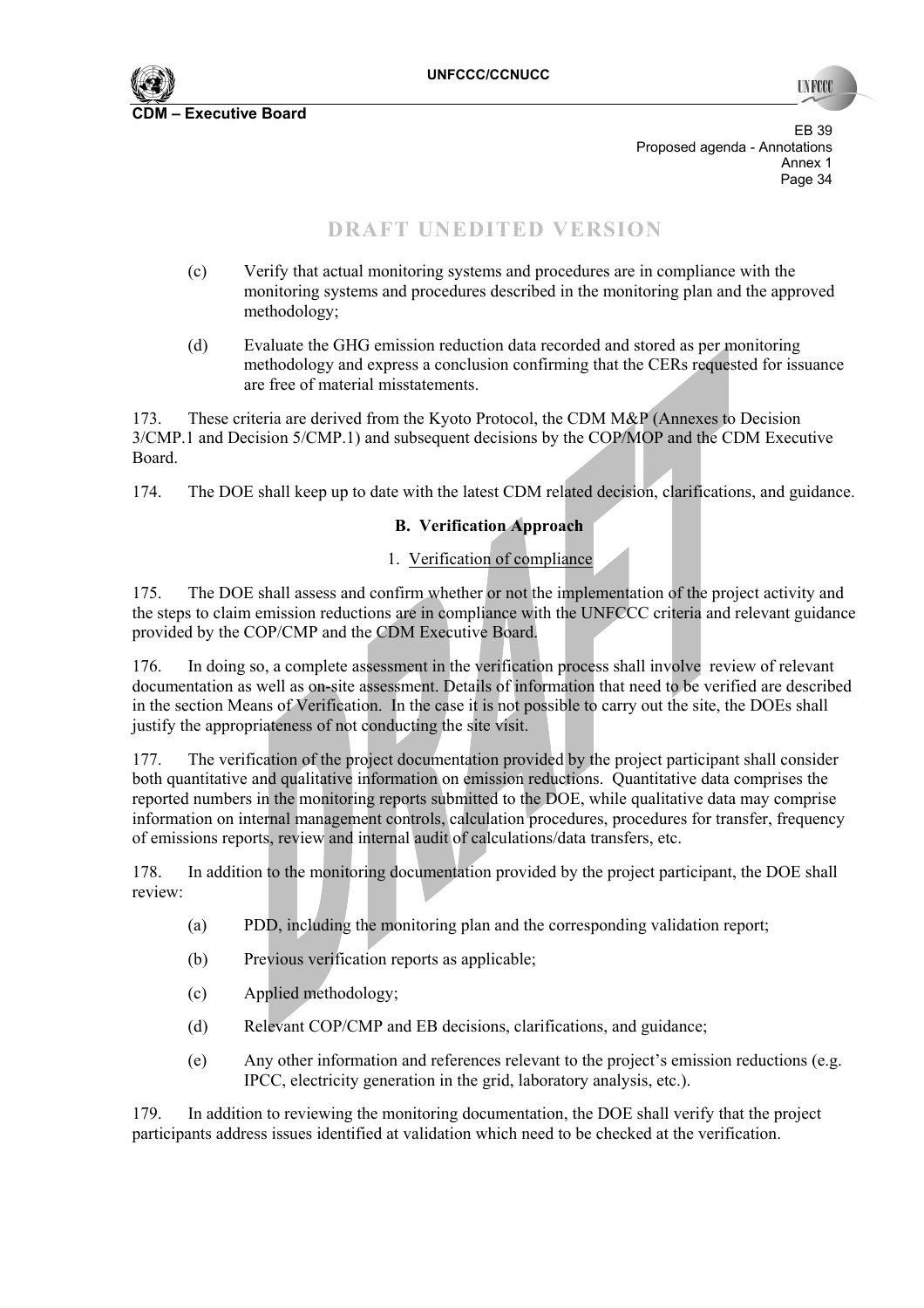

EB 39 Proposed agenda - Annotations Annex 1<br>Page 35 Page 35 **Page 35** 

# **DRAFT UNEDITED VERSION**

## 2. Verification of data

180. For the verification of quantitative data collected and used for the purpose of determining the emission reductions, the DOE may employ a risk-based approach as outlined below.

The DOE shall ensure that the reported emission reductions of the CDM project activity are free of material misstatement<sup>12</sup>. In the context of verification of CDM projects, a material misstatement is defined as a misstatement due to errors, omissions, and misrepresentations in the reported emission reductions, which exceeds a materiality threshold of [1%for large projects][and 5% for small projects] of the final emission reductions. Issues that may cause risk for material misstatement of emission reductions should be identified through the use of a project-specific checklist. The DOE should ensure that the checklist cover all necessary specific project requirements that have impact on project performance.

181. The key reporting risks for the quantitative data related to the estimation of emission reductions should be identified and it should be assessed to which extent the project participant's control systems for data collection and recording are adequate for mitigating these key reporting risks. Key reporting risks that are not sufficiently addressed by the project participant's control system represent residual risks areas where detailed audit testing may be necessary.

182. Risks can be classified in risk categories (e.g. high, moderate and low). A risk may be high, moderate or low depending on the significance of an error on the determination of the emission reductions and the likelihood of an error occurring.

183. Whether a risk is classified as high, moderate or low is to a large extent subjective, project specific and requires the DOE's expert judgement. The result of the assessment should also be reflected in the selection of the personnel in the verification team.

184. The following are key areas where the assessment of risks required to be performed:

(a) Monitored parameters;

- (b) Calculation of the emission reduction including various emission factors;
- (c) Monitoring procedures, including calibration of instruments, and operation and maintenance of measuring devices.

185. The list above is not exhaustive and where the DOE identifies other areas where risk assessment may be important, the DOE should use their expert judgement and evaluate in greater depth and provide a clear verification opinion based on what is assessed.

186. The DOE shall clearly describe what additional measures have been taken in the verification process to ensure that high risk categories will not result in a material misstatement in the emission reduction.

<sup>&</sup>lt;sup>12</sup> Materiality is as a concept that individual or the aggregation of errors, omissions and misrepresentations could affect the GHG assertion and could influence the intended user's decisions (Materiality as defined in the ISO14064).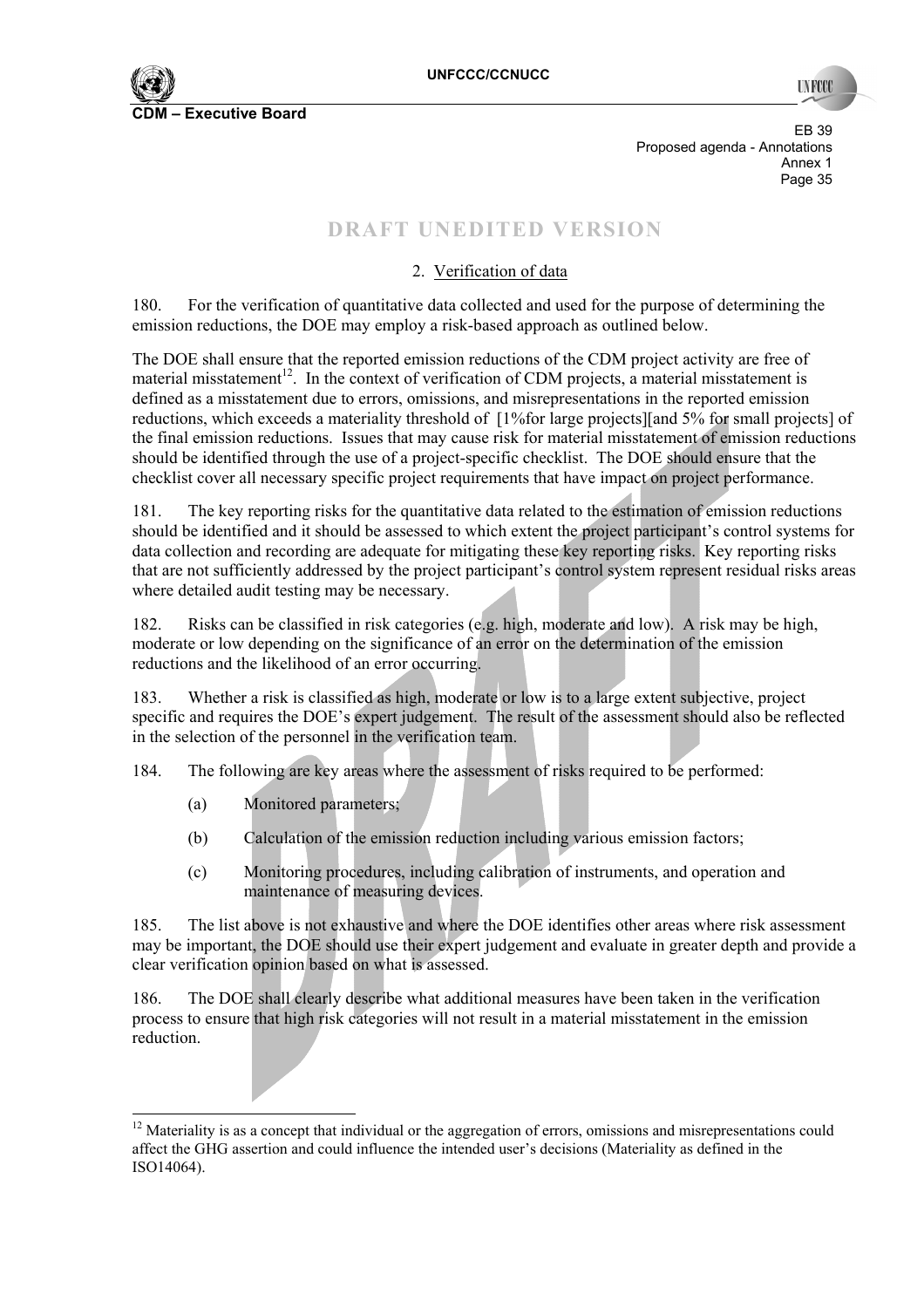

EB 39 Proposed agenda - Annotations Annex 1<br>Page 36 Page 36 **Page 36** 

# **DRAFT UNEDITED VERSION**

187. The DOE shall also inform the project participants of best industry practices through issuing FARs regarding how such risks can be reduced for future verifications, and document the project participant's initial response to this guidance.

188. Measures can be taken to limit the risk e.g. in the form of cross-checking of monitored data with other relevant data, or by specific testing and calculation checks. Risks can also be reduced by choosing a more conservative option in the event of encountered uncertainties.

#### **C. Verification Methods**

#### 1. Means of Verification

189. The DOE shall apply standard auditing techniques to confirm the quality of the information including, *inter alia*:

- (a) Desk Review:
	- (i) Review of data and information to confirm the completeness of the presented information;
	- (ii) Review of monitoring plan and the monitoring methodology, in particular on the requirements of the frequency of measurements, the quality of metering equipment including calibration requirements, and the quality assurance/quality control procedures;
	- (iii) Evaluation of data management and QA/QC system in the context of its impact on the generation and reporting of emission reductions.
- (b) On-site Assessment
	- (i) Assessment of project implementation and operation in accordance with the registered PDD;
	- (ii) Review of information flows for generating, aggregating/collating and reporting the monitoring parameters;
	- (iii) Interviews with key personnel at site to check the risks for inappropriate operation and data collection procedures of the project;
	- (iv) Cross-check between information provided in the monitoring report and data from plant log books, inventory, purchase records, etc;
	- (v) Check of monitoring equipment including calibration performance and observations of monitoring practices in accordance with the PDD and the methodology;
	- (vi) Review of calculations and assumptions made in determining the GHG data and emission reductions;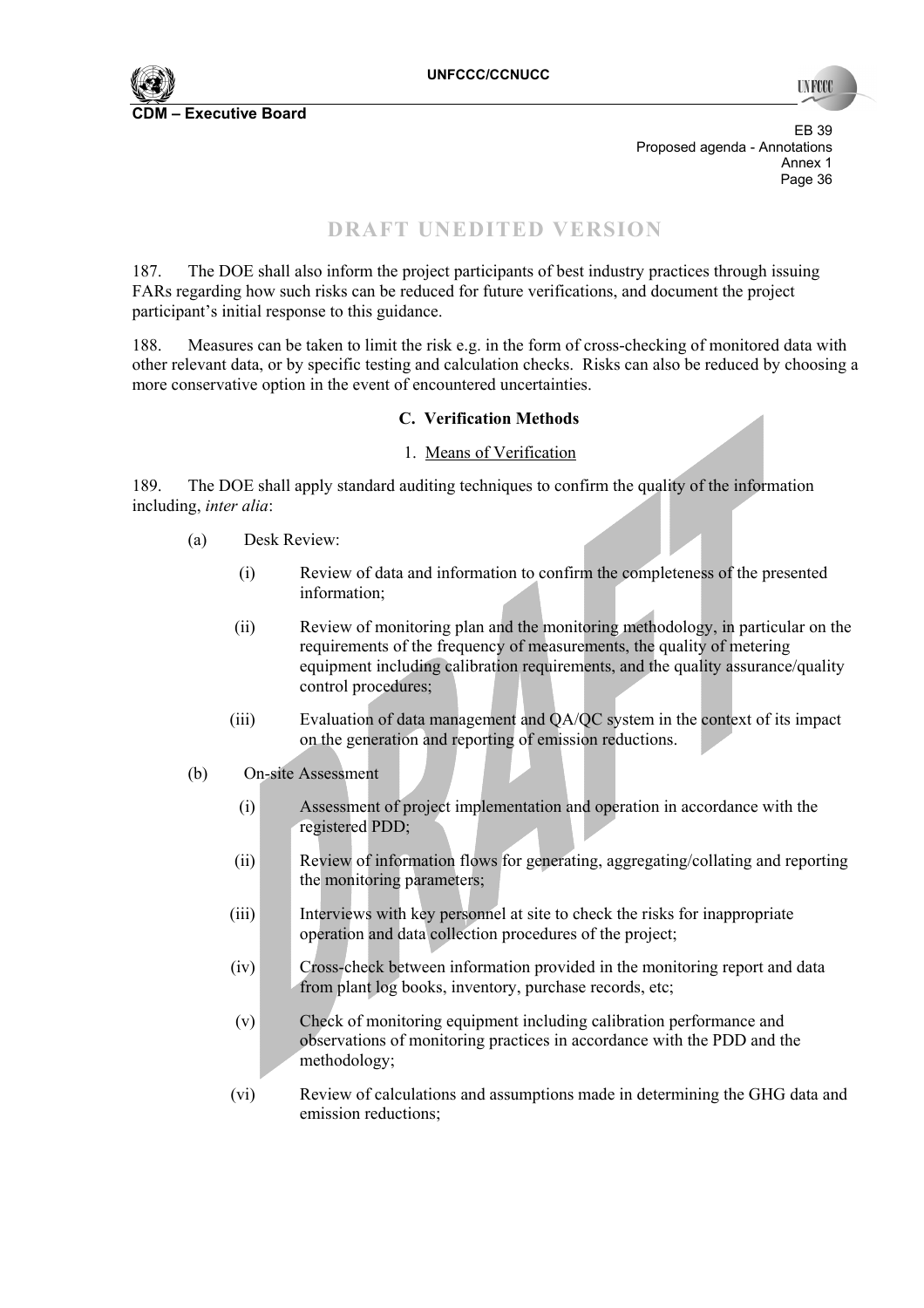

**TIVECC** 

EB 39 Proposed agenda - Annotations Annex 1<br>Page 37 Page 37 and the state of the state of the state of the state of the state of the state of the state of the state of the state of the state of the state of the state of the state of the state of the state of the state of th

# **DRAFT UNEDITED VERSION**

(vii) Identification of quality control/quality assurance in place to prevent, identify, and correct any significant errors or omissions in the reported monitoring parameters.

#### 2. Quality of evidence

190. When verifying GHG information the DOE shall verify that there is a clear audit trail for the reported emission reductions.

191. The DOE shall also obtain sufficient and appropriate audit evidence especially during the site visit. Evidence includes a complete audit trail including source documents which form the basis for assumptions, and other information underlying the GHG data.

192. Issues to address when assessing audit evidence include:

- (a) Whether the evidence is of sufficient quantity and appropriate quality;
- (b) Professional judgement on the reliability of the evidence;
- (c) The source and nature of the evidence (external/internal, oral, documented).

193. Audit evidence is the information obtained by the DOE in arriving at the conclusions on which the verification statement is based. This involves reviewing the adequacy of the data collection systems/management controls. Evidence includes source documents and records underlying the GHG information as well as cross-checking information from other sources.

194. If the verification can not obtain sufficient evidence for the reported emission reductions or part of the reported emission reductions, these emission reductions shall not be verified and certified.

3. Clarification Requests, Corrective Action Requests, and Forward Action Requests

195. A verification shall identify issues related to the monitoring aspects and the implementation or operations of the project that could impact the generation of emission reductions. It is imperative that these issues are transparently identified, discussed and concluded in the verification report.

196. A Clarification Request (CR) is issued where information is insufficient, unclear, or not transparent enough to establish whether a requirement is met.

197. A Corrective Action Request (CAR) is issued where:

- (a) Non conformities are found or sufficient evidence has not been provided that the monitoring and reporting have been conducted in accordance with the monitoring plan and the methodology. Mistakes have been made in applying assumptions, data, or calculations of emission reductions, which will impact the estimation of emission reductions.
- (b) Issues identified at validation as a Forward Action Request to be verified at the verification have not been resolved by the project participants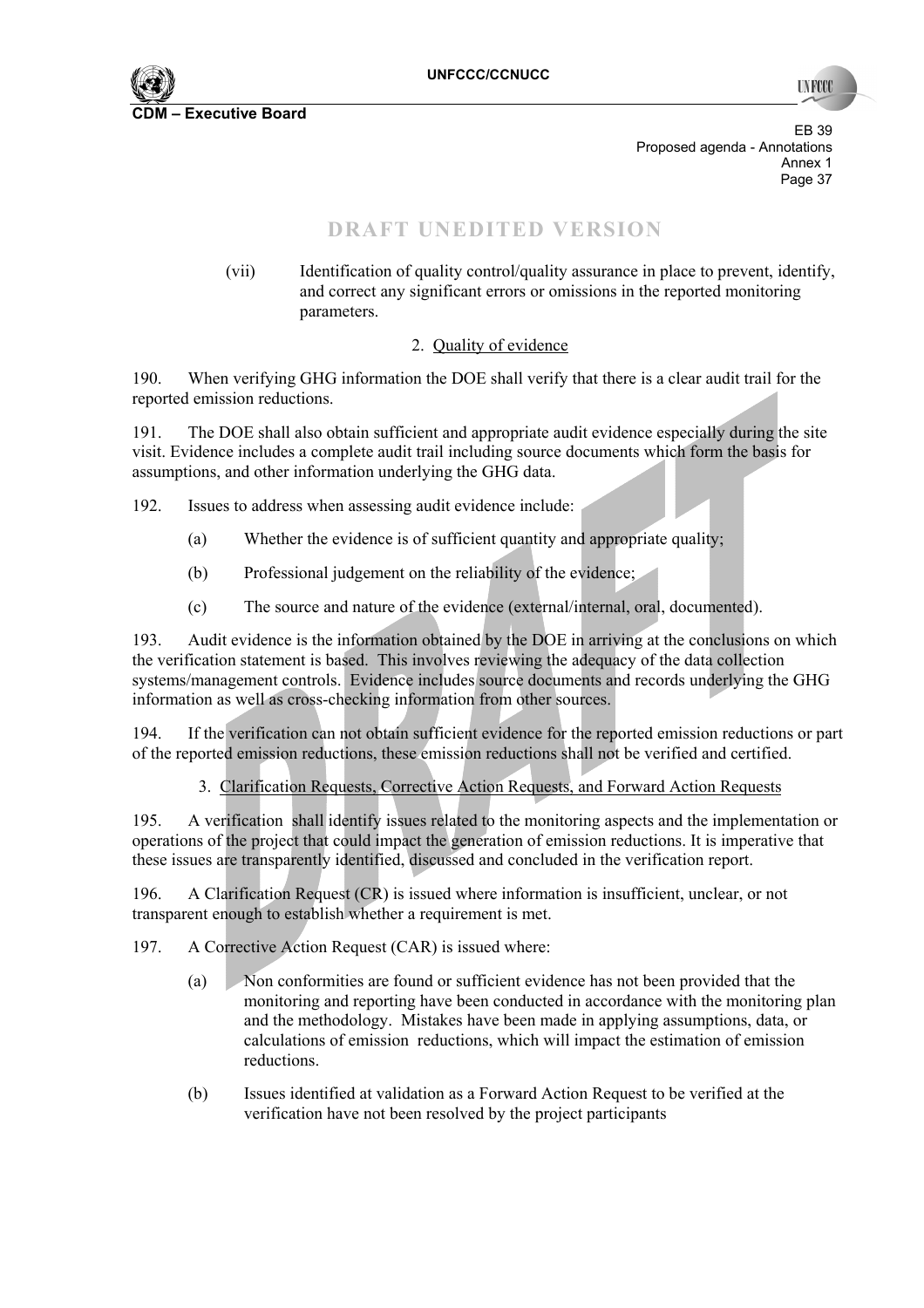

**IN ROO** 

EB 39 Proposed agenda - Annotations Annex 1<br>Page 38 Page 38 **Page 38** 

## **DRAFT UNEDITED VERSION**

198. All CARs and CRs raised by the DOE during the verification should be resolved prior to submitting the request for issuance.

199. A Forward Action Request (FAR) in the context of verification is issued for actions which do not result in material impact on the estimation of emission reductions and applied for situations where the actual project monitoring and reporting requires attention and /or adjustment for the next verification period.

200. The DOE/AE shall make sure that all CRs, CARs, and FARs are reported and elaborated in the conclusion of the verification report.

#### **D. Guidance on verification of specific requirements**

#### 1. Project implementation in accordance with registered PDD

#### 1.1 Requirement

201. Project activities have been implemented and operated as per the registered project design  $d$ ocument $^{13}$ 

#### 1.2 Means of verification

202. The DOE shall, by means of on-site visit, ensure that all physical features of the project are in place, and the project participants operate the registered project activity in accordance with the registered PDD, taking into account relevant guidance on this matter.<sup>14</sup> The DOE shall verify the key features of the implemented project activity against the description in the PDD, for example and where applicable, the actual capacity and output of GHG-emission reducing unit(s)/plant(s), plant load factor, type of feedstock, the operation of other components/units within the boundary project activity which could affect the functioning of the GHG-emission reducing unit(s), etc.

#### 1.3 Reporting requirements

203. For each monitoring period, the verification report shall include:

- (a) Implementation status of the project. For project activities which consist of a number of sites, the report shall clearly describe the status of implementation and starting date of operation for each site. For project activities with phased implementation, the report shall indicate the progress of the project activity achieved in the respective phases;
- (b) Description of the actual operation of the project activity;
- (c) Description of information (data, key variables) in the monitoring report which is different from that stated in the PDD that have caused increase in the GHG emission

<sup>&</sup>lt;sup>13</sup> Paragraph 62 (g) of the CDM M&P stipulates that: the designated operational entity contracted by the project participants to perform the verification shall make the monitoring report publicly available, and shall (g) Identify and inform the project participants of any concerns related to the conformity of the actual project activity and its operation with the registered project design document. Project participants shall address the concerns and supply relevant information.<br><sup>14</sup> Paragraph 75 of EB 33 states that "project participants are requ monitoring plan revised in accordance with paragraph 57 of the CDM modalities and procedure.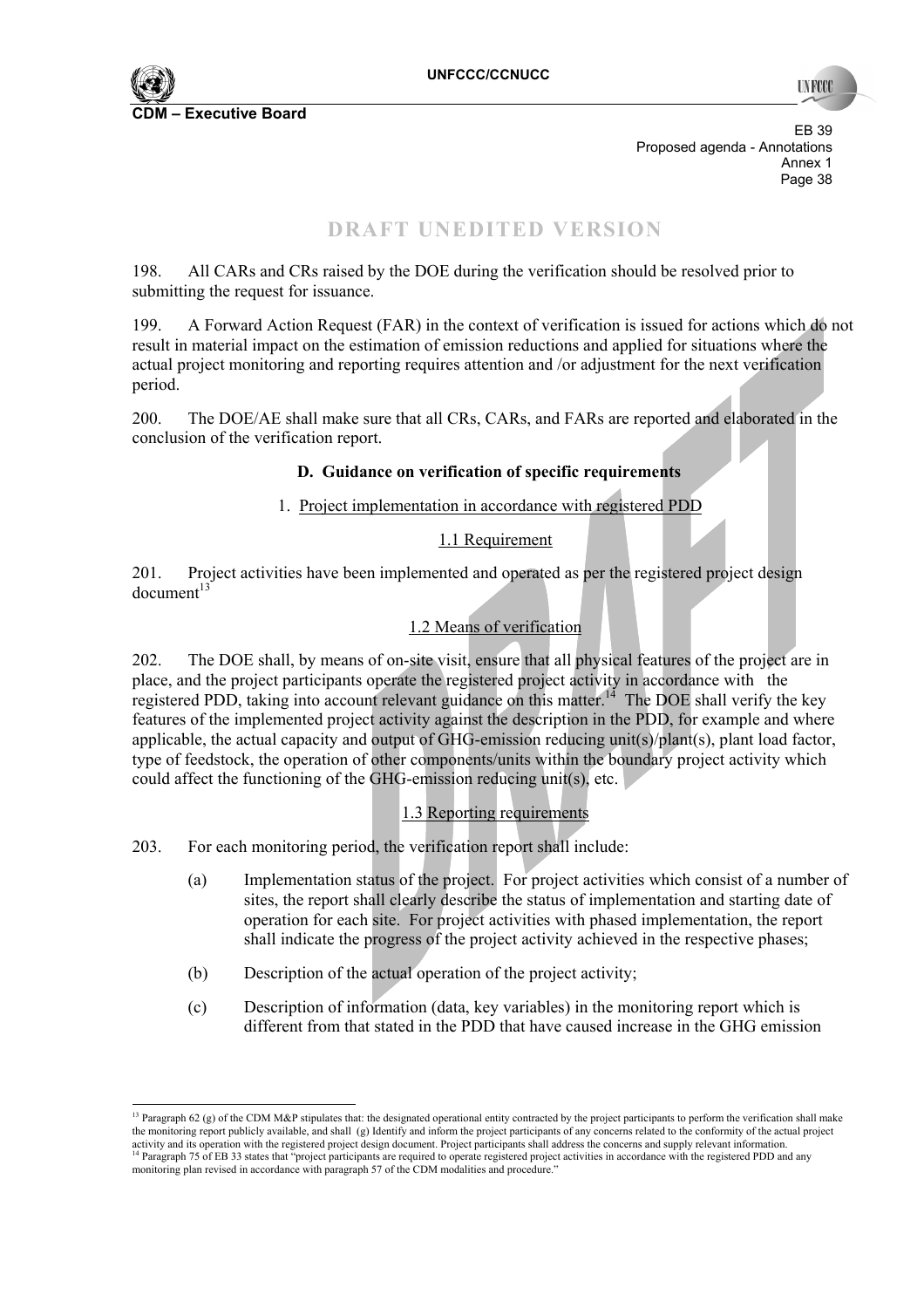

EB 39 Proposed agenda - Annotations Annex 1<br>Page 39 Page 39 **Page 39** 

# **DRAFT UNEDITED VERSION**

reductions in the current monitoring period and/or could potentially increase the delivery of emission reductions in the future monitoring periods<sup>15</sup>.

2. Compliance of Monitoring Plan with Monitoring Methodology

## 2.1 Requirement

204. The monitoring plan of the project activity is in accordance with the applied methodology<sup>16</sup>.

#### 2.2 Means of verification

205. Although has been validated, the DOE shall verify that the registered monitoring plan is in accordance with the approved methodology applied by the project activity.

206. A revision to the monitoring plan<sup>17</sup> shall be requested by the DOE prior to the concluding on their verification / certification decision if the monitoring plan is not in accordance with the monitoring methodology applied to the registered project activity.

In the case the revision of the monitoring plan cannot be implemented for the monitoring period under verification, the DOE shall consider the appropriateness of submitting a request for deviation.

207. For aspects of monitoring which are not specified in the methodology, particularly small-scale methodologies (e.g. additional monitoring parameter, monitoring frequency, calibration frequency), the DOE may request the project participant to revise the monitoring plan to improve the level of accuracy and the completeness of the monitoring.

## 2.3 Reporting requirements

208. The verification report shall provide a statement that the monitoring plan is in accordance with the approved methodology applied by the project activity.

3. Compliance of monitoring in accordance with monitoring plan

## 3.1 Requirement

209. The monitoring shall be implemented in accordance with the monitoring plan contained in the registered project design document<sup>18</sup>.

#### 3.2 Means of verification

210. The DOE shall ensure that:

(a) the monitoring plan and the applied methodology are properly implemented and followed by project participant;

<sup>&</sup>lt;sup>15</sup> Discrepancies may include for example, higher water availability than expected in the PDD that potentially increases the electricity output from a hydro power plant, higher plant load factor due to higher bagasse availability during crushing season which increases the production of steam and electricity.<br><sup>16</sup> Para 84 EB33 report states that "The Board requested that DOEs take no accordance with paragraph 57 of the modalities and procedures for the CDM", and requested DOEs to confirm in all verification reports that the monitoring plan of

the project activity is in accordance with the relevant approved methodology."<br><sup>17</sup> See annex 34 of EB 26 meeting report for procedures for revising monitoring plan.

<sup>&</sup>lt;sup>18</sup> Para 56 of the Marrakech Accords states that, "Project participants shall implement the monitoring plan contained in the registered project design document."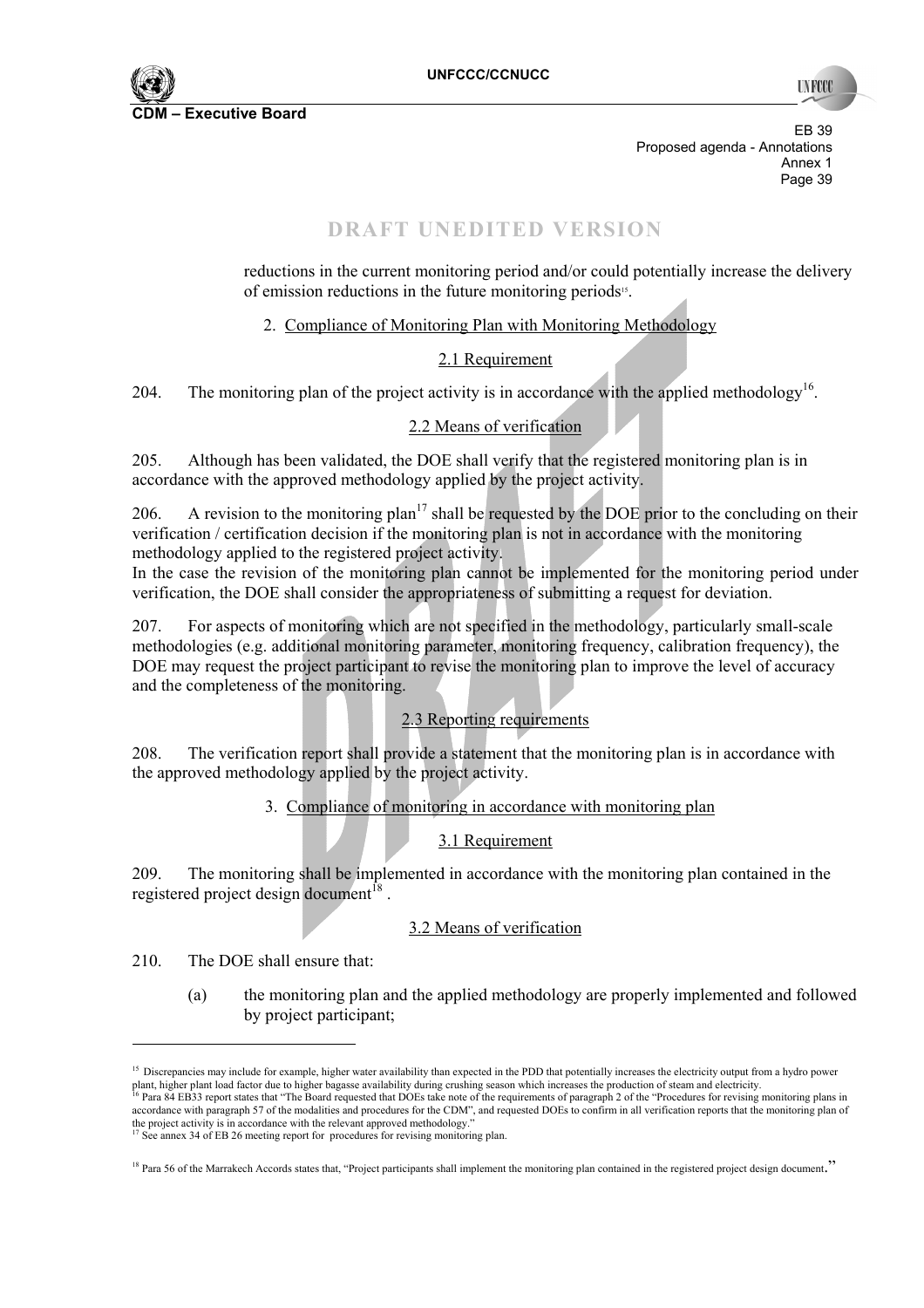

**INFO** 

EB 39 Proposed agenda - Annotations Annex 1<br>Page 40 Page 40

# **DRAFT UNEDITED VERSION**

- (b) All parameters stated in the monitoring plan, the applied methodology and relevant CDM Executive Board decisions<sup>19</sup> are sufficiently monitored and updated as applicable, i.e.:
	- (i) Project emission parameters;
	- (ii) Baseline emission parameters;
	- (iii) Leakage parameters;
	- (iv) Management and operational system: the responsibilities and authorities for monitoring and reporting are in accordance with the responsibilities and authorities stated in the monitoring plan;
	- (v) Sustainable development indicators for CDM projects, applicable only if the monitoring plan includes the determination of environmental and/or social indicators.
	- (vi) The accuracy of equipment used for monitoring is in accordance with the relevant guidance provided by the EB and/or reflects good practice for monitoring and regularly controlled and calibrated in accordance with the monitoring plan;
	- (vii) Monitoring results are consistently recorded, reviewed and approved as stated in the PDD and the applied methodology.
	- (viii) QA/QC procedures have been consistently applied as described in the monitoring plan.

## 3.3 Reporting requirement

211. The verification report shall indicate that the monitoring has been implemented in accordance with the monitoring plan contained in the registered project design document. The verification report shall list each parameter required by the monitoring plan and clearly state how the values in the monitoring reports have been verified by the DOE. .

#### 4. Assessment of data and calculation of GHG emission reductions

## 4.1 Requirement

212. GHG emission reductions shall be calculated, applying the methodology, taking into account the actual project emissions and adjusting for leakage.

#### 4.2 Means of verification

213. The DOE shall verify that:

(a) Complete set of data during the specified monitoring period are available. If only partial data is available during certain period within the specified monitoring period, the DOE

<sup>19</sup> For example, a decision at the EB35 meeting provide an clarification for the projects which adopted the approved methodology AM0001. This clarification asked the DOE to check the value of "w" based on the past one year period during the verification which was not clearly stated in the approve methodology.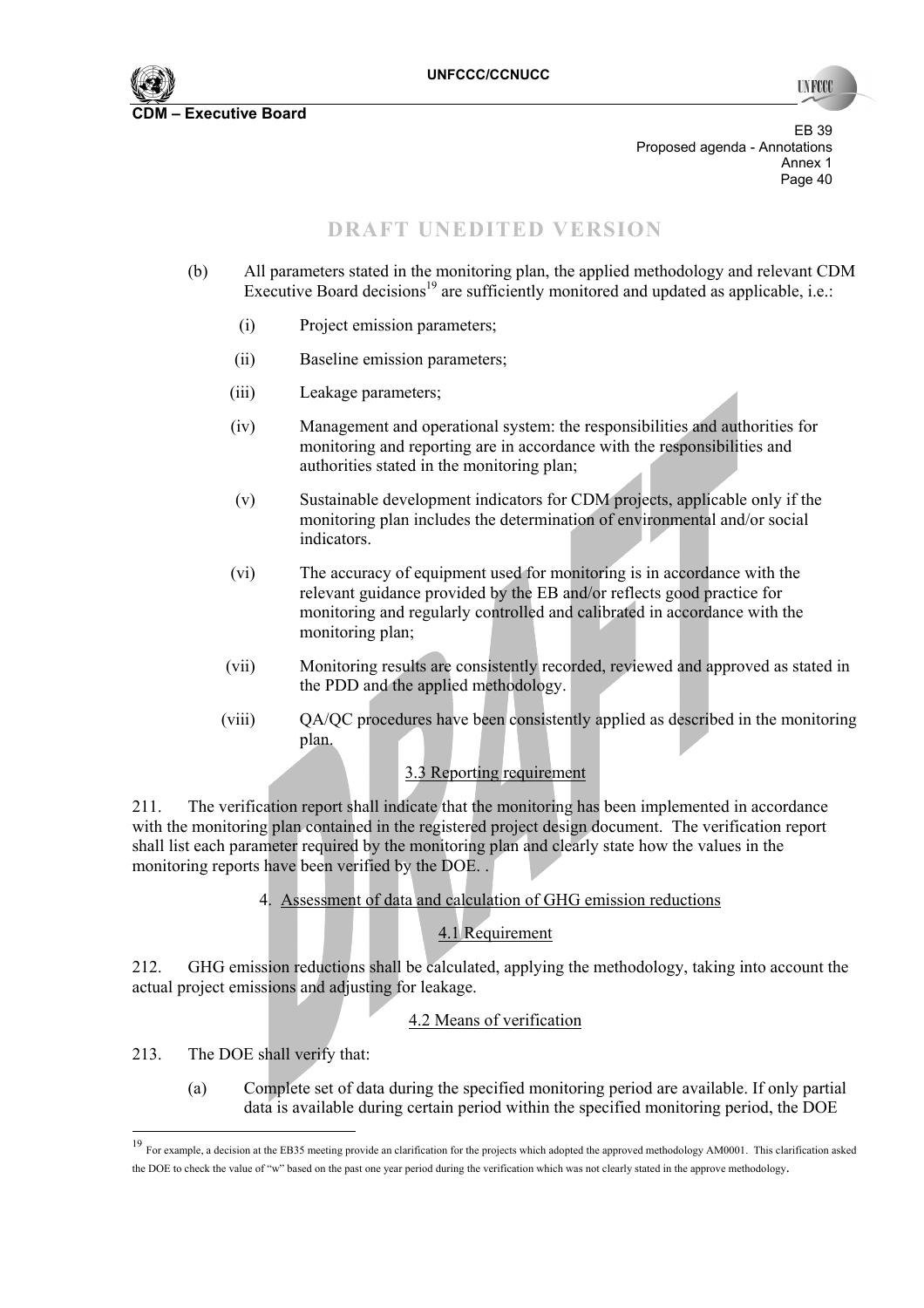

**TIVECC** 

EB 39 Proposed agenda - Annotations Annex 1<br>Page 41 Page 41 **Page 41** 

## **DRAFT UNEDITED VERSION**

shall ensure that the most conservative option have been taken<sup>20</sup>. The DOE may also consider if in such circumstances a request for deviation is more appropriate to be applied;

- (b) Information provided in the monitoring report have been cross-checked with plant log books, inventory, purchase records, laboratory analysis, etc
- (c) Calculation of baseline emissions, project emissions, and leakage, as appropriate, have been carried out in accordance with the formulaes and methods as described in the monitoring plan and the applied methodology;
- (d) Any assumptions used have been justified;
- (e) Appropriate emission factors, IPCC default values, and other reference values have been correctly applied;

#### 4.3 Reporting requirement

- 214. The verification report shall contain:
	- (a) An assessment of whether complete set of data during the specified monitoring period are available, and indicate any actions by the DOE to ensure most conservative option has been taken in the case only partial data is available;
	- (b) A description of how the cross-checking of reported data and how the DOE has applied concept of materiality in assessing the reported data has been performed by the DOE;
	- (c) A confirmation that appropriate formulas and method of calculation of baseline emissions, project emissions, and leakage have been followed;
	- (d) An indication that any assumptions and the use of various emission factors and default values have been appropriately justified.

#### **E. Specific Verification activities**

#### 1. Request for deviation

215. Request for the deviation at issuance shall be submitted prior to concluding on their verification / certification decision, if the verifying DOE identifies that the project participant deviated from the provisions contained in the documentation related to the registered CDM project activity, i.e. from the provisions of the registered monitoring plan<sup>21</sup>.

216. The DOE shall ensure that the request for deviation reflects situations where a change in the procedures for the estimation of emissions or monitoring procedures is required due to a change in the conditions, circumstances or nature of a registered project activity. The deviation shall be project specific and shall not deviate from the methodology such that a revision of the methodology would be required.

  $^{20}$  Para 109 (b) of EB 26 meeting report states that "in conducting verification, when it is discovered that activity levels or non-activity parameters have not been monitored by the project participants in accordance with the registered monitoring plan, the DOE shall make the most conservative assumption theoretically possible

in finalising the verification report".<br><sup>21</sup> Annex 30 of EB 24 meeting report contains the procedures for requests for deviation.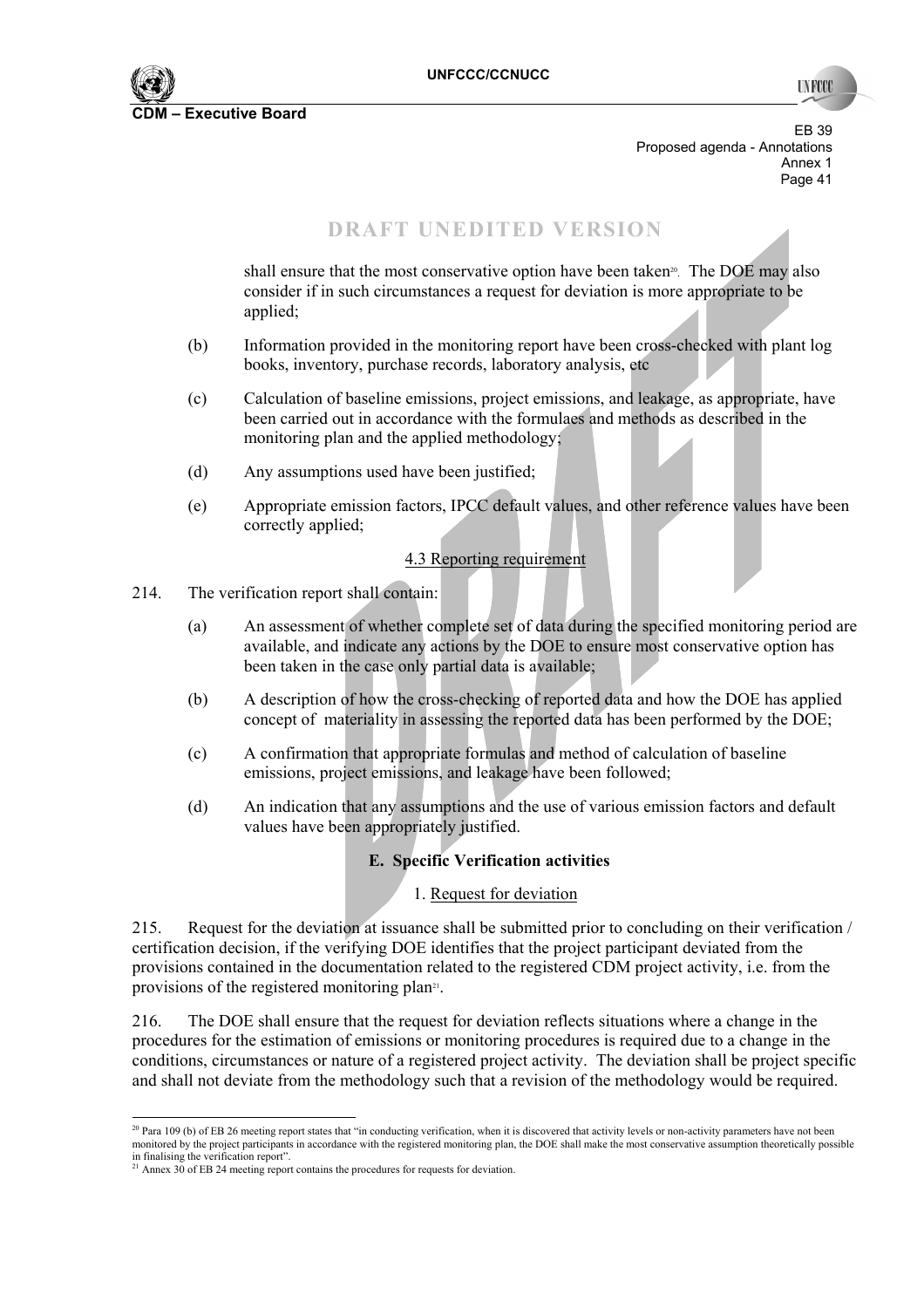

**INFO** 

EB 39 Proposed agenda - Annotations Annex 1<br>Page 42 Page 42 **Page 42** 

## **DRAFT UNEDITED VERSION**

- 217. The DOE shall note that the request for deviation is not suitable for cases where:
	- (a) the monitoring plan is not in accordance with the monitoring methodology applied to the registered project activity,
	- (b) when the approved methodology is no longer applicable to the project activity,
	- (c) it results in revisions to the approved methodology
	- (d) or for example it results in a change in default parameter values other than those mentioned in the approved methodology.

218. The DOE shall note that an approved request for deviation applies only for the monitoring period under verification. In the case the deviation is to be applied for future monitoring periods, a request for revision of monitoring plan shall be submitted.

219. The verification report shall indicate that the monitoring report reflects the application of the approved guidance from the Executive Board regarding the request for deviation.

## 2. Request for revision of monitoring plans

220. Request for the revision of monitoring plans shall be submitted prior to concluding on their verification/certification decision, if the DOE identifies that the monitoring plan is not in accordance with the monitoring methodology applied to the registered project activity<sup>22</sup>.

221. The DOE shall ensure that the request for revision of monitoring plan only be made where the monitoring plan in the registered CDM project activity document is found not to be consistent with the approved monitoring methodology applied to the registered project activity, or the proposed revision of the monitoring plan ensures that the level of accuracy or completeness in the monitoring and verification process is not reduced as a result of the revision.

222. The verification report shall indicate that the monitoring report reflects the application of the approved guidance from the Executive Board regarding the request for revision of the monitoring plan.

#### 3. Differences between request for deviation and request for revision of monitoring plan

223. The following table illustrates the differences between request for deviation and request for revision of the monitoring plan.

|            | <b>Request for deviation</b>             | <b>Request for revision of the</b>    |
|------------|------------------------------------------|---------------------------------------|
|            |                                          | monitoring plan                       |
| Definition | - A formal request for guidance from the | - A formal request to the Board to    |
|            | Board regarding deviations from          | revise the monitoring plan to comply  |
|            | provisions of the registered project     | with the monitoring methodology or to |
|            | documentation for the verified period    | improve accuracy and/or completeness  |

#### **Table. Comparison between Request for deviation and Request for revision of the monitoring plan**

  $22$  Annex 34 of EB26 meeting report contains the procedures for revising monitoring plan.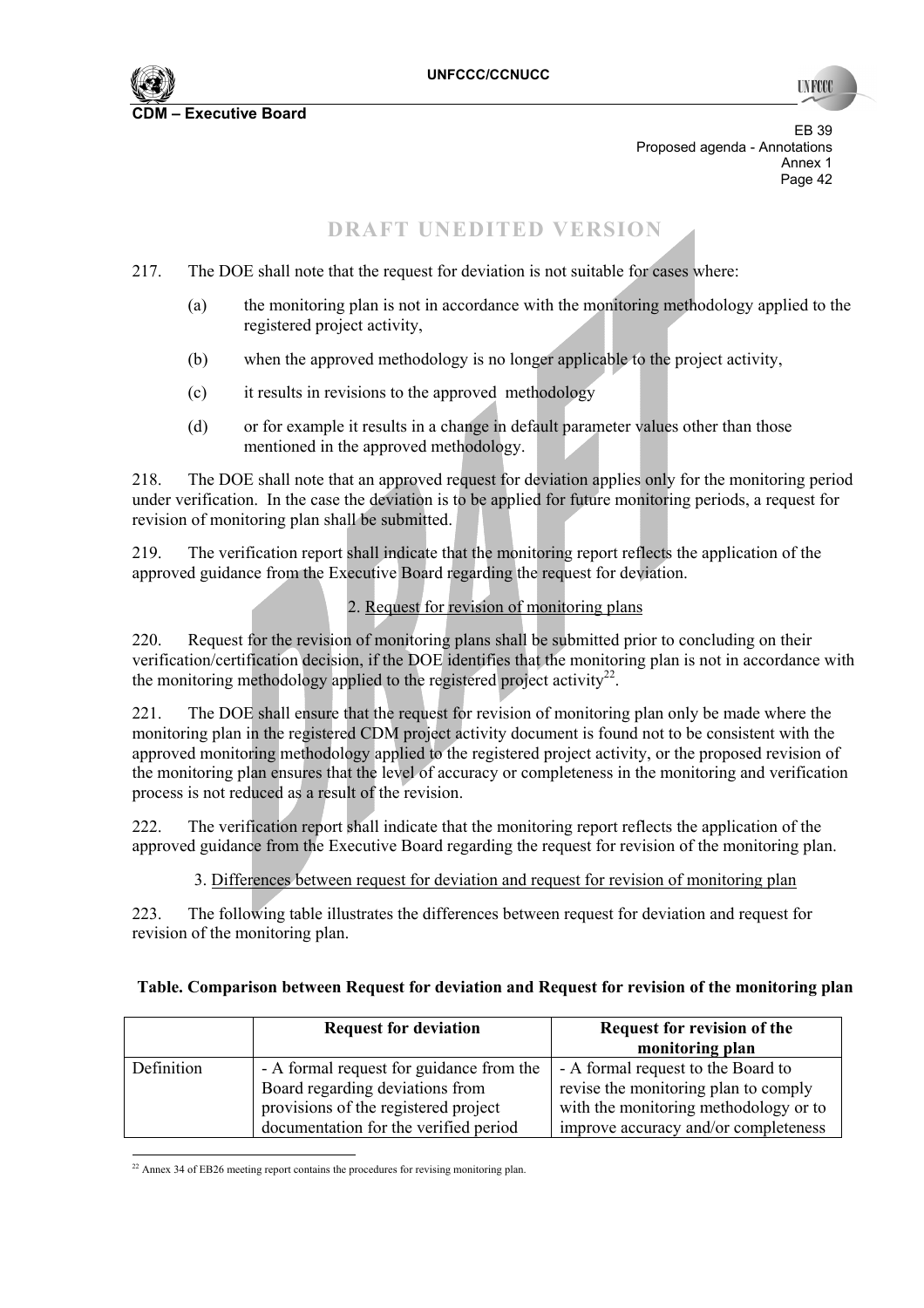

**TIN RC** 

EB 39 Proposed agenda - Annotations Annex 1<br>Page 43 Page 43

# **DRAFT UNEDITED VERSION**

|                                                                                                | only                                 | of information                      |  |  |
|------------------------------------------------------------------------------------------------|--------------------------------------|-------------------------------------|--|--|
| Required                                                                                       | - Request for deviation form $^{23}$ | - Revised monitoring plan           |  |  |
| documents                                                                                      | - Other relevant documents           | - Validation option by the DOE      |  |  |
|                                                                                                |                                      | - Other relevant documents          |  |  |
| Submission                                                                                     | - Dedicated web interface            | - Web interface or email by the DOE |  |  |
| Note:                                                                                          |                                      |                                     |  |  |
| Request for deviation or revision of the monitoring plan cannot be used to ask guidance on the |                                      |                                     |  |  |

Request for deviation or revision of the monitoring plan cannot be used to ask guidance on the changes in the project design from the PDD.

#### **F. Verification Report**

224. Building on the transparency principle, the verification report shall give an overview of the verification process deployed by the DOE in order to arrive at the verification conclusions. All verification findings shall be clearly identified and justified.

- 225. The verification report shall provide information on:
	- (a) Summary of the verification process and scope of verification;
	- (b) Verification team;
	- (c) Desk review and site visit findings;
	- (d) Findings and conclusions, especially on: project implementation in accordance with PDD, compliance of monitoring plan with monitoring methodology, and compliance of monitoring with the monitoring plan ;
	- (e) List each parameter required by the monitoring plan and clearly state how the values in the monitoring reports have been verified;
	- (f) Assessment and the closure of corrective actions requests, clarification requests, and forward action requests issued to the project participant;
	- (g) Assessment of remaining issues from previous verification;
	- (h) Conclusion on the verified amount of emission reductions;

226. Any supporting documentation pertaining to the verification (e.g. verification check list) shall be provided along with the verification report.

#### **G. Certification Statement**

227. Certification is the written assurance by the DOE that, during a specified time period, a project activity achieved the reductions in anthropogenic emissions by sources of the greenhouse gases as verified.

  $^{23}$  The document should provide clear and precise assessment and description of the impact of the deviation on the emission reductions from the project activity for the Executive Board to evaluate.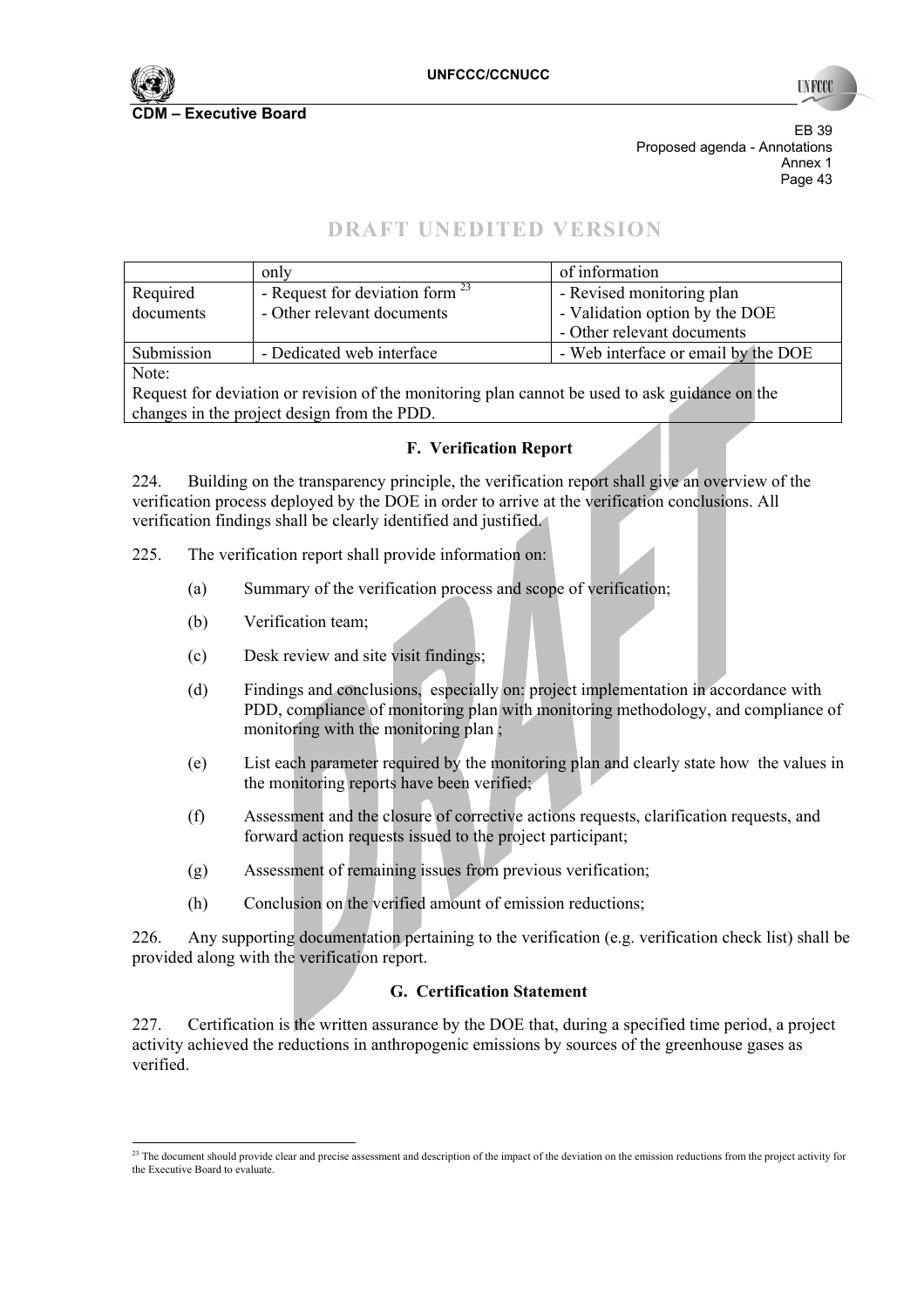

EB 39 Proposed agenda - Annotations Annex 1<br>Page 44 Page 44

# **DRAFT UNEDITED VERSION**

228. The certification statement shall constitute a request for issuance to the CDM Executive Board of certified emissions reductions (CERs) based on the verified amount of emission reductions stated in the verification report.

# **VII. Communication with secretariat**

#### **A. Registration – request for registration**

229. Registration is the formal acceptance by the CDM Executive Board of a validated project as a CDM project activity.

230. In cases where the DOE, following validation, considers that a proposed CDM project activity meets the requirements the project can be submitted for registration via a dedicated interface on the UNFCCC CDM website.

231. Besides the validation report, the following documents will need to be submitted as part of the request for registration:

- (a) The written approval of voluntary participation from the designated national authority of each Party involved, including confirmation by the host Party that the project activity assists it in sustainable development;
- (b) A statement signed by all project participants stipulating the modalities of communicating with the Executive Board and the secretariat in particular with regard to instructions regarding allocations of CERs at issuance;
- (c) Final PDD, including all necessary annexes; emission reduction, financial analysis;
- (d) F-CDM-REG.

232. Upon receipt of the documentation a unique registration reference number is generated. This reference has to be used by the PP for bank transfer of the registration fee.

233. Upon receipt of the fee the secretariat will undertake a check to confirm that all necessary documents have been submitted and that cross references, dates and other information contained therein is complete and consistent.

234. A number of recurring issues have been identified during such completeness checks which DOEs are therefore requested to pay particular attention to in order to facilitate the timely publication of registration requests:

- (a) Letters of Approval must contain all required elements and must refer to the title of the project in the PDD submitted for registration;
- (b) Dates and cross-references between documents must be consistent;
- (c) English is the working language of the Executive Board and all documentation submitted, including map legends and spreadsheets, must be in the English language;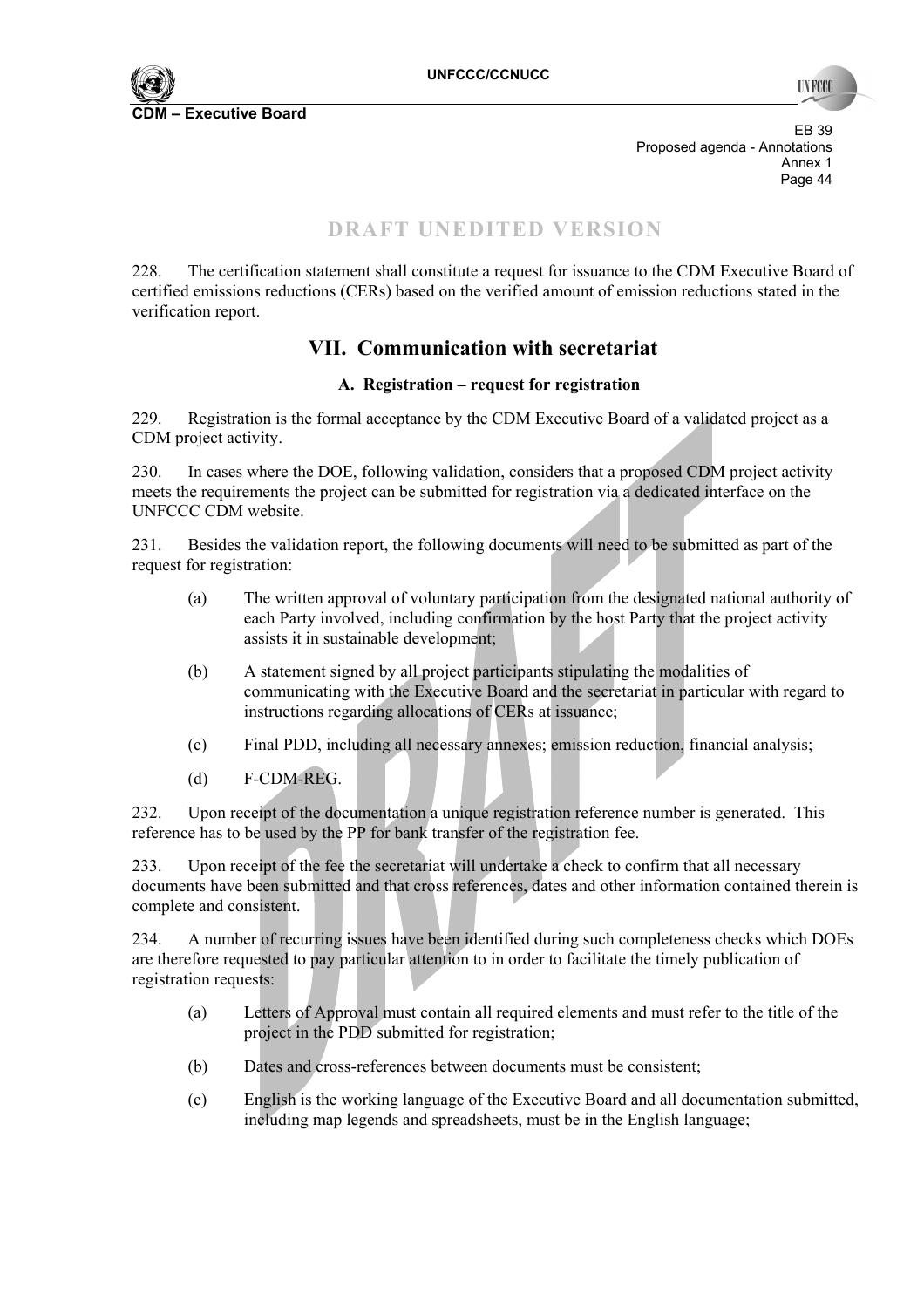

**INFO** 

EB 39 Proposed agenda - Annotations Annex 1<br>Page 45 Page 45

# **DRAFT UNEDITED VERSION**

(d) Detailed information to support the baseline determination and additionality must be contained in the PDD or as an annex to the PDD.

235. In cases where the secretariat deems that the submission is incomplete the DOE shall be notified immediately of the issues and may resubmit the required additional or replacement documents via the dedicated interface on the UNFCCC interface.

236. Following publication of the request for registration on the UNFCCC CDM website the registration of the project will be considered final after eight weeks, or four weeks in the case of smallscale projects, unless three members of the Executive Board or one Party involved requests a review.

#### **B. Registration – request for review**

237. If a request for review is triggered the DOE shall be informed and shall be provided with the reasons provided by those requesting the review, and shall be informed of the CDM Executive Board meeting at which the request will be considered. Both the DOE and project participant may choose to provide initial comments on the reasons provided.

238. If the CDM Executive Board determines that a review of the request for registration is necessary the DOE will be informed of this by means of the report of the CDM Executive Board meeting and notification from the UNFCCC secretariat.

239. The review team appointed by the Executive Board may request further clarifications from the DOE on the basis of the agreed scope of the review.

240. A potential outcome of the request for review and the review can be that the CDM Executive Board determines that the project activity can be registered following corrections. In such cases the DOE will be required to validate that any corrections made by the project participant confirm with the UNFCCC criteria and that the validation opinion remains valid.

#### **C. Submission of monitoring report**

241. The DOE shall make the monitoring report submitted by the project participant available on the UNFCCC CDM website through the completion of the entry in the dedicated interface, prior to commencing the verification.

242. The first monitoring report made publicly available shall be the one prepared by the project participants prior to the verification activity. Any revised monitoring report, prepared as a result of corrective action raised by the DOE, shall be submitted as an additional document together with the request for issuance $24$ .

#### **D. Issuance - Request for Issuance**

243. A DOE shall submit its request for issuance of CERs using the appropriate form.

244. The following documents will need to be submitted as part of the request for issuance:

(a) Verification report and certification statement;

 <sup>24</sup> See paragraph 107 of EB 25 meeting report.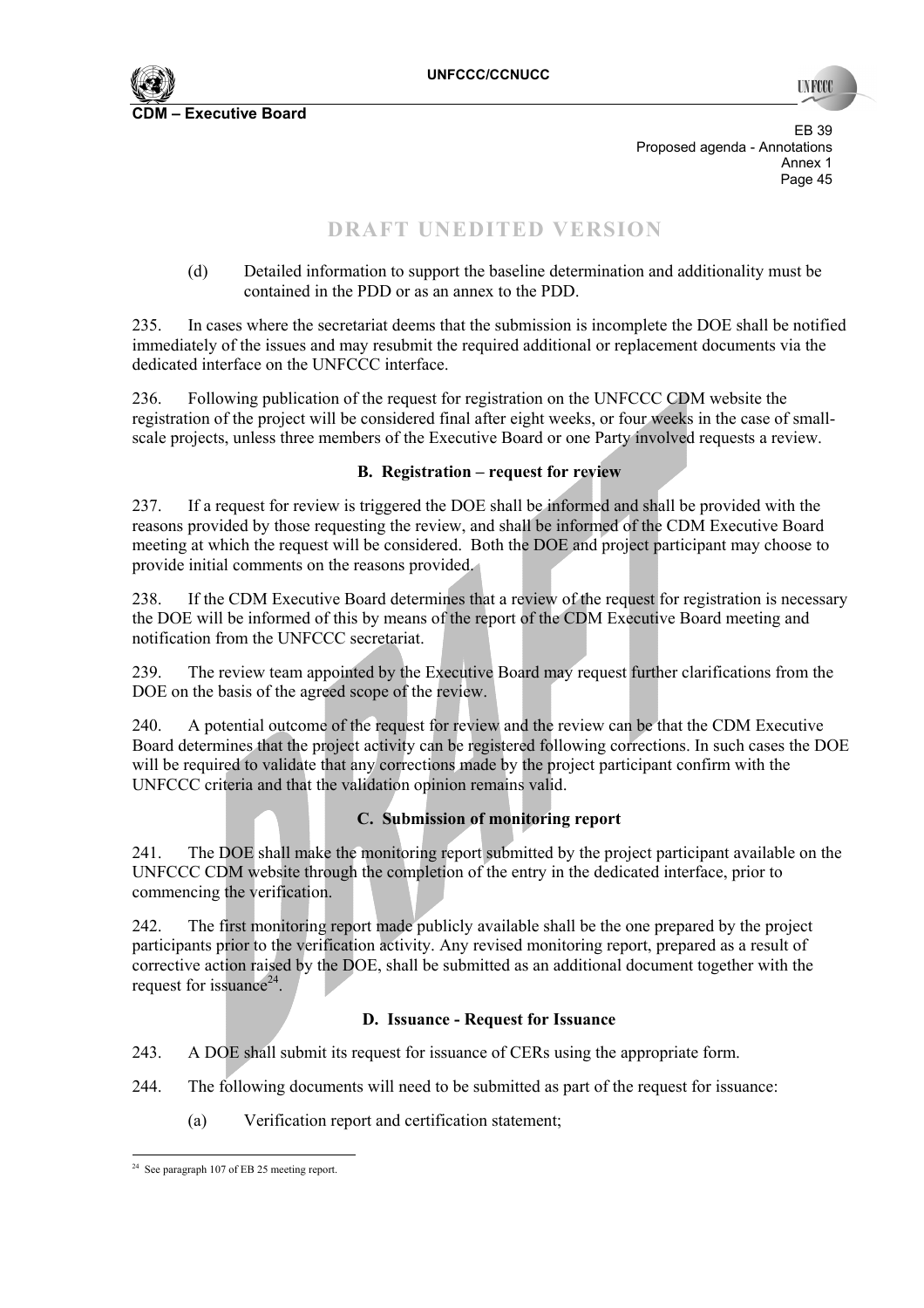

EB 39 Proposed agenda - Annotations Annex 1<br>Page 46 Page 46

# **DRAFT UNEDITED VERSION**

- (b) Final version of monitoring report, as applicable;
- (c) Other documents supporting the monitoring of parameters and calculation of emission reductions 25.

245. Upon receipt of the documentation, the secretariat will undertake a completeness check to confirm that all necessary documents have been submitted and that cross references, dates and other information contained therein is complete and consistent.

246. When submitting request for issuance, particular attention should be given to avoid submission of documentation with:

- (a) Inconsistent data (reference version, methodology version, date of crediting period, amount of CERs, documentation in language other than English);
- (b) Incomplete information/missing data (methodology version, monitoring report date and version, PA reference number, missing signatures in the verification/certification report;
- (c) Incomplete documentation (missing spreadsheets, requests for deviation).

247. In cases where the secretariat deems that the submission is incomplete the DOE shall be notified immediately of the issues and may resubmit the request for issuance via the dedicated interface on the UNFCCC website.

248. The date of receipt of a request for issuance is the date when the documentation is deemed complete and published in the UNFCCC website.

249. Following publication of the request for issuance on the UNFCCC CDM website the issuance of CERs by the CDM Executive Board shall be considered final 15 days after the date of receipt by the Executive Board of the request for issuance, unless a Party involved in the project activity or at least three members of the Executive Board request a review of the proposed issuance of CERs.

## **E. Issuance - Request for Review**

250. If a request for review, to be limited to issues of fraud, malfeasance or incompetence of the designated operational entities, is triggered the DOE shall be informed and provided with the reasons provided by those requesting the review, and shall be informed of the EB meeting at which the request will be considered.

251. If a review is requested on the basis of other issues which are only of minor nature and could be corrected via additional clarifications and/or revised documentation, the project participant and the DOE will be informed by the secretariat that the issuance of CERs has been postponed until they have provided satisfactory clarifications to the issue(s) raised, and, if necessary, revised documentation. These clarifications and documentation shall be submitted to the secretariat within two weeks from the notification and they will be checked by the secretariat, in consultation with the Chair of the Executive Board before the CDM registry administrator is instructed to issue CERs.

  $^{25}$  Data should be contained in the monitoring report before a request for issuance is made to a DOE, and submitted to the secretariat in a format which allows for assessment by the RIT member appointed to conduct the appraisal. (Para 109 of EB26 report).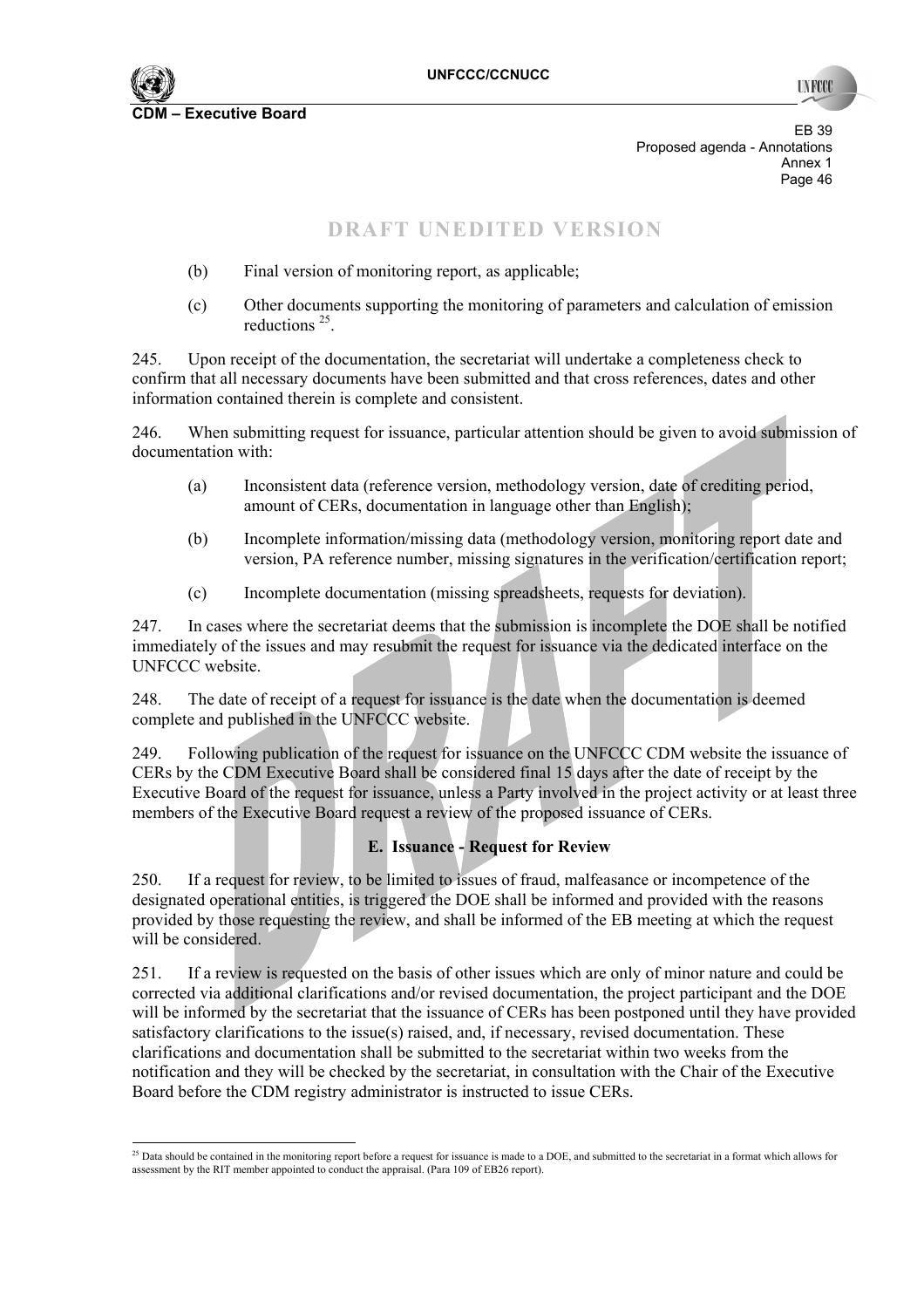EB 39 Proposed agenda - Annotations Annex 1<br>Page 47 Page 47

# **DRAFT UNEDITED VERSION**

252. In case a request for issuance is requested for review within one week prior to the deadline for circulation of the proposed agenda, the deadline for submitting comments is two weeks before the Board meeting. The DOE/PP may, within one week from the notification, inform the secretariat that they intend to provide their response with the full two weeks deadline, and the CDM Executive Board will consider the request for review at the subsequent Board meeting.

253. The DOE shall verify the information contained in the response to request for review sent by the project participant.

254. If the Board determines that a review of the request for issuance is necessary, the DOE will be informed of this by means of the report of the Executive Board meeting and notification from the UNFCCC secretariat.

255. The review team appointed by the Executive Board may request further clarifications from the DOE on the basis of the agreed scope of the review.

256. A potential outcome of the request for review and the review can be that the Board determines that the issuance of CERs can take place following corrections. In such cases the DOE shall verify that any corrections made by the project participant confirm with the UNFCCC criteria and that the verification and certification statement remains valid.

257. For cases where the Board requests corrections to be made based on the findings from the review, the DOE responsible for the verification and/or the project participants shall submit its corrections within 12 weeks to the secretariat.

258. For cases where the CDM Executive Board declines to approve the request for issuance based on the findings from the review, the requests for permission to resubmit requests for issuance shall be submitted within 60 days from the date of rejection<sup>26</sup>.

#### **F. Submission of Request for Deviation**

259. If guidance for an identified deviation is sought, the DOE shall submit the particular form intended for submission of a request for deviation "CDM: Request for deviation form" (F-CDM-DEV) through the dedicated internet interface on the UNFCCC CDM website.

260. The submission by the DOE shall provide complete, clear and precise assessment and a description of the impact of the deviation on the emission reductions from the project activity, for the Executive Board to evaluate. In addition, the DOE shall substantiate the assessment with relevant and verifiable technical information.

261. If the form and documentation are incomplete, the secretariat shall ask the DOE to resubmit. The secretariat shall also inform the DOE if additional information or technical clarification is required.

## **G. Submission of Request for Revision of Monitoring Plan**

262. If guidance for an revision of the monitoring plan is sought, the DOE shall submit the a revised monitoring plan and the validation opinion which contains an assessment that:

 $\overline{a}$ <sup>26</sup> See paragraph 86 of EB31 meeting report.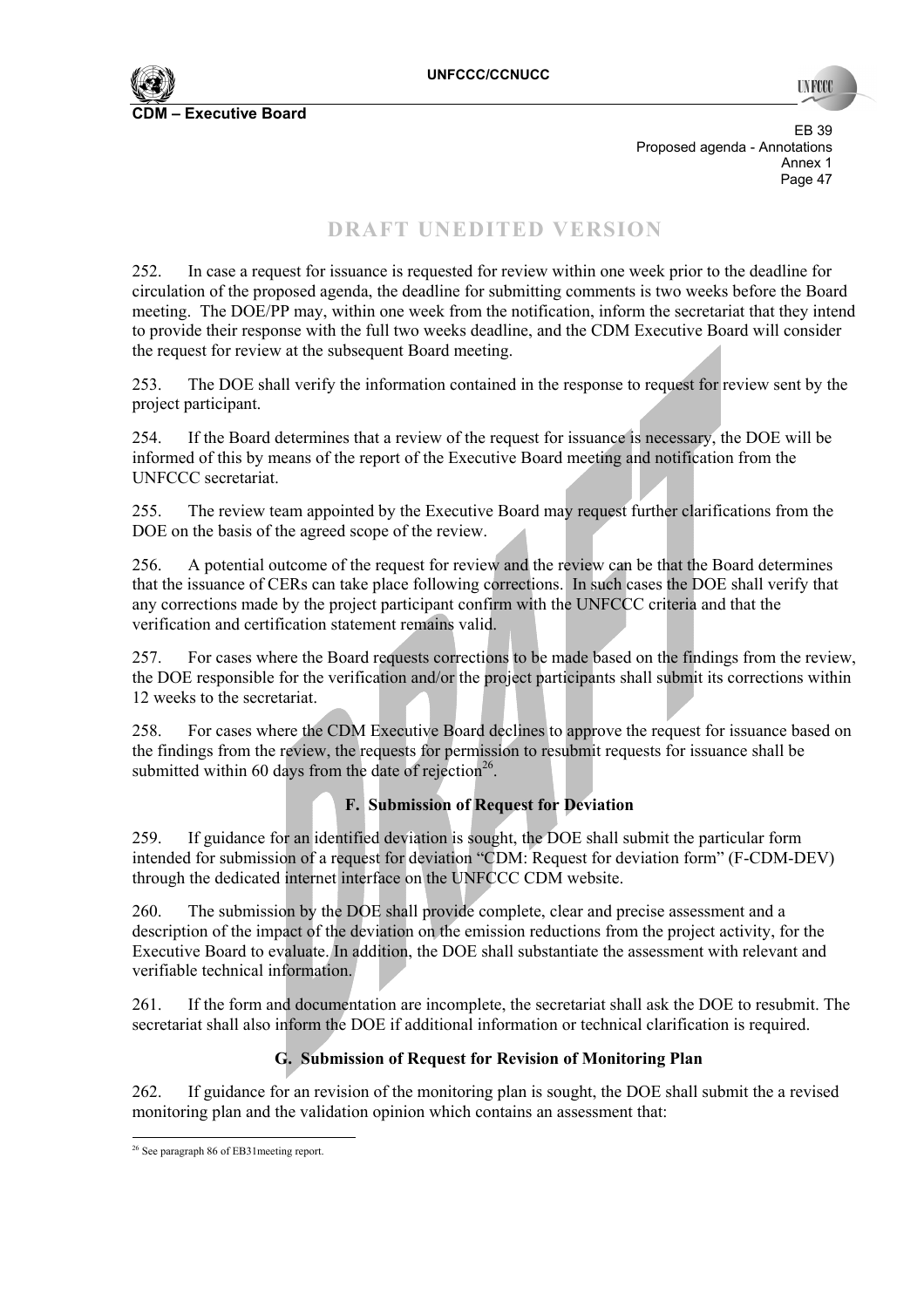

**INFCCC** 

EB 39 Proposed agenda - Annotations Annex 1<br>Page 48 Page 48 **Page 48** 

## **DRAFT UNEDITED VERSION**

- (a) the proposed revision of the monitoring plan ensures that the level of accuracy or completeness in the monitoring and verification process is not reduced as a result of the revisions;
- (b) the proposed revision of the monitoring plan is in accordance with the approved monitoring methodology applicable to the project activity; and
- (c) the findings of previous verification reports, if any, have been taken into account.

263. The revised monitoring plan will be a stand-alone document substituting the monitoring plan contained in the registered PDD, therefore, the DOE shall ensure that the revised monitoring plan contains all monitoring parameters and necessary monitoring and QA/QC procedures required by the project participant to properly implement the monitoring in accordance with the monitoring methodology.